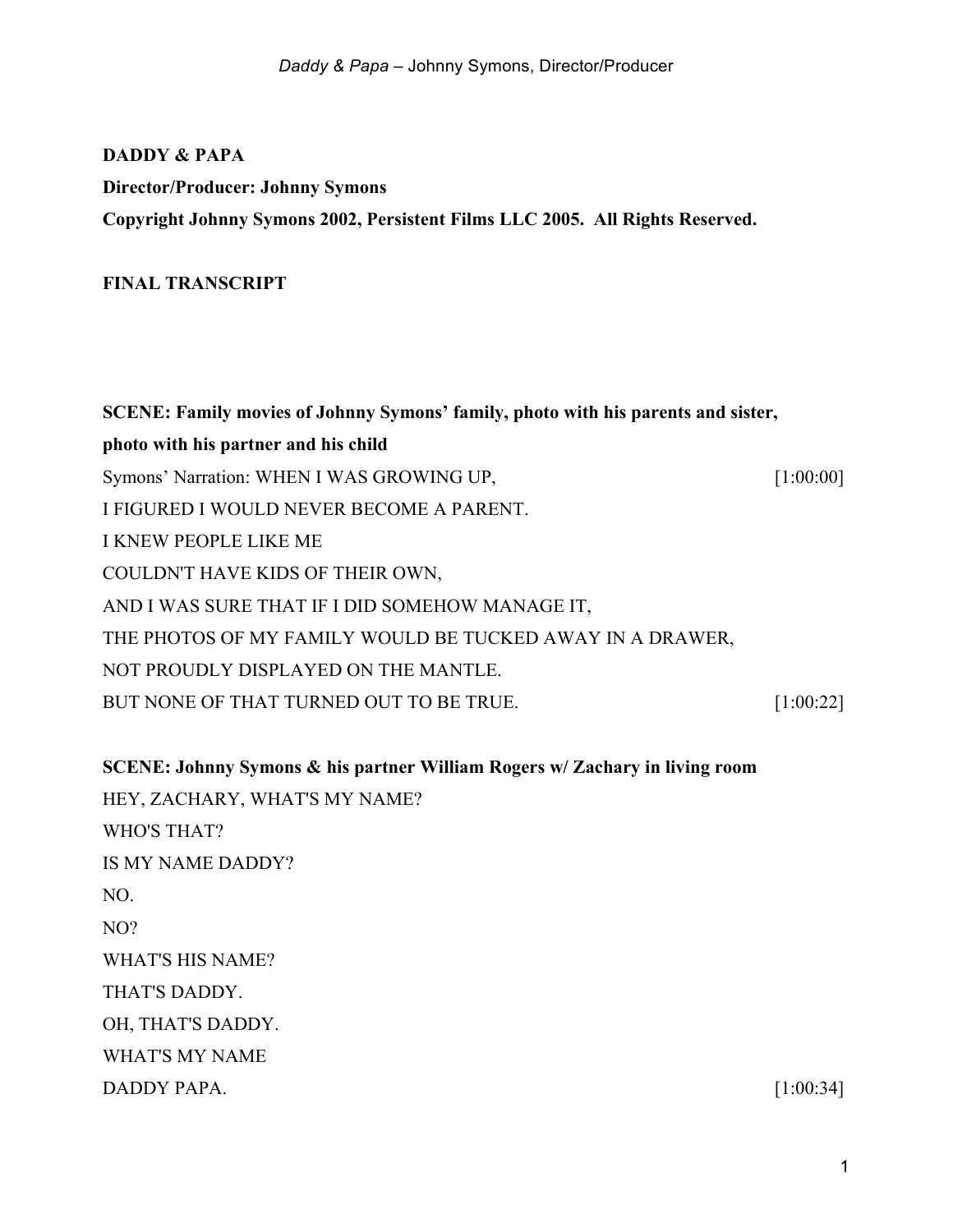| DADDY PAPA.                                                |           |
|------------------------------------------------------------|-----------|
| DADDY.                                                     |           |
| SO WHO'S DADDY?                                            |           |
| DADDY.                                                     |           |
| <b>WHERE'S DADDY?</b>                                      |           |
| DADDY.                                                     |           |
| AND WHO'S THAT?                                            |           |
| Zachary: PAPA. (Referring to Johnny Symons)                | [1:00:45] |
| PAPA DADDY.                                                |           |
|                                                            |           |
| <b>TITLE: 9 YEARS EARLIER</b>                              |           |
|                                                            |           |
| <b>SCENE: Gay rights rally</b>                             |           |
| [ APPLAUSE ]                                               |           |
| WHO IS IT?                                                 |           |
| Johnny Symons to camera: HEY.                              |           |
| YOU WANT TO TALK TO US?                                    |           |
| CAN YOU HEAR ME?                                           | [1:00:55] |
| Symons' Narration: WHEN I MOVED TO SAN FRANCISCO,          |           |
| I JOINED THE FRONT LINES OF THE ONGOING GAY REVOLUTION.    |           |
| [ CHANTING "RIGHTS NOW!" ]                                 |           |
|                                                            |           |
| AT THE TIME, I NEVER WOULD HAVE IMAGINED                   | [1:01:08] |
| THAT MY MOST REVOLUTIONARY ACT WOULD BE                    |           |
| THE MOST TRADITIONAL THING IN THE WORLD.                   |           |
| $^\wedge$ HOMOPHOBIA'S GOT TO GO, HEY HEY, HO HO $^\wedge$ |           |
|                                                            |           |
| <b>SCENE: backyard party/gay couples</b>                   |           |
| AS I GREW OLDER, I MET A FEW STRAIGHT PARENTS              | [1:01:20] |
| AS WELL AS SOME LESBIAN MOMS.                              |           |
| BUT FOR MY GAY FRIENDS AND ME,                             |           |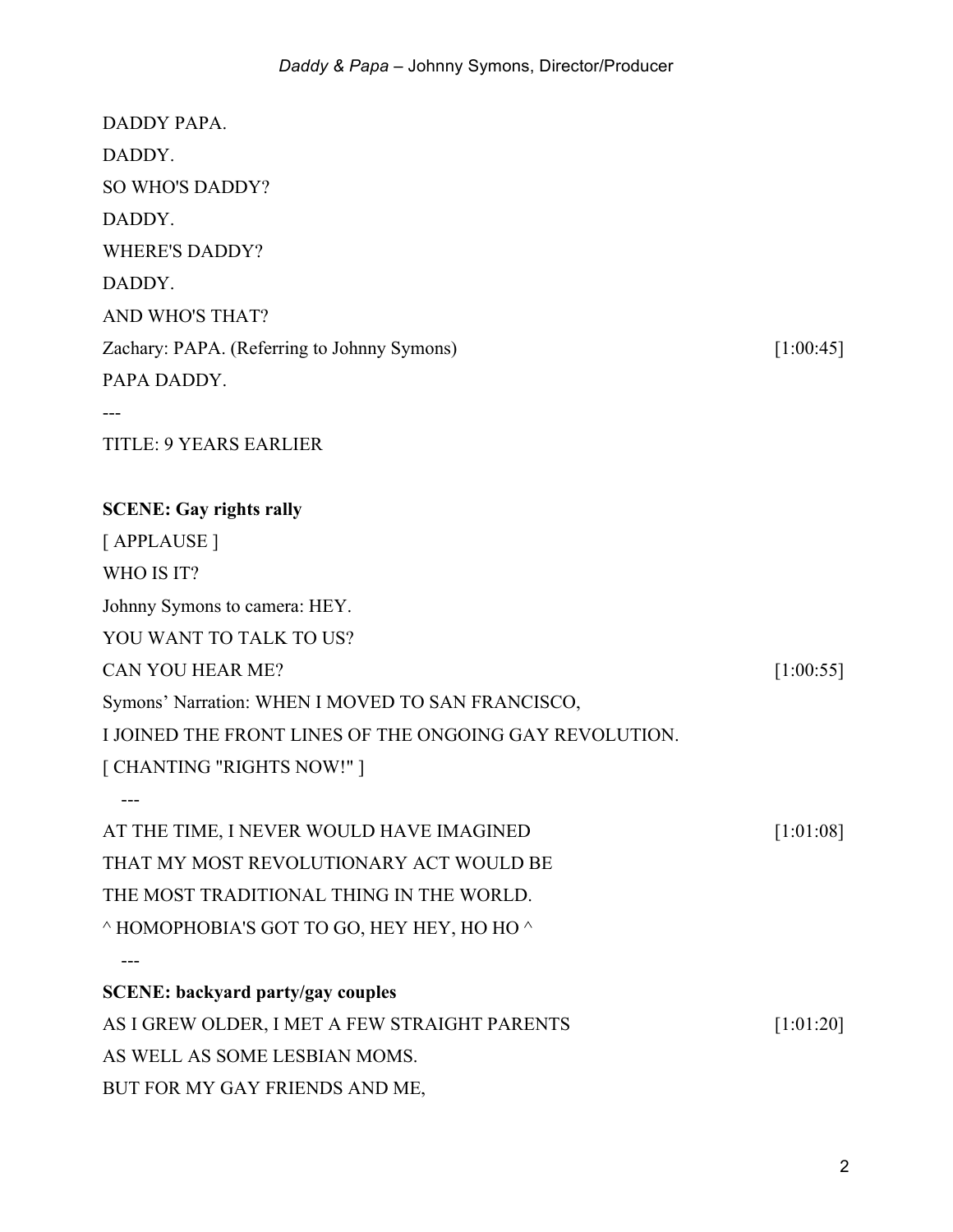# KIDS WERE STILL AN ALIEN CONCEPT.

| <b>SCENE: Kelly Wallace in his office</b>                                 |           |
|---------------------------------------------------------------------------|-----------|
| UNTIL MY FRIEND KELLY ANNOUNCED THAT HE WAS                               | [1:01:30] |
| ABOUT TO BECOME A FATHER.                                                 |           |
| KELLY WAS SINGLE, GAY, AND ADOPTING TWO BOYS AT ONCE.                     |           |
| I THOUGHT HE WAS CRAZY.                                                   |           |
| Kelly: I THINK MOST GAY MEN'S ATTITUDE TOWARDS ME AS A PARENT             |           |
| REMINDS ME A LOT OF WHEN                                                  |           |
| I WENT INTO PEACE CORPS, YOU KNOW?                                        |           |
| "IT'S A GREAT THING, I'VE ALWAYS THOUGHT OF DOING THAT,                   |           |
| <b>BUT I NEVER WOULD."</b>                                                |           |
| I JUST, I LOVE KIDS.                                                      | [1:01:52] |
| YOU KNOW, I MEAN, IF IT CAME DOWN TO TWO PLATTERS WHERE,                  |           |
| YOU KNOW, YOU CAN HAVE THE PERFECT BOYFRIEND                              |           |
| AND THE BMW CONVERTIBLE                                                   |           |
| AND GREAT TRIPS TO EUROPE EVERY SUMMER,                                   |           |
| OR YOU CAN HAVE TWO KIDS AND END UP SINGLE,                               |           |
| I'D PICK THE KIDS IN A MINUTE.                                            |           |
| SO I DID.                                                                 | [1:02:08] |
| Symons' Narration: KELLY WAS MATCHED                                      |           |
| WITH TWO BROTHERS                                                         |           |
| WHO WERE FEATURED ON A WEEKLY NEWS SPECIAL.                               |           |
| <b>SCENE: Footage from local news show segment feature adoptable kids</b> |           |
| HI.                                                                       |           |
| Man: HI THERE.                                                            |           |
|                                                                           |           |

Man: SAY, "MY NAME'S JESSE."

MY NAME'S JESSE. [1:02:20]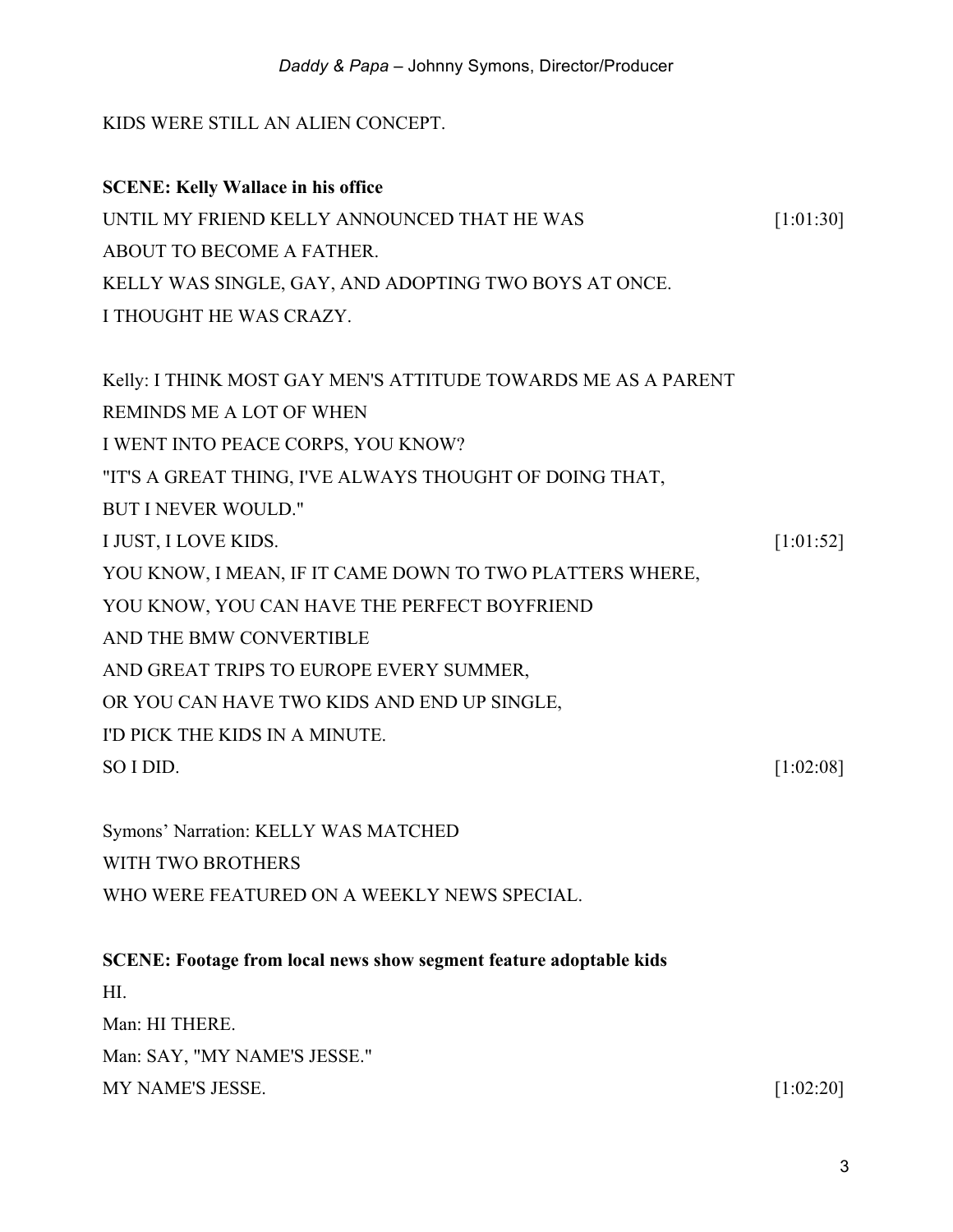| AND MY BROTHER'S NAME IS RAY.                                      |           |
|--------------------------------------------------------------------|-----------|
| SAY HI, RAY.                                                       |           |
| Reporter: SOCIAL WORKERS SAY                                       |           |
| THE GOAL IS TO KEEP THESE BROTHERS TOGETHER,                       |           |
| THEY NEED TO BE ADOPTED RIGHT NOW.                                 |           |
| PERHAPS IT'S YOU.                                                  | [1:02:32] |
|                                                                    |           |
| <b>SCENE: Kelly driving to pick up his children at foster home</b> |           |
| Kelly: LIKE THERE'S NO DOUBT THAT THIS IS RIGHT                    |           |
| AND THESE KIDS ARE RIGHT                                           |           |
| AND THIS IS WHAT I SHOULD BE DOING.                                |           |
| I DON'T                                                            |           |
| THAT'S NOT EVEN A QUESTION.                                        |           |
| Symons' Narration: TWO WEEKS AFTER MEETING HIS FUTURE              | [1:02:46] |
| KIDS, KELLY WENT TO PICK THEM UP FROM THEIR FOSTER                 |           |
| PARENTS AND BRING THEM HOME.                                       |           |
|                                                                    |           |
| <b>SCENE: Kelly Wallace picking up kids</b>                        |           |
| Kelly: I FEEL LIKE THE --                                          |           |
| <b>UH</b>                                                          |           |
| THAT MILLION DOLLAR SWEEPSTAKES PRIZE.                             |           |
| HI, HOW ARE YOU DOING?                                             |           |
| Woman: FINE.                                                       |           |
| YOU LOOK LIKE A SIXTIES MOTOWN SINGER.                             | [1:03:05] |
| OKAY.                                                              |           |
| DID YOU SEE HIS LITTLE BROTHER?                                    |           |
| Kelly: HOW YA DOIN'?                                               |           |
| HOW YA DOIN', HUH?                                                 |           |
| OH, DO YOU HAVE MEDICAL RECORDS AND STUFF?                         |           |
| Woman: OH, GOD, YOU KNOW WHAT I DIDN'T DO?                         |           |
| YEAH.                                                              |           |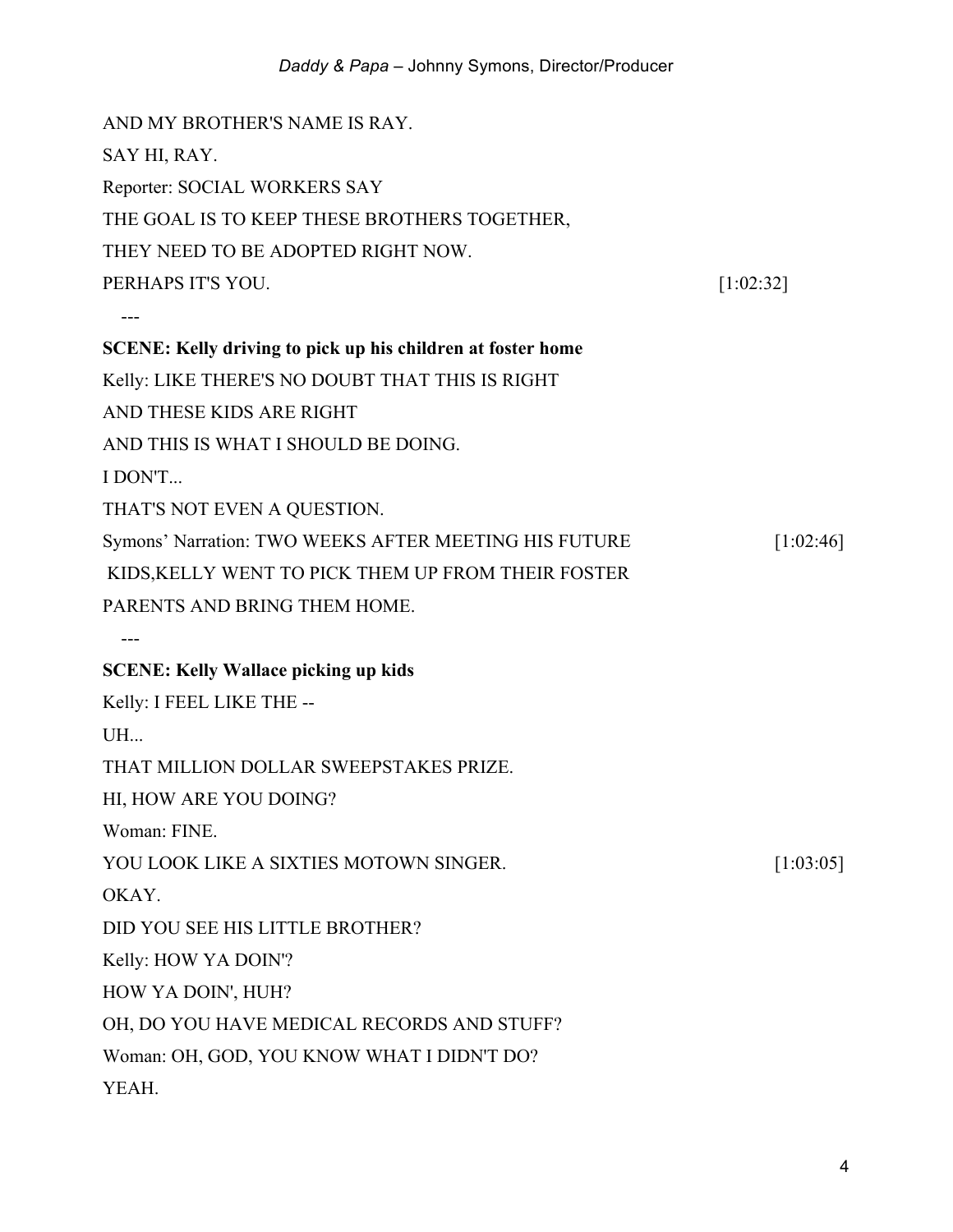WE'RE GETTING THERE, WE'RE GETTING THERE. YOU CALL ME TOMORROW.

| I WILL.               |  |
|-----------------------|--|
| <b>SEE YOU LATER.</b> |  |
| TAKE CARE.            |  |
| Woman: BYE, JESSE.    |  |

| <b>SCENE: Kelly Wallace and kids in car going home</b>  |           |
|---------------------------------------------------------|-----------|
| MAMA!                                                   | [1:03:38] |
| Kelly: IS THAT YOUR MAMA?                               |           |
| IT'S CLOSE, IT'S A BLUE TRUCK, AND YOU HAVE A BLUE VAN. |           |
| <b>I WANT MOMMY!</b>                                    |           |
| WHAT?                                                   |           |
| GO BACK TO MY MOMMY'S HOUSE.                            |           |
| WHY?                                                    |           |
| <b>GO BACK TO MY MOMMY'S --</b>                         |           |
| WHY? DID YOU FORGET SOMETHING?                          |           |
| NO.                                                     |           |
| <b>WANT MOMMY!</b>                                      |           |
| <b>WHAT'S WRONG?</b>                                    | [1:03:55] |
| MOMMY.                                                  |           |
| I WANT MOMMY.                                           |           |
| YOU WANT TO GO BACK HOME,                               |           |
| YOU WANT TO GO BACK TO THAT HOUSE?                      |           |
| NO.                                                     |           |
| YOU DON'T WANT TO COME TO MY HOUSE?                     |           |
| YEAH!                                                   |           |
| <b>AND I LOVE MOMMY!</b>                                |           |
|                                                         |           |
| AAAH!                                                   | [1:04:20] |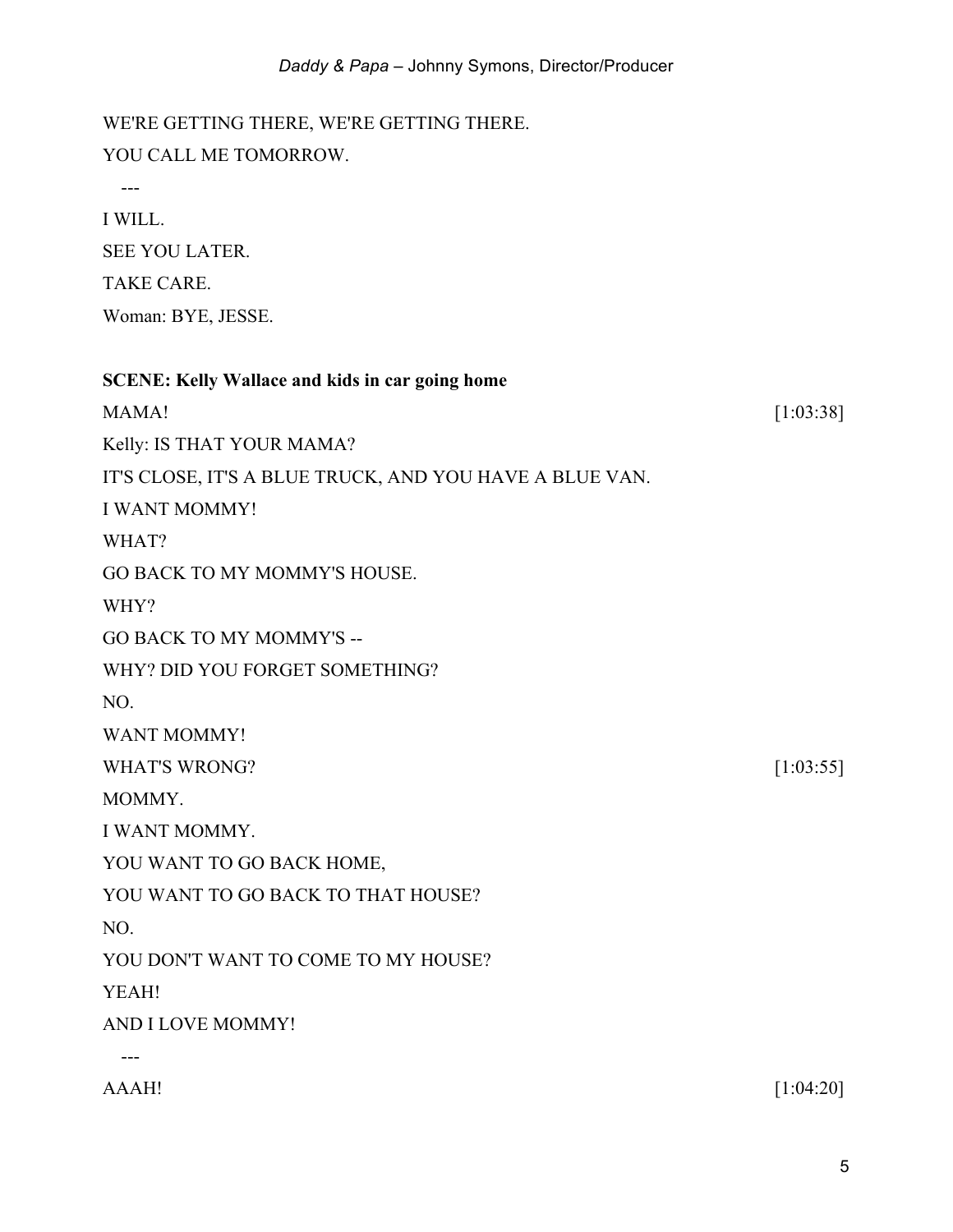**SCENE: Kelly Wallace and kids enter house with friend** Kelly: THIS FRIEND OF MINE SAID, "YOU KNOW, YOU ARE AMERICA'S NIGHTMARE." YOU KNOW, THIS GAY GUY WITH TWO KIDS, [1:04:29] UM, LIVING IN THE CASTRO. THAT IS SO MUCH WHAT SO MUCH OF THIS COUNTRY REALLY DOESN'T WANT TO SEE HAPPEN.

## **SCENE: Johnny Symons at his home playing with Jesse and Ray**

---

Symons' Narration: SPENDING TIME WITH JESSE AND RAY, I WONDERED HOW I WOULD LOOK BACK ON MY LIFE WITHOUT CHILDREN. AND I STARTED TO FEEL THE FAINT TICKING OF MY NONBIOLOGICAL CLOCK. FOR MY PARTNER WILLIAM, IT WAS DIFFERENT. HIS ALARM HAD GONE OFF.

# **SCENE: William Rogers with Jesse and Ray, at home, with cat** William Rogers: I THINK IT'S ONE OF THE MOST IMPORTANT [1:05:09] THINGS THAT SOMEONE CAN DO IN THEIR LIFE IS TO RAISE A CHILD. THE FACT THAT I CAN NOW BE A PARENT, MAKES ME SO HAPPY.

**SCENE: Stills of Johnny Symons & William Rogers** Symons' Narration: WHEN WILLIAM AND I MET, WE WOULD SOMETIMES FANTASIZE ABOUT HAVING A FAMILY. BUT FACE TO FACE WITH THE REALITY OF ADOPTING A CHILD, I STARTED HAVING SECOND THOUGHTS. I DECIDED I NEEDED A TRIAL RUN.

**SCENE: Jesse and Ray at Johnny Symons house for the weekend**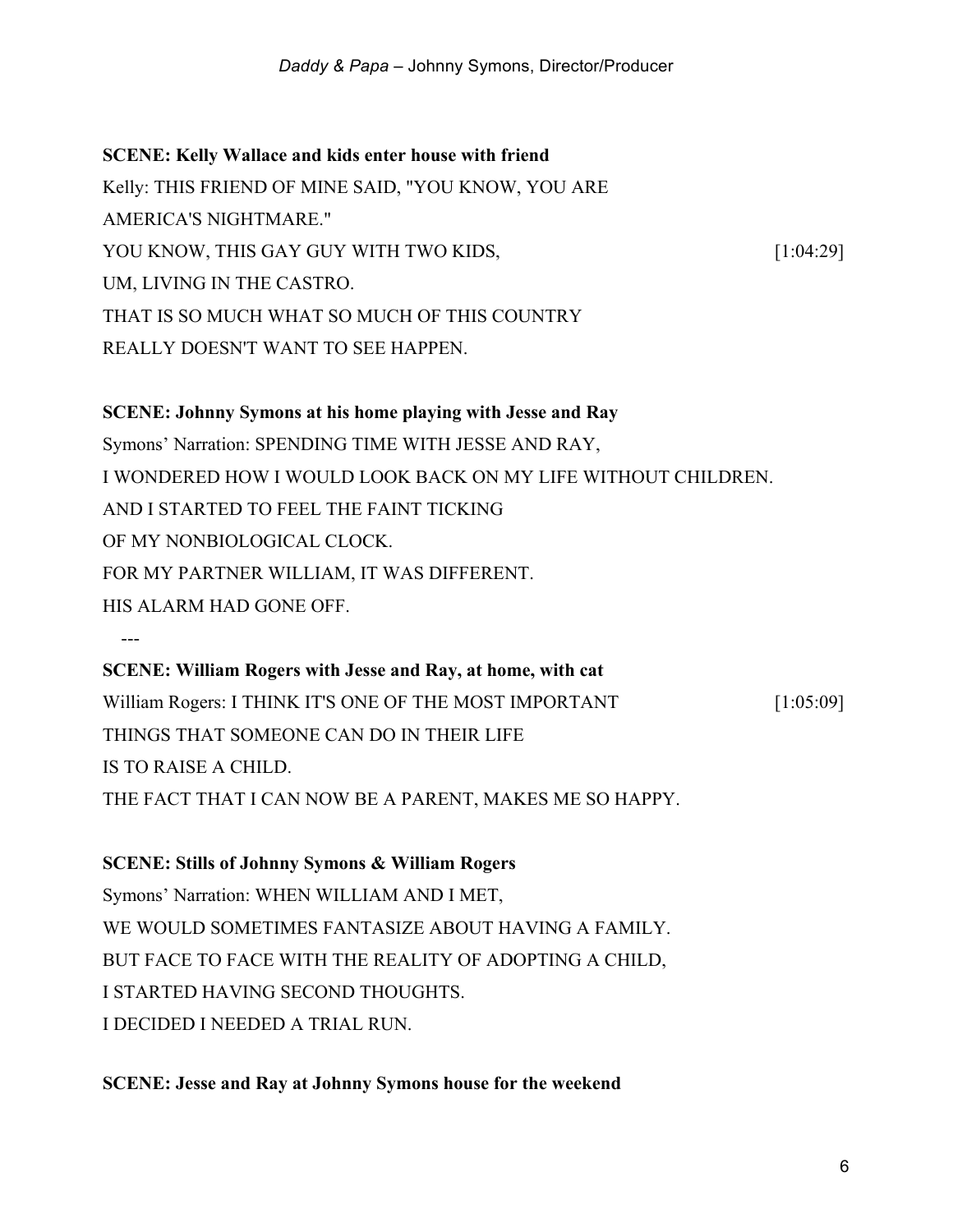| JOHNNY. | [1:05:39] |
|---------|-----------|
|---------|-----------|

HEY.

Symons' Narration: WHEN KELLY WENT AWAY ONE WEEKEND,

JESSE AND RAY CAME TO STAY WITH US.

I THOUGHT THAT ONCE WILLIAM EXPERIENCED THE REALITY OF KIDS, HE MIGHT CHANGE HIS MIND.

---

OH.

Symons' Narration: BUT HAVING JESSE AND RAY HERE

HAD JUST THE OPPOSITE EFFECT.

William Rogers: I WAS UP EARLY EVERY MORNING,

I'M COOKING BREAKFAST.

YOU KNOW, I LOVE HAVING THESE LITTLE LIVES HERE

AND LIKE ALL THE THINGS THAT THEY KNOW AND THEY DON'T KNOW.

I MEAN, FOR ME THAT IS JUST PURE JOY.

| <b>SCENE: Johnny Symons &amp; William Rogers w/ Jesse and Ray at grocery story</b> |           |
|------------------------------------------------------------------------------------|-----------|
| Johnny Symons: HANDS IN THE CART, PLEASE.                                          | [1:06:16] |
|                                                                                    |           |
| Johnny Symons: I MEAN, I'M SCARED OF HAVING A KID.                                 |           |
|                                                                                    |           |
| THERE'S A WAY IN WHICH                                                             |           |
| I'M REALLY HAPPY WITH MY LIFE RIGHT NOW,                                           |           |
| I'M VERY SATISFIED WITH IT                                                         |           |
| AND I'M RELUCTANT TO LET IT GO.                                                    | [1:06:30] |
| <b>SCENE: William Rogers &amp; Ray in bed singing</b>                              |           |
| $\wedge$                                                                           |           |
| TWINKLE, TWINKLE LITTLE STAR ^                                                     | [1:06:33] |
| $^{\wedge}$ HOW I WONDER WHAT YOU ARE $^{\wedge}$                                  |           |
| William Rogers: WHAT ARE WE GOING TO DO?                                           |           |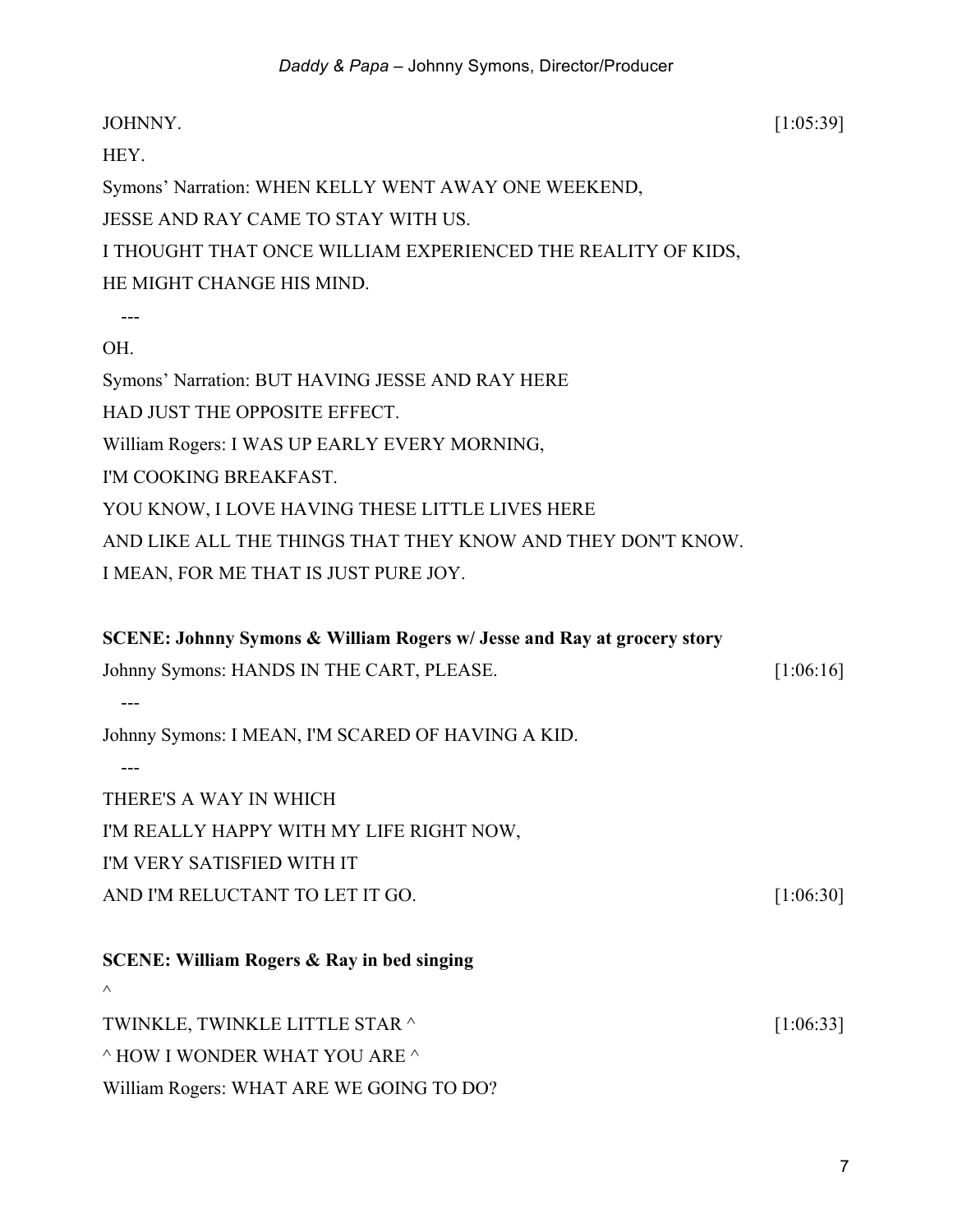ARE WE GOING TO BE, LIKE, 60, 70 YEAR OLD GAY MEN GOING TO THAT ART OPENING AGAIN OR THAT COCKTAIL PARTY? I MEAN, YOU KNOW, WHAT IS LIFE ABOUT?  $^{\wedge}$  HOW I WONDER WHAT YOU ARE  $^{\wedge\wedge}$ 

Symons' Narration: AS WE PONDERED OUR NEXT MOVE, I BEGAN TO WONDER HOW OTHER GAY MEN HANDLED ALL THIS. I HEARD ABOUT ANOTHER GAY COUPLE THAT HAD FOLLOWED A VERY DIFFERENT PATH TO PARENTHOOD.

---

## **SCENE: Philip Himberg holding infant daughter Fanny and puppet, singing**

| $^{\wedge}$ FANNY, DEAR $^{\wedge}$              | [1:07:14] |
|--------------------------------------------------|-----------|
| $\land$ DON'T GET UP ALL NIGHT TONIGHT $\land$   |           |
| $\wedge$ 'CAUSE PAPA LIKE TO SLEEP $\wedge$      |           |
| $^{\wedge}$ AND DADDY LIKES TO SLEEP $^{\wedge}$ |           |

## **SCENE: Stills of Philip Himberg and partner Jim Ballantine**

Philip Himberg: VERY MUCH FROM THE VERY BEGINNING, [1:07:27] WE ALWAYS TALKED ABOUT HAVING A FAMILY. WE THOUGHT THAT WE'D MAKE GOOD PARENTS. WE THOUGHT WE'D ENJOY RAISING A CHILD. AND SOMEWHERE ALONG THE LINE, THE CONVERSATION CAME UP WITH MY OLD FRIEND, CATHY SMITH. Cathy: WE WERE IN HIGH SCHOOL TOGETHER. [1:07:45] WE WERE HIGH SCHOOL SWEETHEARTS. IF YOU COULD THINK TO YOURSELF, WHO WOULD BE THE BEST PARENTS? THEY WERE JUST TWO OF THE MOST GENEROUS PEOPLE, THE MOST FUNNY. THEY WERE VERY HAPPY WITH THEMSELVES, WITH EACH OTHER.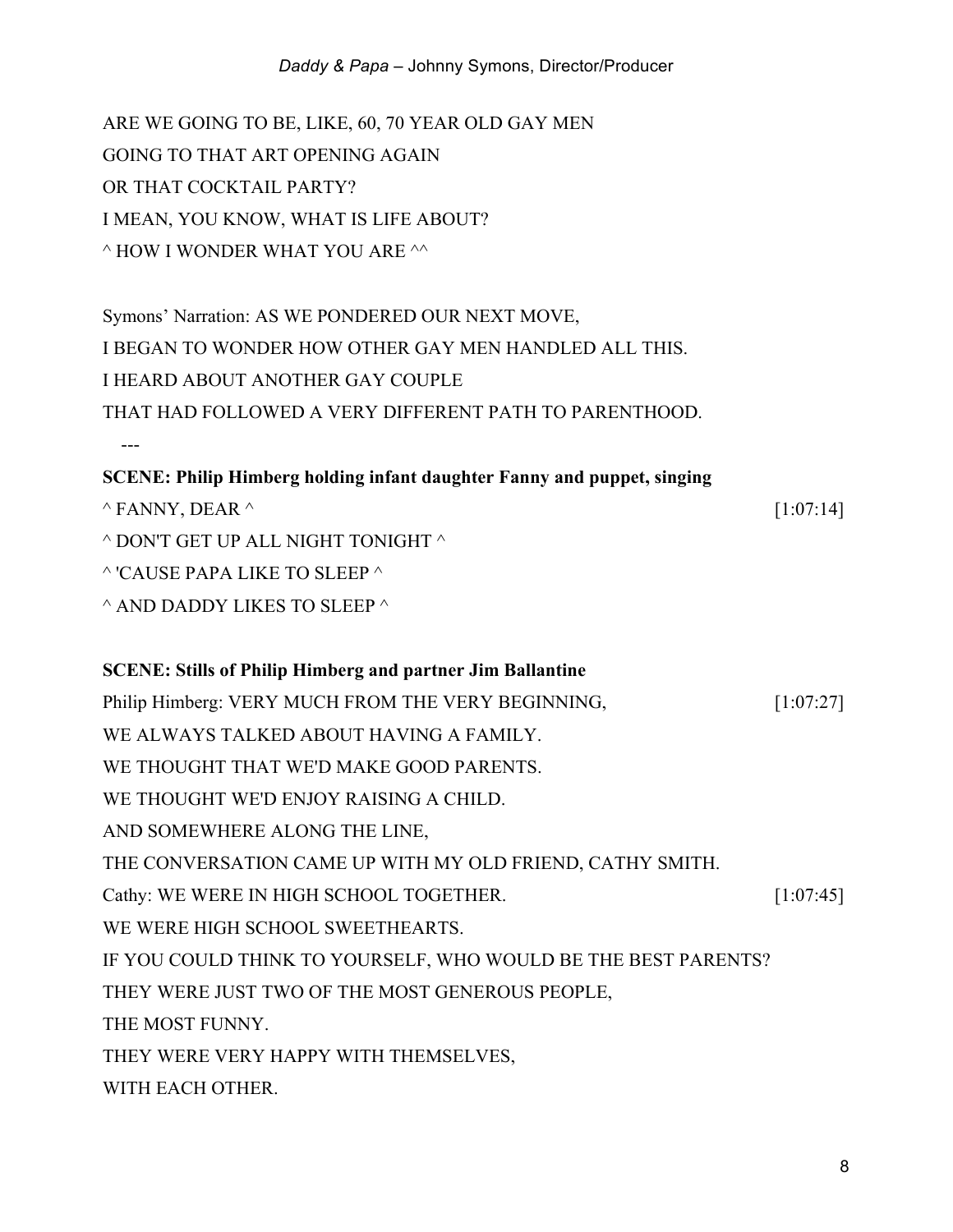Jim Ballantine: SHE LEFT A MESSAGE ON THE MACHINE AND SAID, YOU KNOW, "I THINK IT WOULD BE THE HARDEST THING I EVER DID IN MY LIFE, BUT I'D LIKE TO HELP YOU GUYS BECOME PARENTS." Cathy: I DIDN'T SORT OF THINK, [1:08:13] "WELL, I'M NOT DOING ANYTHING THIS YEAR, WHY DON'T I JUST HAVE A BABY FOR A GAY COUPLE." I JUST -- IT WASN'T LIKE THAT. I THINK, REALLY, A LOT MORE OF IT HAD TO DO WITH LOVE. --- **SCENE: Newborn Fanny and stills of family and baby with her fathers** Jim Ballantine: ALL OF SUDDEN THERE'S FANNY, [1:08:29] AND SHE CAME BURSTING OUT, SCREAMING. AND THEN WE FLEW HOME FIVE WEEKS LATER. EVERYBODY I TALKED TO WHO HAD BEEN A PARENT SAID THERE'S NO WAY THAT I COULD EVEN BEGIN TO HELP YOU IMAGINE WHAT IT'S LIKE BEING A PARENT. AND I THINK THAT PROVED TO BE TRUE. I MEAN, ALL OF MY FANTASIES ABOUT IT WERE NOWHERE NEAR AS HARD AS IT ACTUALLY WAS. --- **SCENE: Gay & Lesbian Family Night at the YMCA, parents & kids in pool** Symons' Narration: THE CLOSER I GOT TO FATHERHOOD, [1:08:58] THE MORE I RAN ACROSS GAY DADS. I MET DIVORCED GAY FATHERS, MEN WHO CO-PARENTED WITH LESBIANS, AND OTHERS WHO HAD FLOWN OVERSEAS TO ADOPT. ALMOST ALWAYS, BECOMING A GAY DAD REQUIRED MONTHS, SOMETIMES YEARS, OF PERSEVERANCE. THEN I HEARD ABOUT A MAN IN FLORIDA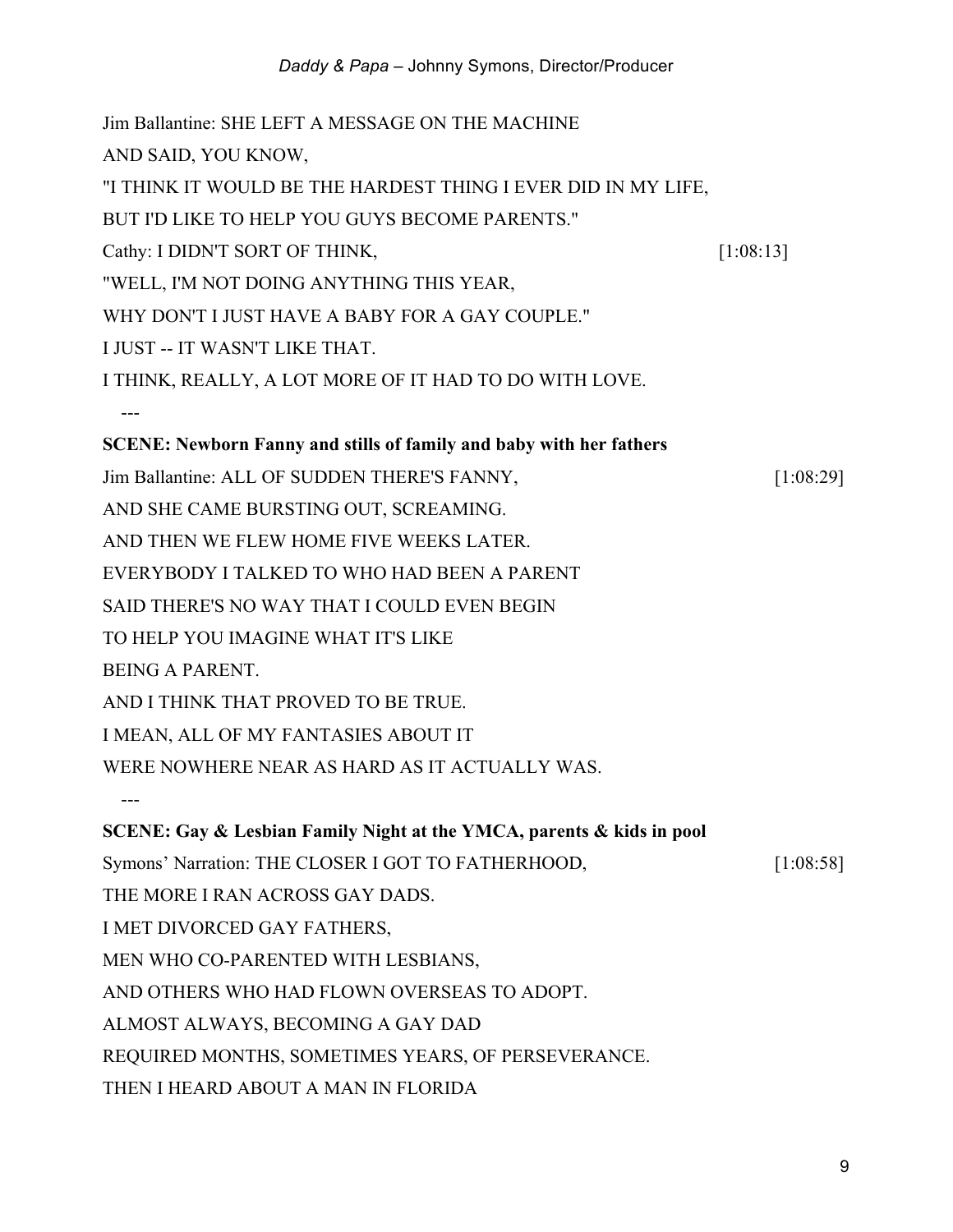## WHO BECAME A FATHER IN AN AFTERNOON.

---

**SCENE: Doug Houghton playing piano at his home** Doug Houghton: I'VE ALWAYS BEEN A VERY DECISIVE PERSON. [1:09:28] I THINK INTUITION IS NOTHING MORE THAN THE CUMULATIVE EXPERIENCE OF KNOWING YOURSELF. MY INTUITION TOLD ME WHEN I WAS PRESENTED WITH THE SITUATION OF OSCAR THAT THIS IS GOING TO WORK, THIS IS GOING TO BE A GOOD THING FOR BOTH OF YOU SO GO FOR IT.

**SCENE: Doug Houghton at work at hospital clinic, stills of young Oscar and Oscar's father** I HAD KNOWN OSCAR IN THIS CLINIC [1:09:49] WHERE I WAS A NURSE PRACTITIONER. WHEN OSCAR WAS ABOUT 3 1/2, HIS DAD SAID TO ME, "WOULD YOU LIKE TO TAKE CARE OF OSCAR?" AND I SAID, "ARE YOU SERIOUS?" AND HE SAID, "YEAH, I'M SERIOUS. "WHY DON'T YOU JUST TAKE HIM, TAKE HIM HOME WITH YOU. YOU COULD GIVE HIM A MUCH BETTER LIFE THAN I COULD." HE SAYS, "LISTEN, I LOST MY PLACE TO LIVE AND I DON'T WANT THE KIDS TO SPEND CHRISTMAS LIKE THAT." **SCENE: Interview w/ Jim & Fannie Williams, Oscar's grandparents** Fannie: WELL, I TELL YOU, TO BE HONEST, [1:10:17]

MY SON HAS BEEN ON DRUGS OFF AND ON FOR YEARS. AND HE SAYS HE'S CLEAN, BUT HE'S NOT. Doug Houghton: I SAID, WELL, THERE'S SOMETHING I HAVE TO TELL YOU. THAT I WANT YOU TO BE COMFORTABLE WITH.

AND THEN I TOLD HIM I WAS GAY --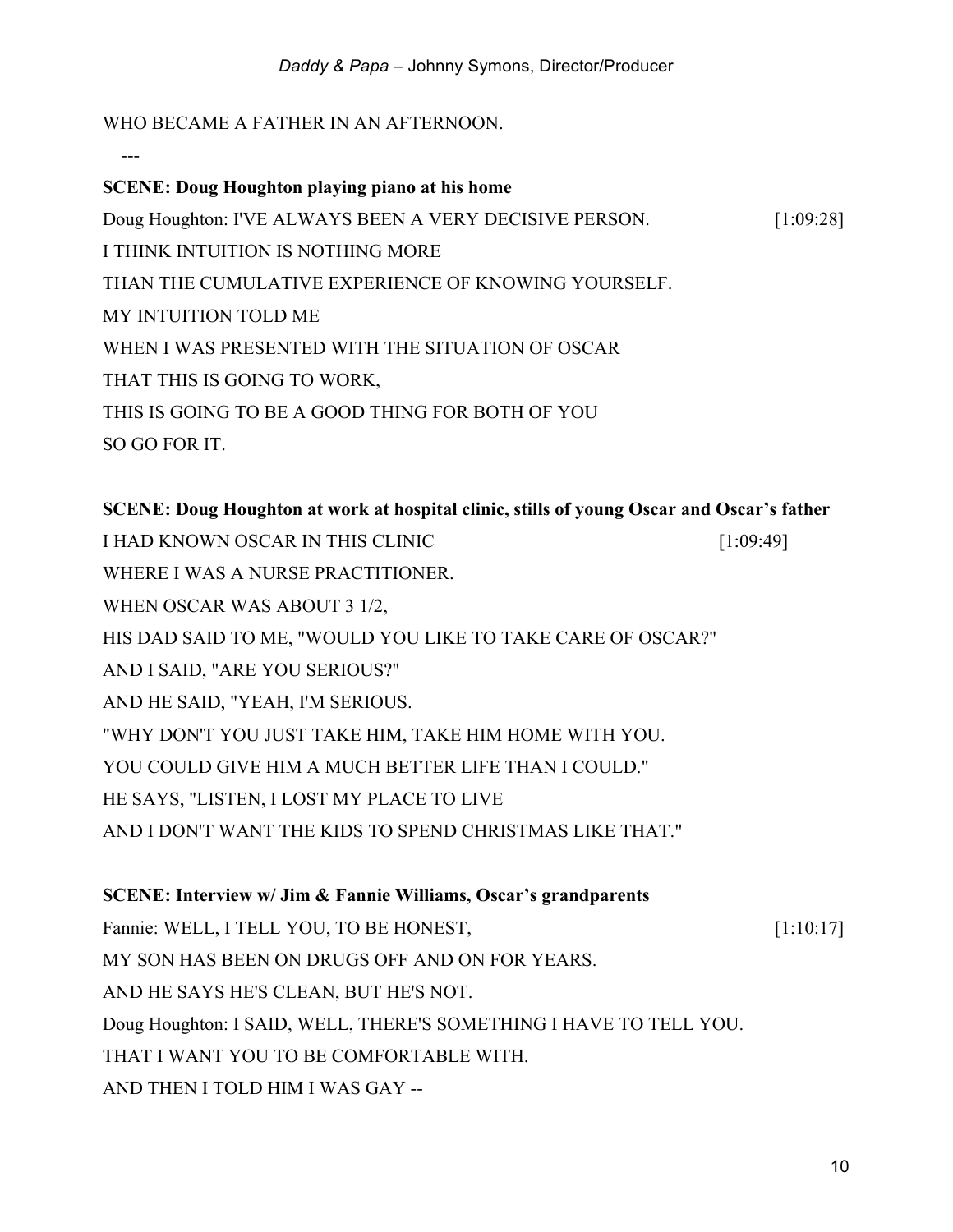HE WAS OKAY WITH THAT. I DON'T THINK HE WAS CRAZY ABOUT THE IDEA, BUT HE KNEW THAT I WOULD TAKE GOOD CARE OF OSCAR. AND TWO WEEKS LATER WE WERE CELEBRATING OUR FIRST CHRISTMAS TOGETHER.

## **SCENE: Doug Houghton and Oscar in kitchen**

Johnny Symons: HEY, OSCAR, HOW DID IT END UP [1:11:44] THAT DOUG IS YOUR DADDY? GOOD. HOW DID IT HAPPEN? DO YOU REMEMBER HOW THAT HAPPENED? NO. HOW DID THAT HAPPEN? I WAS UNDER YOUR CHRISTMAS TREE. YEAH, YOU WERE UNDER THE CHRISTMAS TREE? Johnny Symons: YOU WERE JUST HIDING UNDER THERE. MM-HMM. AND THEN WHAT HAPPENED? THEN HE HEARD A NOISE OR SOMETHING. AND THEN HE WOKE UP AND THEN HE SAW ME.

Doug Houghton: OSCAR HAS SOME RELATIVELY SERIOUS CHRONIC [1:11:09] HEALTH PROBLEMS THAT HE'S HAD SINCE BIRTH. WHEN I GOT HIM, HIS GROWTH WAS ONLY AT THE TENTH PERCENTILE. HE WAS JUST A TINY LITTLE THING. A LOT OF SYSTEMS IN HIS BODY WERE NOT DOING WELL.

# **SCENE: Oscar and Doug Houghton in kitchen making cookies**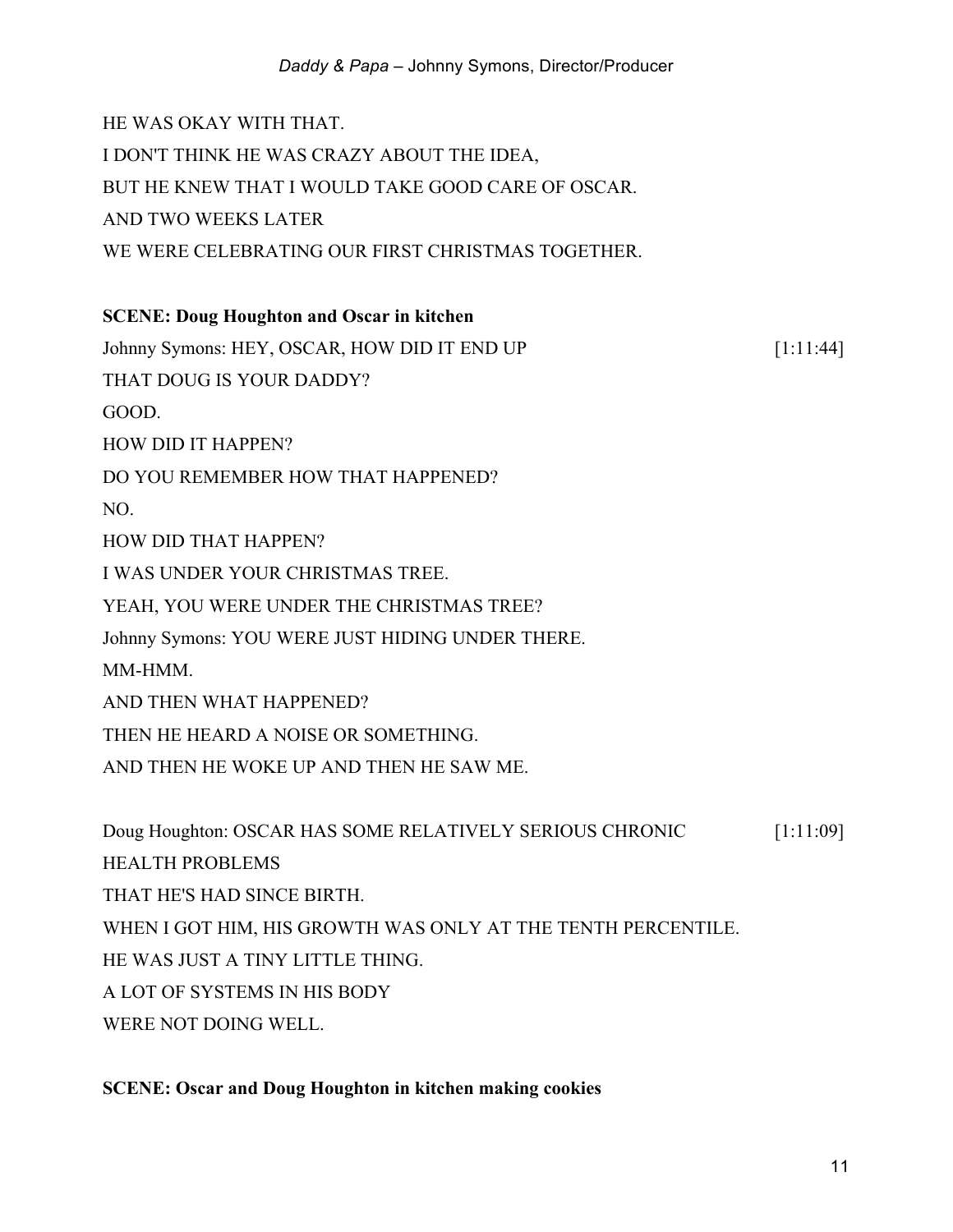A LITTLE BALL LIKE THIS. [1:11:25] LIKE THIS?

Doug Houghton: WITH REGULAR MEDICATION, HIS HEALTH HAS JUST IMPROVED SO DRAMATICALLY. Fannie: I DOUBT OUR GRANDSON OSCAR WOULD BE LIVING TODAY IF DOUG DIDN'T HAVE HIM. I HATE TO SAY THAT. AND I'LL TELL THAT TO MY SON AND ANYONE ELSE. --- **SCENE: Johnny Symons & William Rogers enter building** Symons' Narration: THE MORE I SAW OF OTHER FAMILIES, [1:11:46] THE MORE I REALIZED THERE WAS NO PERFECT TIME TO HAVE A KID. I WAS STILL SCARED, BUT I FELT READY TO TAKE THE NEXT STEP. WE PAID A VISIT TO KELLY'S SOCIAL WORKER, WHO CALLED HERSELF "THE GAY ADOPTION QUEEN."

# **SCENE: Interview w/ social worker Sharon Anderson**

Anderson: I DIDN'T START OFF BEING AN ADVOCATE FOR GAY ADOPTIONS, I WAS AN ADOPTION ADVOCATE. THERE ARE LOTS OF KIDS OUT THERE WHO NEED HOMES. AND THEY WAIT AND THEY WAIT AND THEY WAIT.

**SCENE: African-American kids at foster home** Symons' Narration: WE KNEW WE WANTED TO ADOPT A KID [1:12:15] WHO WAS AFRICAN-AMERICAN, OR BI-RACIAL LIKE WILLIAM. IT TURNED OUT WE WANTED EXACTLY THE KIND OF KID MOST PEOPLE DIDN'T. PEOPLE PAY THOUSANDS OF DOLLARS TO ADOPT WHITE OR ASIAN CHILDREN,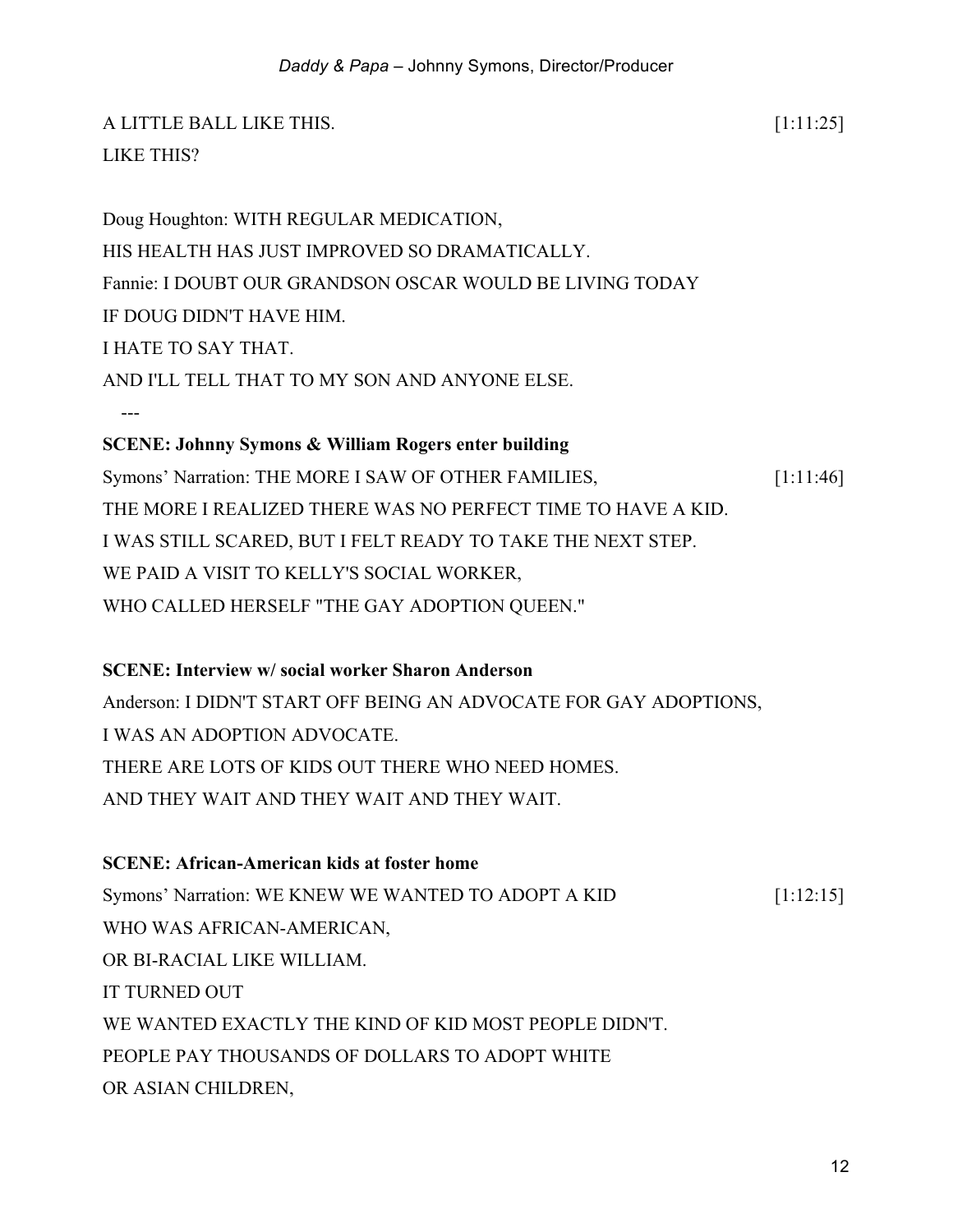BUT THERE ARE 50,000 AFRICAN-AMERICAN KIDS WAITING TO BE ADOPTED RIGHT NOW. MEANWHILE, SOME STATE LAWS ARE RELAXING, MAKING IT EASIER FOR GAY MEN TO ADOPT. OFTEN THE RESULT [1:12:39] IS A CONTROVERSIAL MATCH -- WHITE GAY MEN RAISING AFRICAN-AMERICAN KIDS. Anderson: I SEE GAY FAMILIES ADOPTING [1:12:47] AS AN UNTAPPED RESOURCE. AND I THINK A LOT OF GAY PEOPLE DON'T REALLY REALIZE THAT MORE AND MORE COUNTIES, MORE AND MORE PRIVATE AGENCIES ARE OPENING THEIR DOORS WIDE OPEN TO PEOPLE WHO WANT TO EXPLORE THIS AS A FAMILY OPTION. --- **SCENE: Johnny Symons & William Rogers doing paperwork, being fingerprinted, attending CPR class** Symons' Narration: WE DECIDED TO MOVE AHEAD TOWARD [1:13:09] ADOPTION, THROUGH THE SURREAL AND SOMETIMES FRUSTRATING PROCESS OF GETTING CERTIFIED AS FOSTER PARENTS, COMPLETE WITH CRIMINAL BACKGROUND CHECKS, PSYCHOLOGICAL EVALUATIONS, AND A CLASS IN CPR. --- **SCENE: Sharon Anderson at Johnny Symons & William Rogers home**

EVENTUALLY, OUR SOCIAL WORKER [1:13:28] CAME OVER FOR THE FINAL INTERVIEW AND TO MAKE SURE OUR HOME WAS A SAFE PLACE FOR KIDS. Anderson: THIS IS GORGEOUS.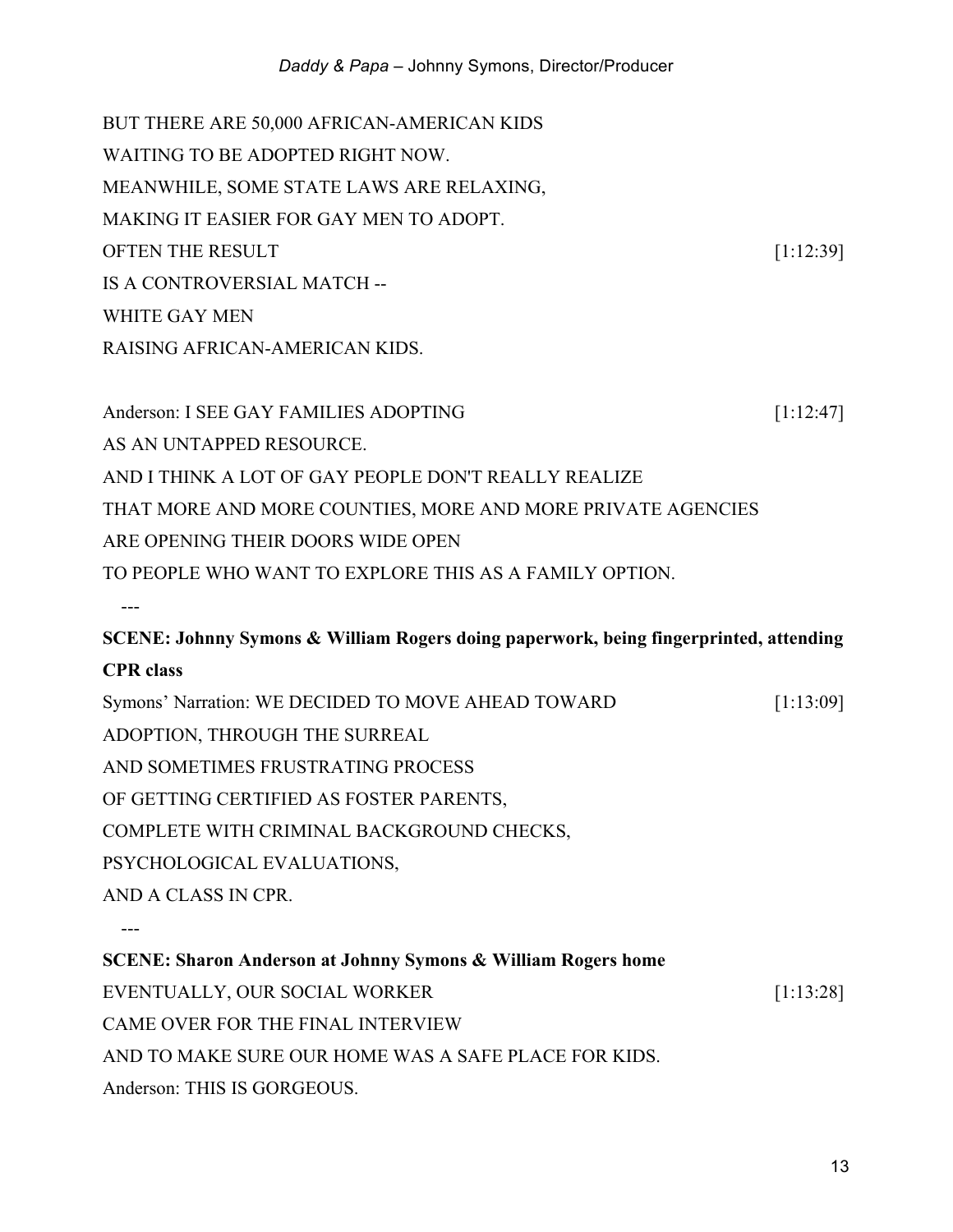ALL MEDICINES AND POISONS

HAVE TO BE UNDER LOCK AND KEY.

NO, IT'S ACTUALLY VERY STURDY.

MY DAD BUILT THIS, THIS DECK,

AND HE WAS REALLY CONCERNED ABOUT

MAKING SURE THAT THE SLATS

WERE THE RIGHT DISTANCE.

Anderson: SO HOW MUCH DO YOU DRINK?

NADA.

ANYBODY USE NON-PRESCRIPTION DRUGS?

NO.

MARIJUANA, COCAINE?

## **SCENE: William Rogers driving in car**

William Rogers: IT WAS TEDIOUS.

[1:14:02]

I MEAN, THEY HAVE TO ASK YOU EVERY QUESTION

ABOUT EVERY ASPECT OF YOUR LIFE.

YOU KNOW, I MEAN, ALL STRAIGHT PEOPLE HAVE TO DO IS FUCK

AND THEY GET A KID.

AND, YOU KNOW, WE HAVE TO, LIKE, BE GRILLED.

IT'S RIDICULOUS.

---

---

**SCENE: Johnny Symons & William Rogers review foster kid listing at kitchen table, various closeups of listings**

Symons' Narration: AT LAST OUR SOCIAL WORKER HANDED US A BINDER

FULL OF HUNDREDS OF LISTINGS OF FOSTER CHILDREN

WHO NEEDED PERMANENT HOMES,

EACH WITH A SMILING PHOTO ON TOP AND A LIFE STORY UNDERNEATH.

BY KID NUMBER 100, WE RESIGNED OURSELVES [1:14:36] TO THE BIZARRE AND DEPRESSING PROCESS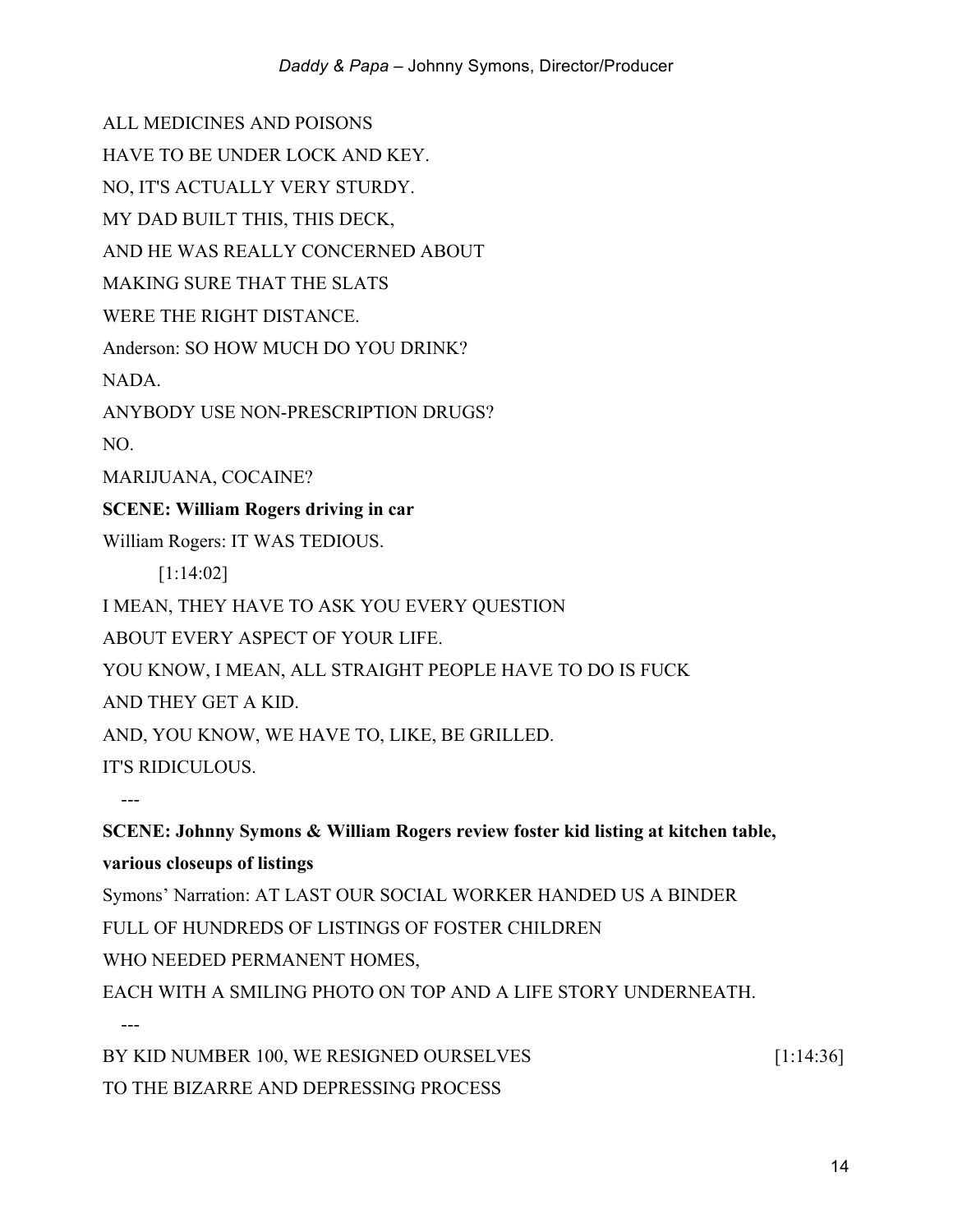OF CATALOGUE SHOPPING FOR OUR CHILD. Rogers:WHAT ABOUT ANIKA AND HELEMA? Johnny Symons: WE LOOKED AT THEM LAST WEEK. OKAY -- ANTONIO -- DID YOU SEE HIM? YEAH. BUT I FEEL LIKE RIGHT NOW WE NEED TO REALLY GO FOR EXACTLY WHAT WE WANT. [1:14:51] I AGREE. AND THIS KID COULD BE IT. I THINK HE IS JUST ADORABLE AND HE'S GOT ALL THE RIGHT STATS, BASICALLY. HE'S VERY YOUNG, HE'S IN GOOD PHYSICAL HEALTH. --- HE COULD BE YOUR CHILD. YEAH, I THINK HE COULD BE MY CHILD. Symons' Narration: WE DECIDED ON ZACHARY, [1:15:14] WHOSE BIRTH MOTHER HAD BEEN UNABLE TO TAKE CARE OF HIM. SOCIAL WORKERS APPROVED THE PLACEMENT, BUT THERE WAS ONE OBSTACLE WE HADN'T CONSIDERED -- THE FOSTER MOTHER. --- **SCENE: "Jesus" bumpersticker on car, long shot of car parked in driveway, interview w/ Dora Dean Bradley, Zachary's foster mother** Bradley: I GREW UP IN THE HOLINESS CHURCH, [1:15:28] WHICH IS PENTECOSTAL. YOU WOULD CALL IT FUNDAMENTALIST. MY CHURCH DOCTRINE DO NOT BELIEVE IN THAT, AT ALL. THAT A MAN COULD BE A, AH.… GAY.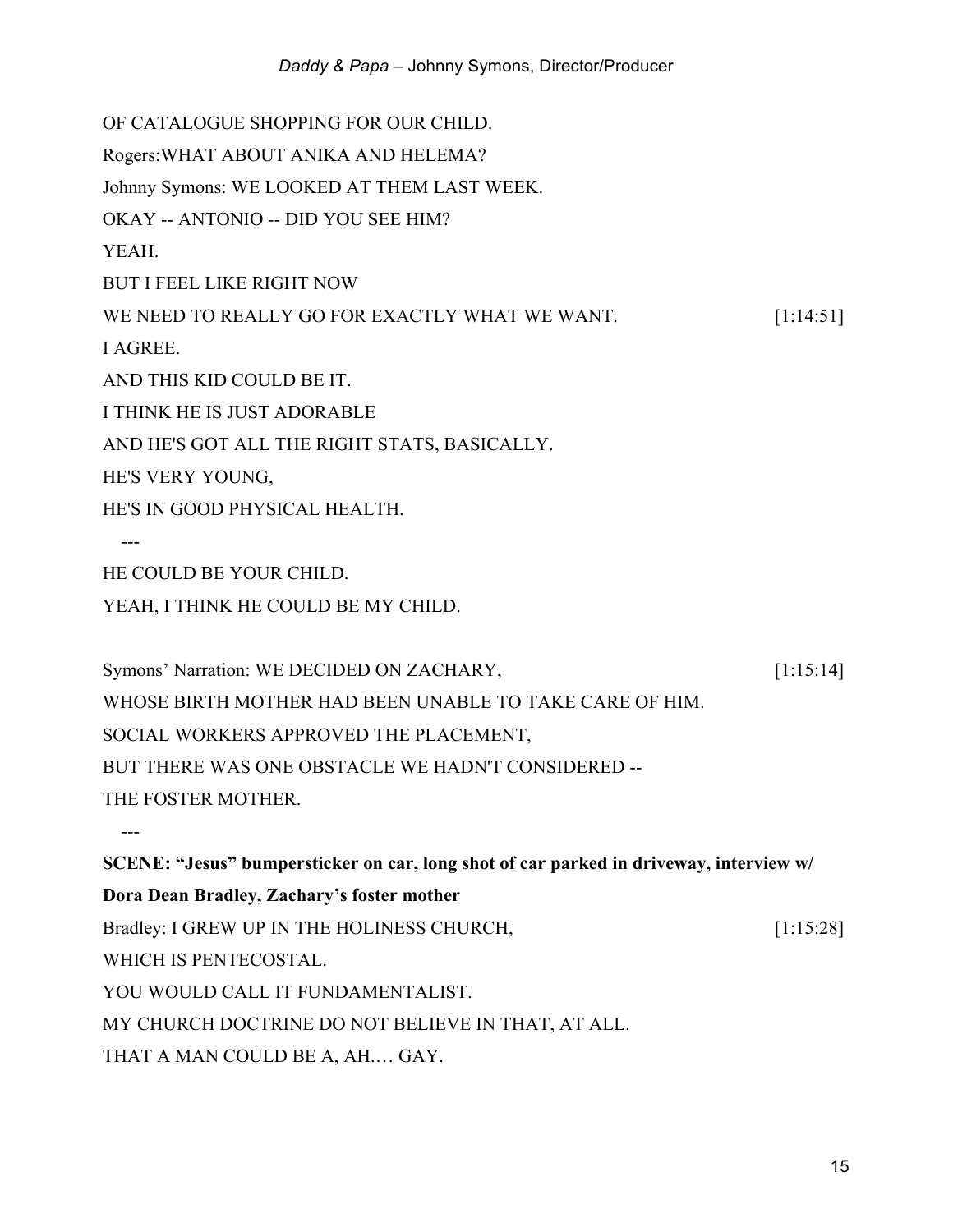**SCENE: Footage, photos of Dora Dean w/ baby Zachary** HE WAS JUST MY LITTLE BOY. YOU KNOW, I HAD RAISED HIM UP. WHEN YOU TWO DADDIES CAME, AND I THOUGHT, "MY GOD, NOT TWO DADDIES, NOT TWO DADDIES." I WENT THROUGH ALL KINDS OF THINGS IN MY MIND. AND I DIDN'T WANT THAT FOR HIM. BECAUSE YOU KNOW I HEARD A LOT OF STUFF. Johnny Symons: WHAT DID PEOPLE SAY? Bradley: BECAUSE HE HAS TWO DADDIES THAT HE WOULD END UP LIKE THAT, TOO. THEY THINK THAT, UM, YOU WOULD DO THINGS TO HIM. I DIDN'T THINK THAT.

---

---

**SCENE; Dora drops Zachary off at Johnny Symons & William Rogers home, they play with him**

Symons' Narration: DORA AGREED TO BRING ZACHARY OVER [1:16:24] FOR A SERIES OF VISITS. IT'S OKAY, SWEETHEART. YOU KNOW THE ROUTINE. HE IS SO CUTE. ---

William Rogers: I DIDN'T EXPECT JOHNNY TO BE QUITE SO DEMONSTRATIVE, ACTUALLY. AND IT'S WEIRD BECAUSE, THROUGHOUT THIS PROCESS, I'VE PUSHED AND JOHNNY HAS RESISTED.

Symons' Narration: I WAS PLAYING WITH HIM AND I THOUGHT, [1:17:00] THIS WASN'T JUST ANY BABY,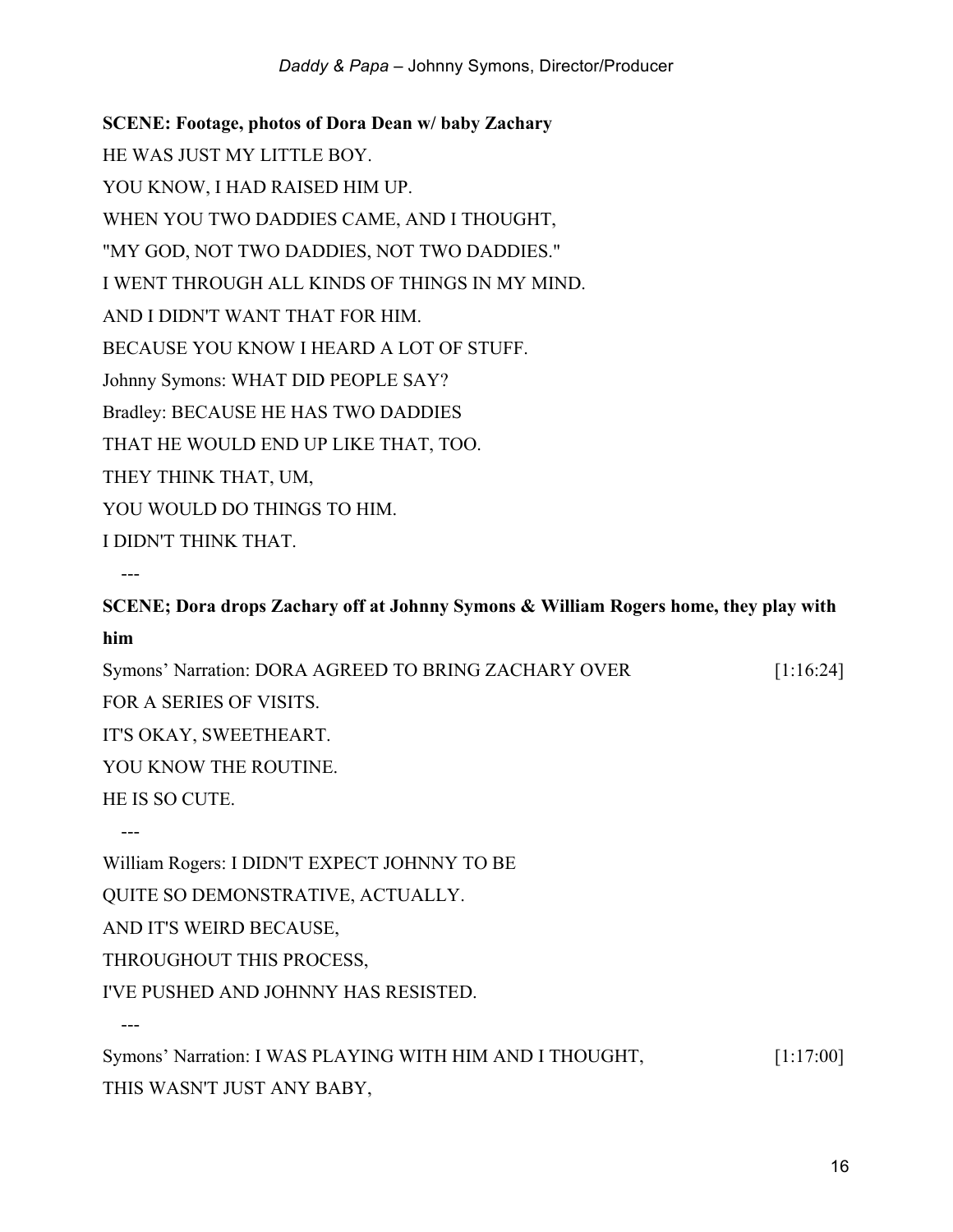THIS WAS THE BABY WHO WAS GOING TO MOVE INTO OUR HOUSE. MORE THAN ANYTHING, I THINK IT WAS A RELIEF, IT WAS A SENSE OF, YEAH, I CAN DO THIS. YOU KNOW WE'RE OKAY GUYS, DON'T YOU? DO YOU KNOW WE'RE GOING TO BE YOUR DADDIES? DO YOU KNOW THAT?

---

Bradley: WE SAW EACH OTHER AGAIN RIGHT AWAY, AND THE BABY, [1:17:52] HE WAS OKAY WITH YOU, TOO.

AND I HAD TO GO BACK AND TELL EVERYBODY, WELL,

THEY'RE VERY NICE.

**SCENE: Dora and friends visiting w/ Johnny Symons & William Rogers at their home** I'M SERIOUS.

Symons' Narration: DORA TOLD US

SHE WANTED TO STICK AROUND AS ZACH'S GRANNY.

WE HAD BEEN COUNTING ON A BABY JOINING OUR FAMILY

BUT NOT A FUNDAMENTALIST CHRISTIAN AS WELL.

NOW IT WAS OUR TURN TO ADJUST.

---

**SCENE: Guests arriving for party at Johnny Symons & William Rogers home, guests mingling**  Johnny Symons: GOOD, YOU'RE RIGHT ON TIME.

TWO DAYS BEFORE ZACH WAS TO MOVE IN FOR GOOD, WE INVITED EVERYONE OVER TO CELEBRATE.

Bradley: YES, I WANTED HIM TO TAKE A FEW STEPS

HE TOOK A FEW STEPS TODAY.

OH, HE DID?

YEAH.

OH, WONDERFUL.

YEAH.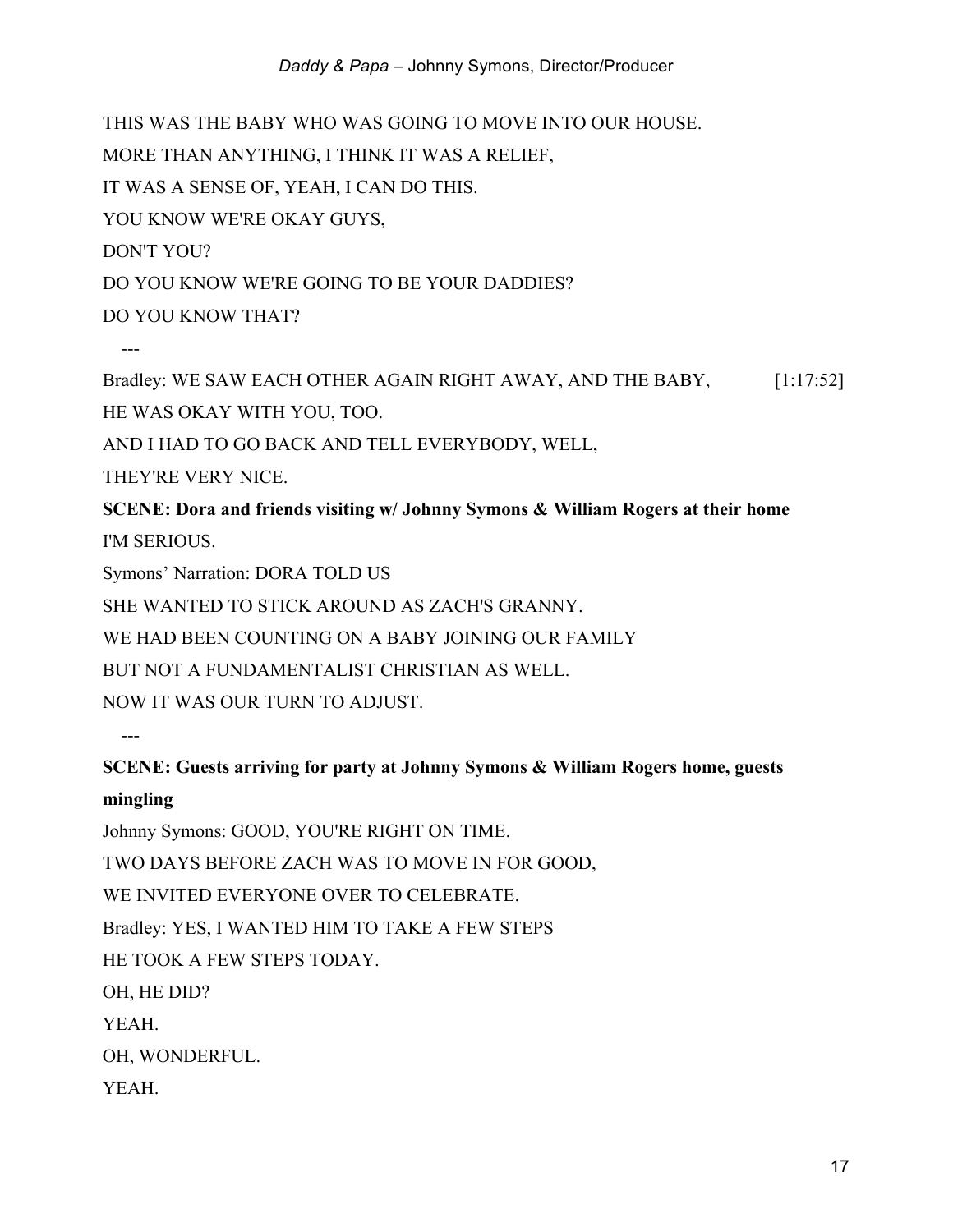A LOT OF PEOPLE THINK THAT, THOUGH. I AM SO HAPPY, JOHNNY. [1:18:16] OH, THANK YOU SO MUCH.

**SCENE: People gathered in kitchen, giving toasts** William Rogers: THIS FEELS TO ME LIKE THE JOINING OF [1:18:20] AND THE BEGINNING OF A WONDERFUL RELATIONSHIP. THANK YOU SO MUCH [to Dora Dean] FOR EVERYTHING YOU'VE DONE. YOU HAVE BEEN INCREDIBLE. OH, THANK YOU.

SCENE: Dora Dean's Friend Helen Helen: IT WAS REALLY HARD FOR ME AND DORA KEPT TELLING ME, [1:18:35] "HELEN, IT'S GOING TO BE ALL RIGHT." I SAID, "NO, DORA, I DON'T THINK IT'S GOING TO BE ALL RIGHT." BUT WHEN I CAME OVER HERE AND I MET WILLIAM AND THIS HOUSE WAS FILLED WITH SO MUCH LOVE, AND AFTER I FOUND OUT DORA WAS SATISFIED ABOUT IT, I BECAME SATISFIED ABOUT IT, YOU KNOW. AND I'M GOING TO STOP BECAUSE I'LL BE CRYING, YOU KNOW. NOW I'M GOING TO PRAY. FATHER GOD, IN THE NAME OF JESUS, [1:19:00] LORD, WE THANK YOU, WE THANK YOU FOR THIS FAMILY REUNION, LORD. LORD, WE KNOW YOU KNOW BEST. IN JESUS NAME AND BLESS DORA, LORD, HELP HER TO BE STRONG. IN JESUS NAME, AMEN. AMEN. AMEN. AMEN. I'M GOING TO MISS HIM.

---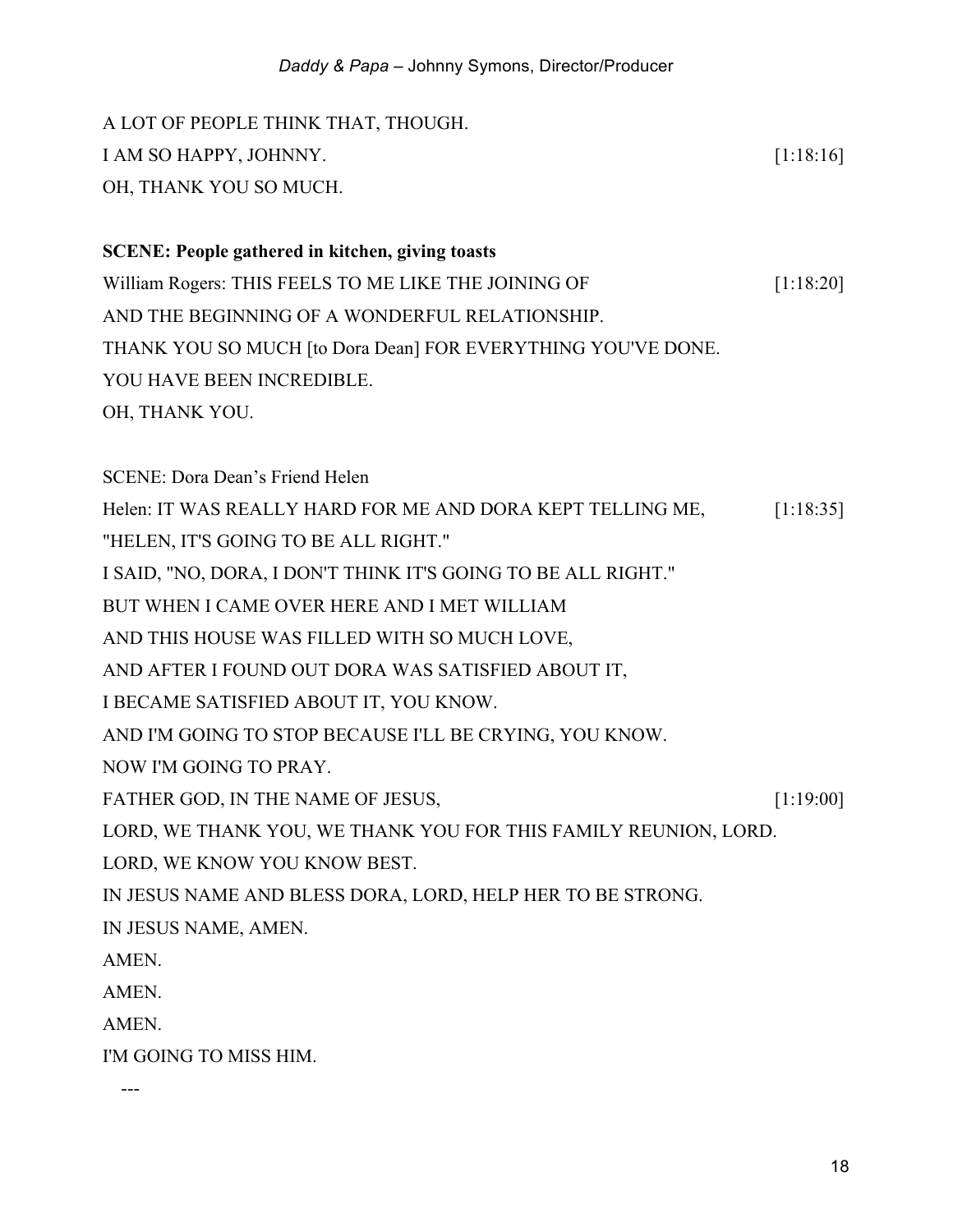**SCENE: Johnny's mom, Susie Symons w/ Zachary at party** Susie: SWEET BOY. [1:19:23] WHEN YOU CAME OUT TO ME, IT WAS A COMPLETE SURPRISE TO ME. I DIDN'T KNOW YOU WERE GAY. SO ONE OF THE THINGS THAT HAPPENED WAS, THAT A LOT OF UNCONSCIOUS LONGINGS THAT I WAS NOT EVEN AWARE OF WERE JUST DASHED. AND ONE OF THEM WAS THAT I WOULD EVER SEE YOU AS A DAD. [1:19:51] IT'S A PROFOUND JOY TO KNOW THAT YOU WILL BE A DAD AFTER ALL AND THAT YOU'LL BE A DAD WITH WILLIAM, WHO I ADORE. --- **SCENE: Johnny Symons & William Rogers at home waiting for Zachary to be dropped off** I FEEL ACUTELY AWARE OF SOUND RIGHT NOW, [1:20:13] BECAUSE IN A MATTER OF MINUTES DORA DEAN IS GOING TO WALK UP THE STAIRS AND I WILL HAVE A SON FOR THE REST OF MY LIFE. --- I GUESS IT'S THE EQUIVALENT OF STANDING IN THE HOSPITAL ROOM, PACING BACK AND FORTH WITH A CIGAR. IT'S THAT MOMENT WHERE YOU KNOW IT'S HAPPENING RIGHT NOW AND YOUR LIFE IS GOING TO CHANGE FOREVER. I'M GOING INTO COMPLETELY NEW WATERS. ---

**SCENE: William Rogers and Dora Dean w/ Zachary by car in driveway** OKAY. [1:20:49] SAY "I DON'T HAVE ANY SHOES ON BECAUSE IT'S TOO HOT." I KNOW, IT IS HOT, ISN'T IT?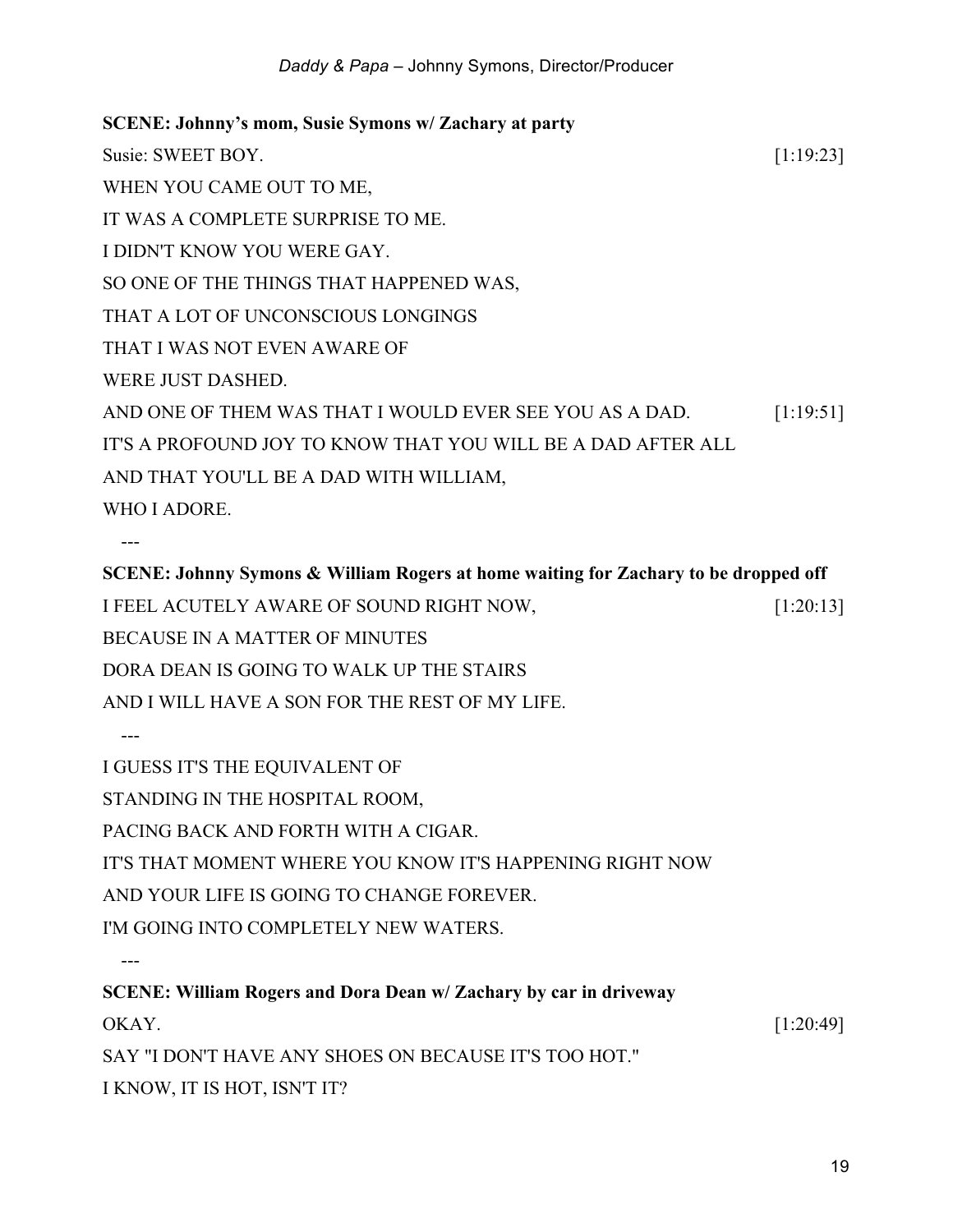HEY, KIDDO. Bradley: I KNEW THAT THAT DAY WAS THE DAY THAT I HAD TO LEAVE HIM. SO, AH -- BUT THAT WAS ROUGH. OKAY, FELLA, BYE-BYE, OKAY? SAY "BYE-BYE." SAY "I'LL SEE YOU ON SATURDAY. I'LL SEE YOU ON SATURDAY."  $\overline{\phantom{a}}$ **SCENE: William Rogers & Johnny Symons at home w/ Zachary playing in living room** Johnny Symons: OKAY, THIS IS OUR NEW REALITY. [1:21:23] William Rogers: THAT'S RIGHT. HEY, CUTIE PIE. --- I KNOW, HE'S HERE TO STAY. YEP. **SCENE: William Rogers, Johnny Symons, and Zachary arranging the playroom in fast motion, "Daddy's Home" song playing**  $^{\wedge}$  DADDY'S HOME  $^{\wedge}$  [1:21:41]  $^\wedge$  DADDY'S HOME TO STAY  $^\wedge$ Symons' Narration: THE FIRST FEW WEEKS OF PARENTING WERE A BLUR. THE HOUSE TURNED UPSIDE DOWN. OUR WORKOUT ROOM BECAME A PLAYPEN. WE WERE SO CAUGHT UP IN THE CHAOTIC JUMBLE OF LAUNDRY, INFANT FORMULA, AND BABY TYLENOL, WE ALMOST DIDN'T NOTICE HOW ZACH HAD SETTLED IN TO HIS NEW HOME.  $\land$  YOUR BEST FRIEND WROTE AND TOLD ME  $\land$  [1:22:41]  $^{\wedge}$  YOU HAD TEARDROPS IN YOUR EYES  $^{\wedge}$  $\wedge$  DADDY'S HOME  $\wedge$ 

---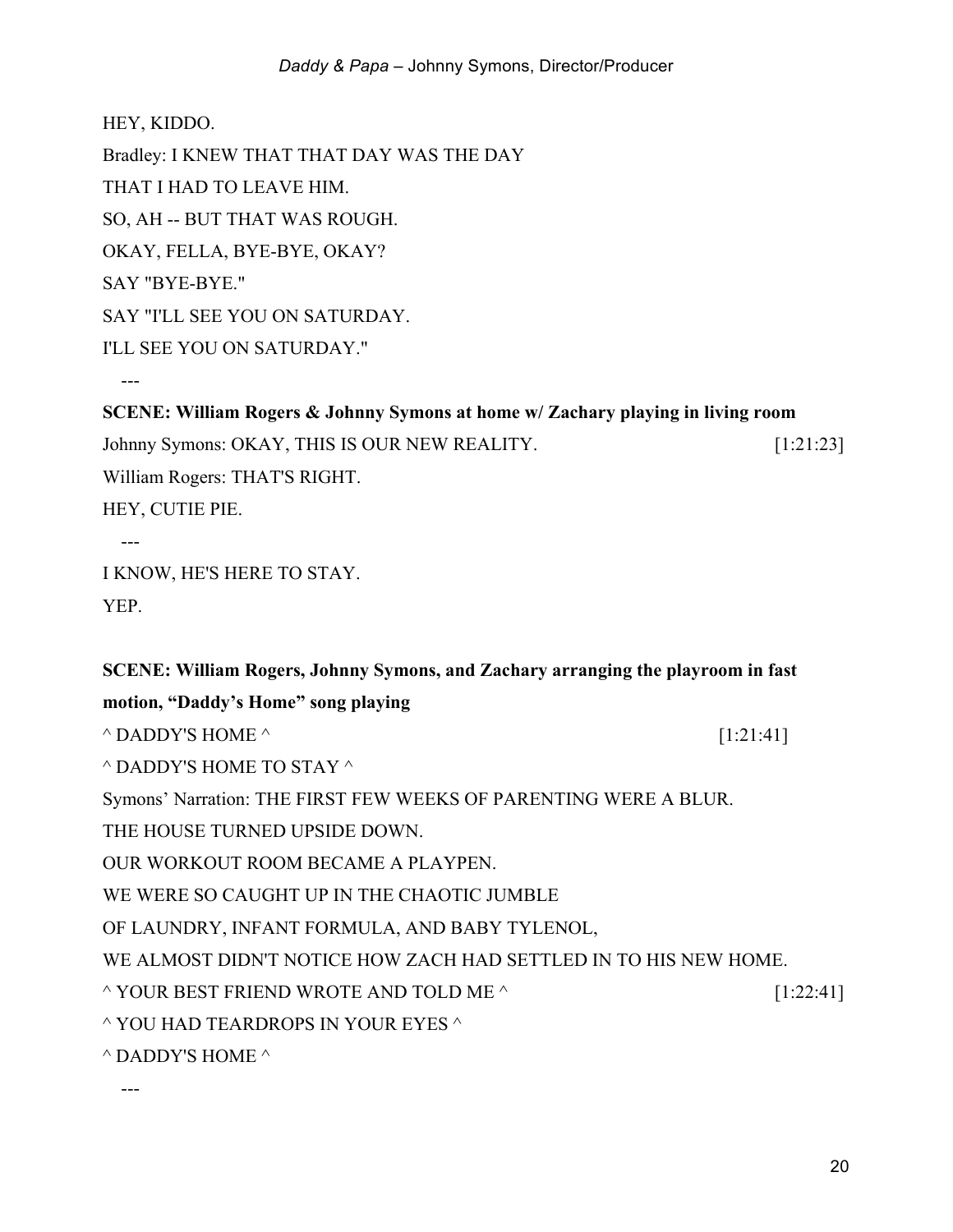**SCENE: Home movies of Philip Himberg, Jim Ballantine, and Fanny** Jim Ballantine: INITIALLY, [1:22:32] PHILIP AND I WOULD BRING FANNY ALONG TO DIFFERENT EVENTS. THE BULK OF PEOPLE WERE JUST LIKE, "OH, MY GOD, WHAT ARE YOU DOING?" Himberg: I MEAN, WE USED TO KID ABOUT IT, JIM AND I, THAT, YOU KNOW, SHE HAD THESE TWO DOTING DADS. SHE'LL GROW UP AND SHE'LL FIND A BOYFRIEND. AND, YOU KNOW, THEY'LL BE TOGETHER, AND SHE'LL SAY, "I REALLY LOVE YOU, BUT SOMEHOW I WANT MORE THAN ONE."

## **SCENE: Fanny and dads at her backyard birthday party**

FANNY, SAY "HI, IT'S MY BIRTHDAY." SMILE.

---

Fanny: I DON'T KNOW WHAT IT FEELS LIKE TO NOT HAVE TWO DADS. I FEEL LIKE I HAVE A LOT OF PARENTS AND THAT I CAN BRAG ABOUT HAVING MORE PARENTS THAN OTHER PEOPLE.

## **SCENE: Fanny and Dads in kitchen**

DO YOU WANT TO INVITE ANYONE OVER? [1:23:17] DO YOU WANT TO CALL, LIKE, ELIZABETH OR -- ALANA. ALANA -- CALL ALANA. NO. YOU WANT ME TO CALL? YEAH. WE NEED SOMEBODY TO COME OVER. OH, YOU POOR THING. OTHERWISE I'LL BE SURROUNDED BY BOYS THE WHOLE DAY. [1:23:35]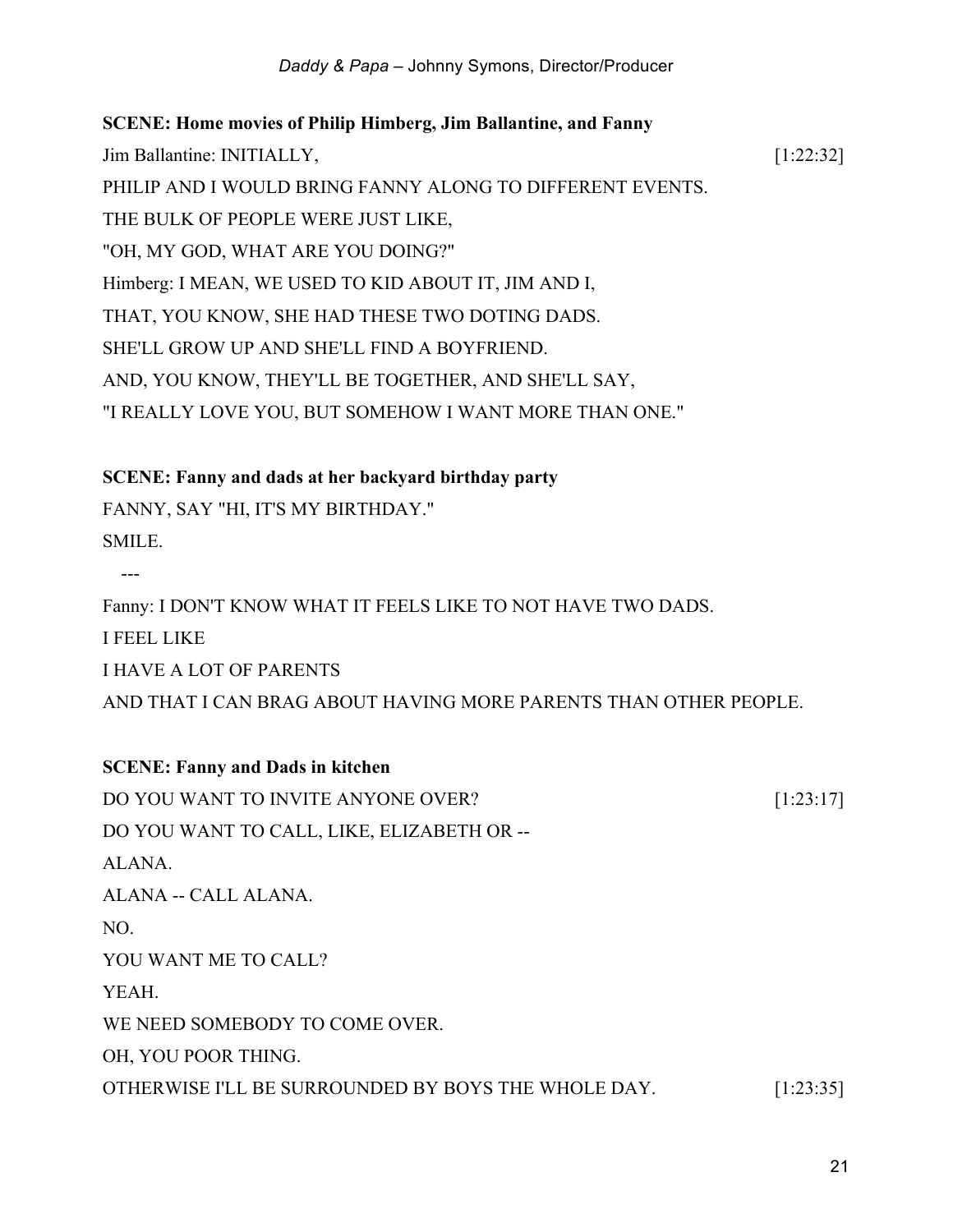Jim Ballantine: WE NEVER FELT, UH-OH, SHE NEEDS A MOM RIGHT NOW. YOU KNOW, WE GOT UP IN THE MIDDLE OF THE NIGHT, WE HAD THE BOTTLES READY. I NEVER FELT THAT SHE WAS BEING DEPRIVED OF A CERTAIN KIND OF ENERGY.

**SCENE: Home movies of Cathy arriving at airport to visit baby Fanny** Smith: I TRY TO SEE HER EVERY FEW MONTHS. [1:23:50] EITHER GO THERE OR HAVE HER COME HERE. WE'VE SPENT EVERY CHRISTMAS TOGETHER SINCE SHE WAS BORN. Johnny Symons: IS IT HARD FOR YOU TO BE AWAY FROM YOUR MOM OR ARE YOU KIND OF USED TO IT? Fanny: I'M USED TO IT, BUT I THINK IF I WAS WITH HER MORE AND THEN I DIDN'T GET TO SEE HER FOR A WHILE, THEN I WOULD FEEL PRETTY AWFUL.

**SCENE: Smith, Philip Himberg, and Fanny playing at park** Smith: THERE IS NOT A DAY THAT GOES BY [1:24:17] THAT I DON'T WISH THAT I WERE MORE IN HER LIFE. YOU KNOW, A LOT OF PEOPLE HAVE SAID TO ME, WHY DON'T YOU JUST MOVE TO CALIFORNIA. THAT'S NOT WHAT THE INTENT WAS. THE INTENT WAS FOR JIM AND PHILIP TO BE THE PARENTS.

**SCENE: Philip Himberg swinging Fanny at park** Himberg: CAN I TOUCH YOUR FEET? CAN I KISS YOUR FEET?

---

Himberg: WHEN WE WENT OUT IN PUBLIC WITH HER WHEN [1:24:35] SHE WAS LITTLE, IT WOULD BE VERY COMMON, LIKE,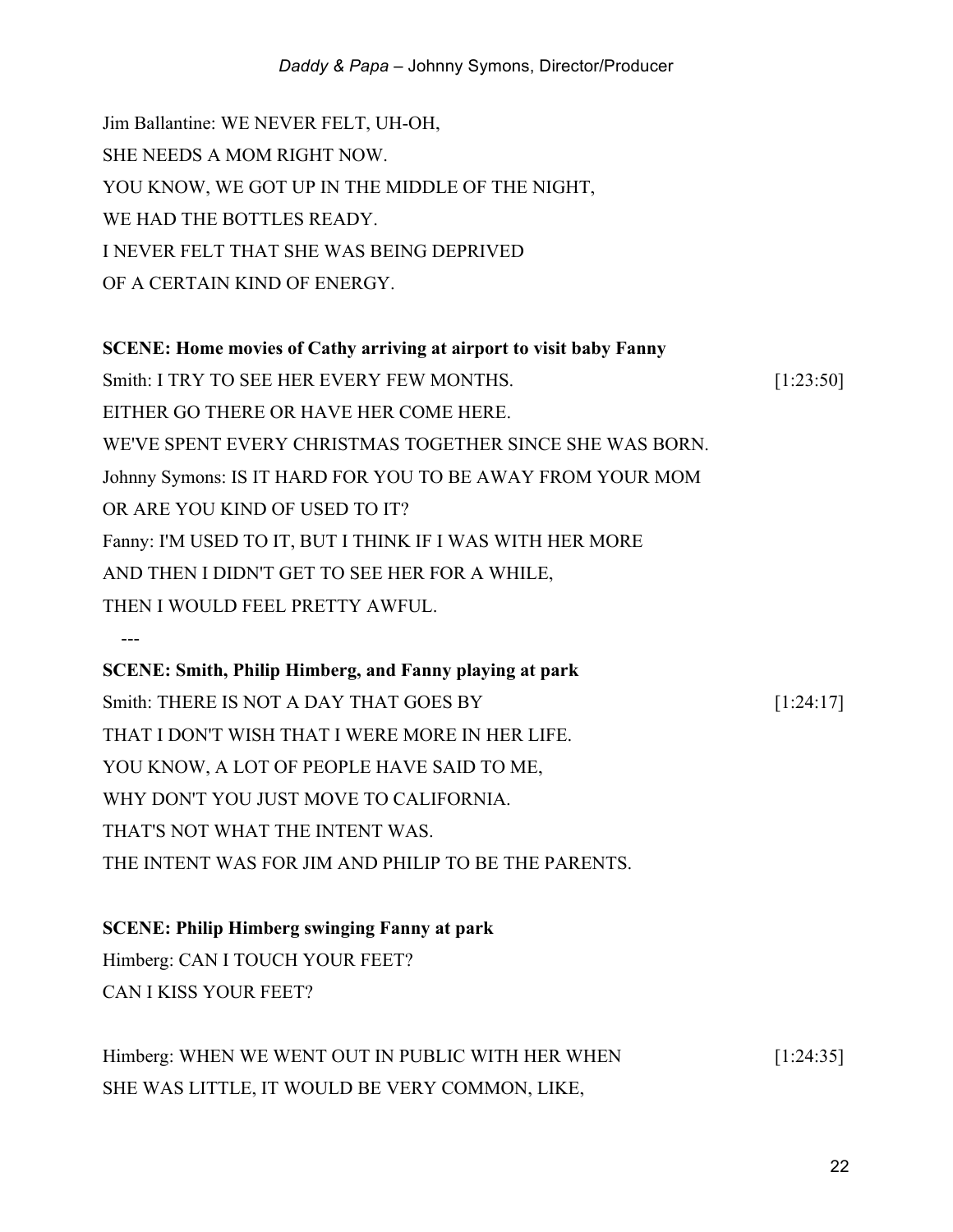IN THE GROCERY STORE IF SHE WAS CRYING OR SOMETHING FOR A WOMAN TO SAY, "OH, WHERE'S HER MOM?" LIKE I COULDN'T HANDLE THE FACT THAT SHE WAS CRYING.

THAT'S IT, SHAVING, DADDY'S SHAVING. SHAVE PAPA'S BEARD, SHAVE PAPA'S BEARD. I MEAN, THE WORLD REALLY DOES BELIEVE THAT WOMEN ARE BETTER AT RAISING KIDS THAN MEN.

Himberg: THANK YOU FOR MY SHAVE -- BYE.

---

---

---

**SCENE: Doug Houghton and son Oscar at piano** Doug Houghton: ONCE IN A WHILE [1:25:02] I THINK THAT OSCAR REALLY DOES MISS HAVING A MOM. ---

THERE WAS JUST A MOVIE, IT WAS THE "RUGRATS" OR SOMETHING LIKE THAT WHERE CHUCKY GETS A MOM. AND I TOOK HIM TO SEE THAT, NOT KNOWING THAT THIS MOM THEME WAS GOING TO BE A MAJOR PART OF THE MOVIE.

Oscar: I WAS PRETTY SAD WHEN THE DANCE CAME ON [1:25:22] BECAUSE CHUCKY DIDN'T HAVE A MOM AND HE FINDS A MOM AND... EVERYTHING LIKE THAT. Johnny Symons: DID IT MAKE YOU WISH YOU HAD A MOM?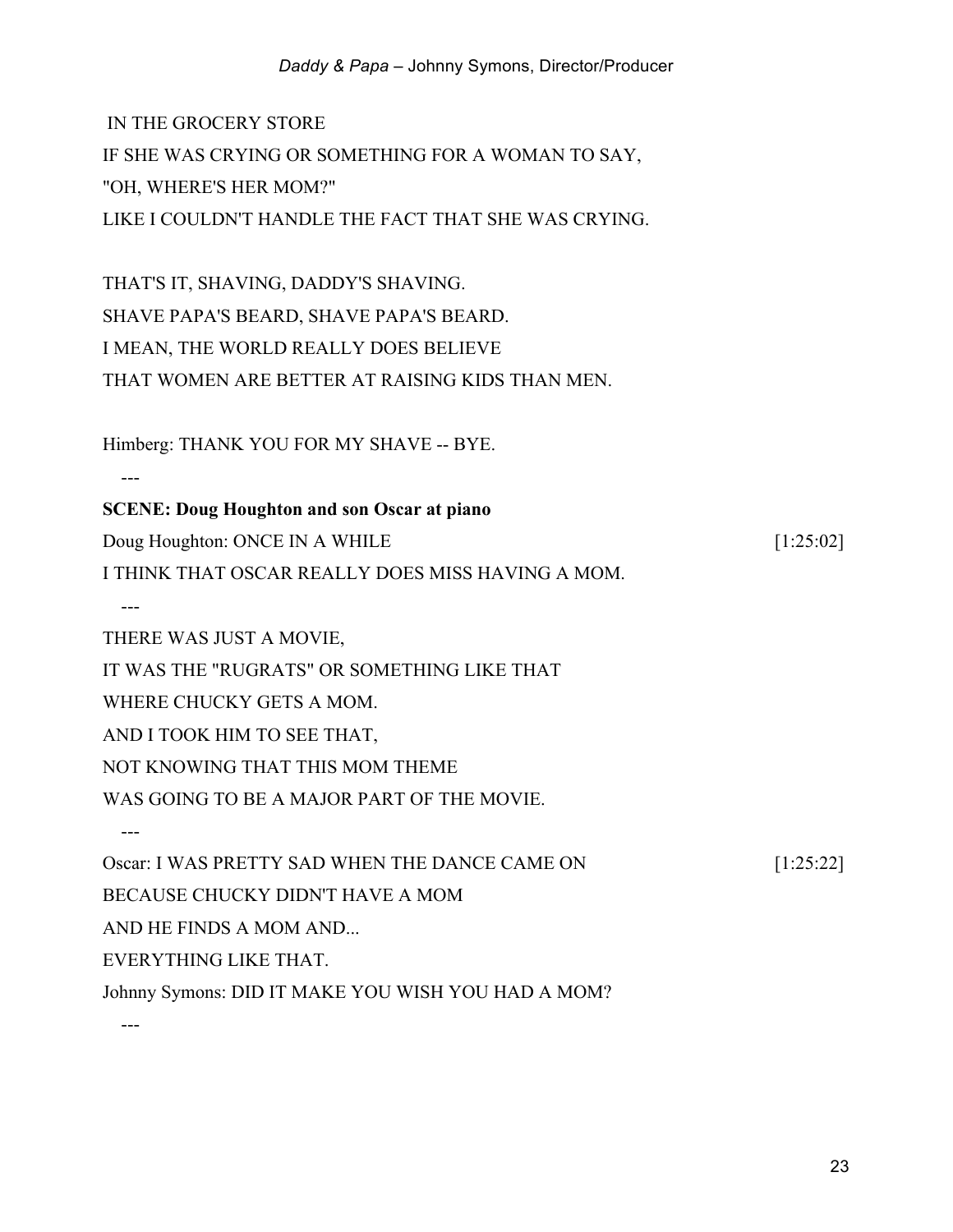**SCENE: Excerpt from "Rugrats in Paris" movie. Moms dancing with their children, Mom on airplane tucks in baby while Chuckie watches, Chuckie sees himself and "mom" in a cloud out plane window**

 $\land$  I WANT A MOM TO READ ME STORIES  $\land$  [1:25:43]

 $^{\wedge}$  AND SING A LULLABY  $^{\wedge}$ 

 $^\wedge$  AND IF I HAVE A BAD DREAM  $^\wedge$ 

 $^\wedge$  TO HOLD ME WHEN I CRY  $^\wedge$ 

 $^{\wedge}$  OH, I WANT A MOM THAT WILL LAST FOREVER  $^{\wedge}$ 

Doug Houghton: HE WAS OKAY, BUT AFTERWARDS HE SAID, YOU KNOW, "CHUCKY GOT TO HAVE A MOM, BUT I DON'T GET TO HAVE A MOM, HUH?"

 $\wedge$  I WANT A MOM  $\wedge$ 

Doug Houghton: AND I SAID, "WELL, NO, OSCAR, [1:26:09] "BUT THERE'S A LOT OF PEOPLE THAT DON'T HAVE MOMS, AND THERE'S PEOPLE THAT HAVE A MOM BUT DON'T HAVE A DAD." I MEAN, I THINK EVERY KID WOULD IDEALLY PROBABLY LIKE TO HAVE, YOU KNOW, A MOM AND A DAD AND TWO SETS OF GRANDPARENTS AND, YOU KNOW, TWO BROTHERS AND SISTERS AND A DOG AND A HOUSE IN THE COUNTRY, I DON'T KNOW. THAT'S STILL THE NORM THAT OUR SOCIETY IMPOSES UPON US AT EVERY TURN.

## **SCENE: Doug Hougton and Oscar at piano**

[ PIANO PLAYING ]

---

YOU WANT TO TURN THE PAGE FOR ME? [1:26:40]

---

OKAY, GET READY.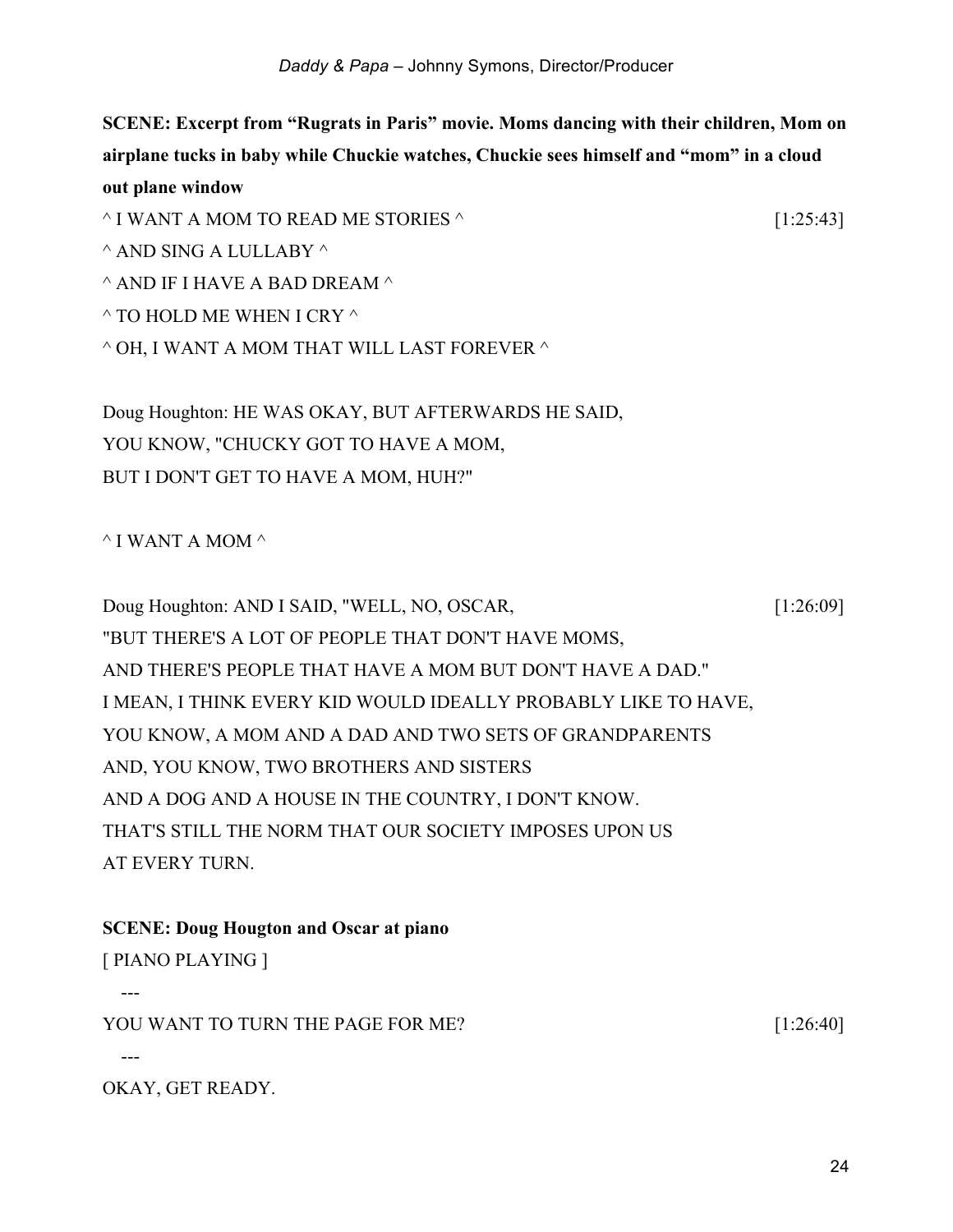Hougton: FOR OSCAR IT WAS A VERY ROUGH TRANSITION AT FIRST. HE STAYED WITH THE GRANDPARENTS FOR A WHILE. HE WAS WITH HIS FATHER FOR A WHILE. SO HE HAD REALLY BEEN ALREADY BOUNCED AROUND A LOT.

OKAY, NOW.

---

---

THANK YOU.

| Oscar: WHEN I FIRST CAME WITH MY DAD,                 | [1:27:10] |
|-------------------------------------------------------|-----------|
| I DIDN'T KNOW WHAT LOVE WAS.                          |           |
| AND HE ALWAYS KEEPS ME SAFE.                          |           |
| Doug Houghton: I MEAN, HE WAS TOTALLY CLINGY,         |           |
| I MEAN, HE JUST STUCK TO ME LIKE GLUE.                |           |
| AND THEN EVENTUALLY,                                  |           |
| HE BECAME A LOT MORE SELF-CONFIDENT AND INDEPENDENT.  |           |
| Johnny Symons: WHO DO YOU FEEL LIKE IS OSCAR'S DADDY? | [1:27:20] |
| Jim & Fannie Williams (Oscar's grandparents): DOUG!   |           |
| THE ONE THAT'S TAKING CARE OF HIM AND FEEDING HIM.    |           |
| Jim: YEAH, THE ONE THAT'S TAKING CARE OF HIM,         |           |
| THE ONE THAT'S MAKING SURE                            |           |
| HE HAS A BED TO SLEEP IN EVERY NIGHT,                 |           |
| THE ONE THAT MAKES SURE HE'S GOT FOOD TO EAT.         |           |
| TAKING HIM TO SCHOOL.                                 |           |
| AND SHELTER OVER HIS HEAD.                            |           |
| THAT'S NOT HARD TO FIGURE OUT                         |           |
| WHICH ONE IS DADDY.                                   |           |
| Fannie: ANYBODY CAN GET A BABY.                       | [1:27:40] |
| THE REAL DADDY DON'T HAVE ANY OF THAT TO GIVE HIM.    |           |
|                                                       |           |

25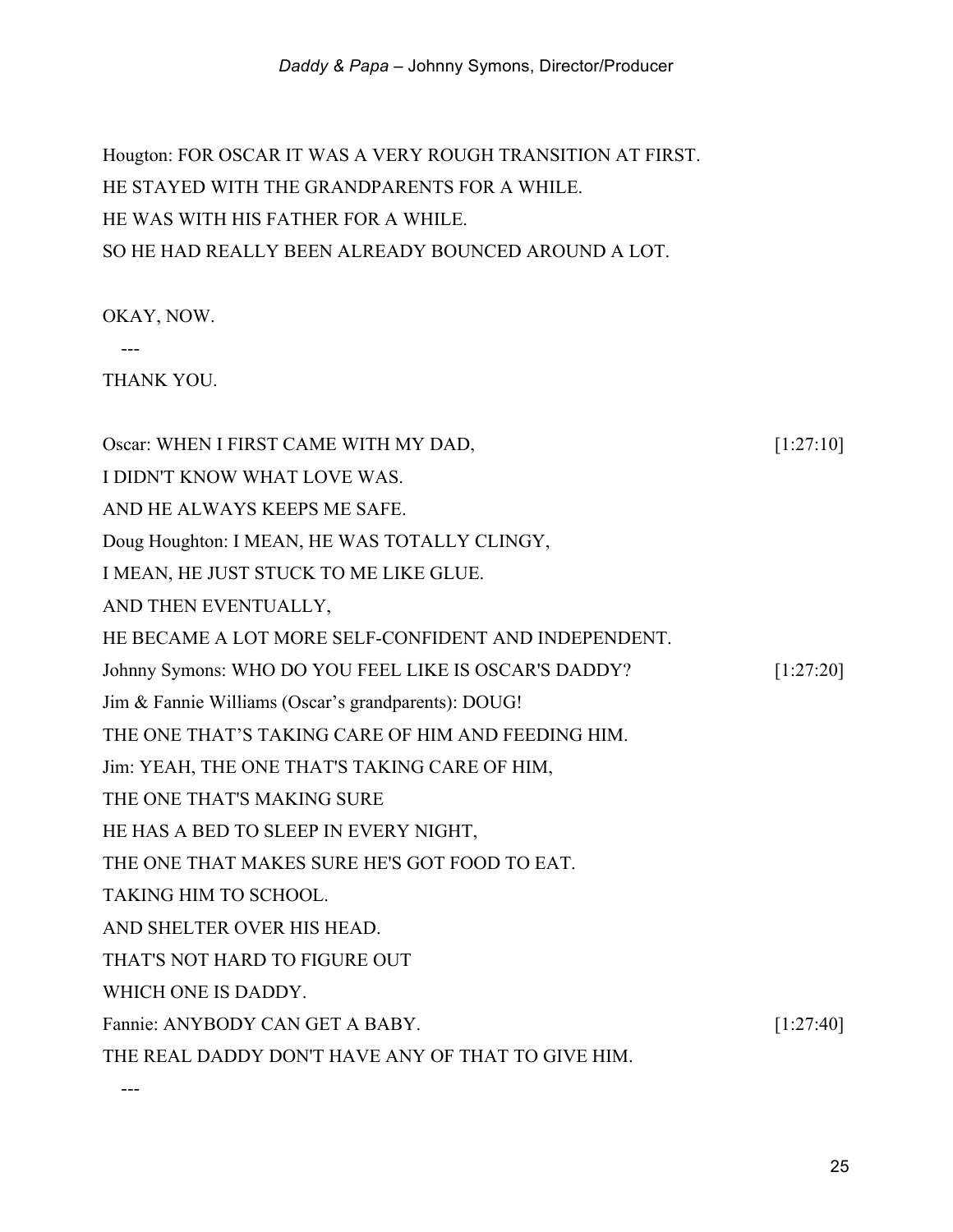| <b>SCENE: Kelly and kids on couch at home after work/school</b>                        |           |
|----------------------------------------------------------------------------------------|-----------|
| Kelly: DID YOU HAVE A GOOD DAY?                                                        | [1:27:59] |
| Ray: YEAH.                                                                             |           |
| YEAH?                                                                                  |           |
| WERE YOU GOOD?                                                                         |           |
| YEAH.                                                                                  |           |
| YEAH, YEAH.                                                                            |           |
| YEAH, YOU SURE?                                                                        |           |
| YOU SURE ABOUT THAT PART?                                                              |           |
| YEAH.                                                                                  |           |
| ARE YOU ALWAYS GOOD?                                                                   |           |
| YEAH.                                                                                  |           |
| I'M NOT SURE ABOUT THAT.                                                               |           |
| Kelly: THEY'RE MUCH MORE BROTHERLY.                                                    | [1:28:17] |
| YOU KNOW, LIKE, IF I ASK JESSE, "ARE WE GOING TO                                       |           |
| <b>GO TO GRAMMIE'S HOUSE FOR DINNER?"</b>                                              |           |
| HE ALWAYS SAYS, "AND RAY COME TOO?"                                                    |           |
| SCENE: Jesse, Ray, and Kelly swimming in pool at home of Kelly's mother, Nancy Wallace |           |
| Jesse: WATCH ME.                                                                       |           |
| Nancy: WHEN HE FIRST MENTIONED IT, WE THOUGHT,                                         | [1:28:28] |
| OH, HE JUST DOESN'T HAVE ANY IDEA WHAT HE'S GETTING INTO.                              |           |
|                                                                                        |           |
| Nancy: AS FAR AS                                                                       |           |
| MY FEELINGS ABOUT GAY MEN RAISING CHILDREN,                                            |           |
| I DON'T FEEL LIKE I'M CONFIDENT TO MAKE A DECISION ON THAT.                            |           |
| I GUESS HISTORY'S GOING TO HAVE TO TELL US                                             |           |
| HOW THAT WORKS OUT.                                                                    |           |
| KELLY HAS A LOT OF GOOD COMMON SENSE.                                                  | [1:28:54] |
| AND IF HE CAN MAKE THAT HIS TOP PRIORITY,                                              |           |
| I THINK THEY'LL BE FINE.                                                               |           |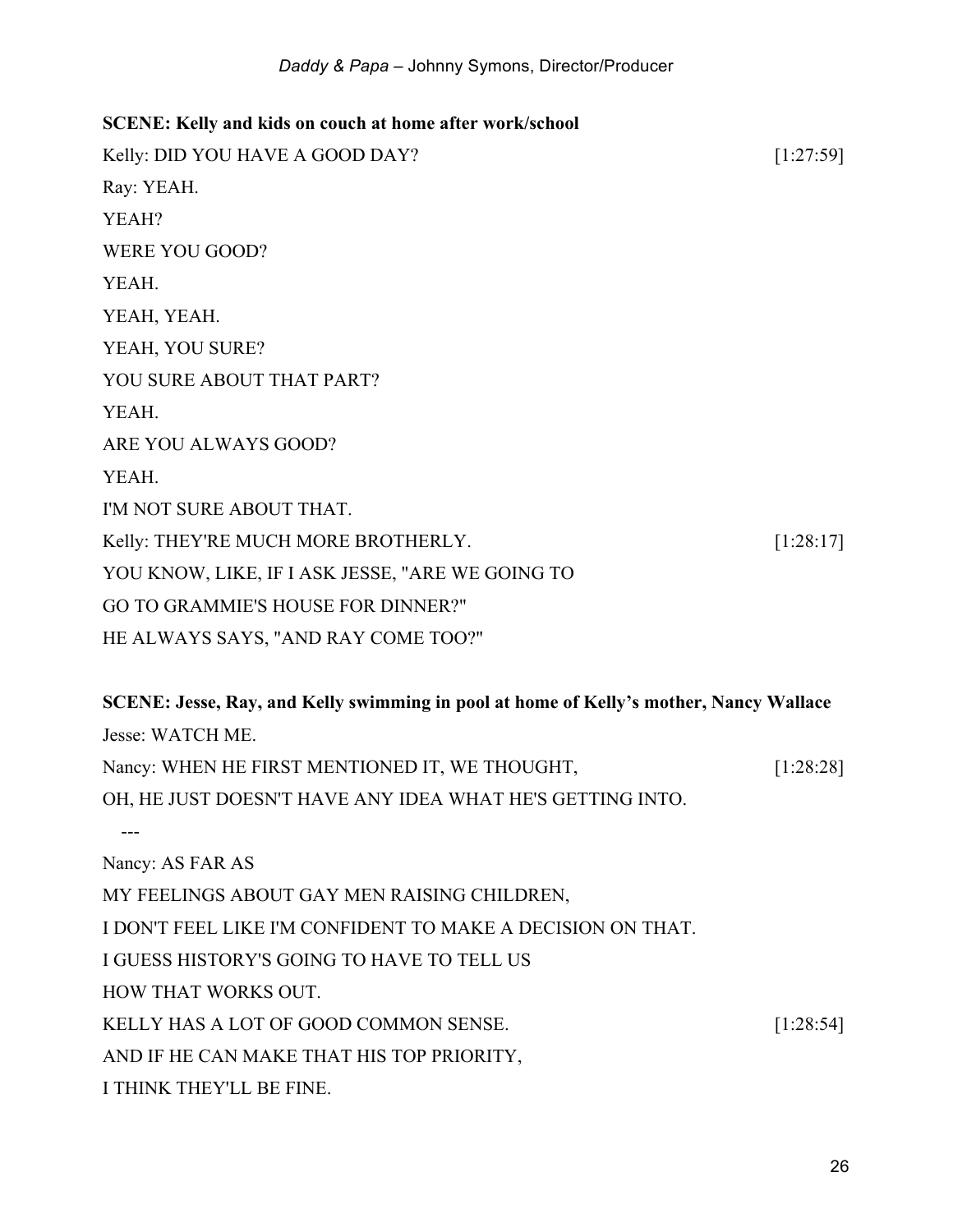---

**SCENE: Kelly & kids eating dinner, bathtime, reading bedtime story** Kelly: BEING A PARENT AND BEING SINGLE, [1:29:08] I FEEL A LOT MORE ALONE.

---

YOU KNOW,

YOU DO ALL THIS AND THEN YOU GO TO BED BY YOURSELF EVERY NIGHT AND YOU GET UP BY YOURSELF EVERY MORNING. JESSE, JESSE, WIPE YOUR HANDS OFF.

---

AND IT'S NOT SEX, IT'S JUST SORT OF SOMEONE HOLDING YOU [1:29:28] AND SAYING, "YOU'RE DOING OKAY," OR, UM -- IT'S LONELY.

---

**SCENE: Still lifes of Johnny Symons & William Rogers home: toy train, training potty, Zachary at computer**

Symons' Narration: LIKE MOST NEW FAMILIES, WE BEGAN DOING [1:29:43] WHAT THE PARENTING BOOKS CALL "NESTING." RELATIVES CALLED ALL THE TIME JUST TO CHECK IN. AND PEOPLE WE HADN'T SEEN IN MONTHS APPEARED ON OUR DOORSTEP WHEN THEY HEARD THE NEWS. EVERYONE WAS CURIOUS TO SEE IF TWO GAY MEN COULD TAKE CARE OF A BABY.

**SCENE: Johnny Symons & William Rogers in Zachary's room** Johnny Symons: I'M PROBABLY NOT EVEN SUPPOSED TO TALK ABOUT [1:30:04] THIS, BUT AS YOU CAN SEE, THIS IS THE CAT CLIMBING INTO ZACHARY'S CRIB, WHICH DOESN'T LOOK VERY MUCH LIKE MOST CRIBS DO. AND THAT IS BECAUSE ZACHARY SLEEPS IN OUR BED. WE REALIZED VERY QUICKLY THAT IF YOU HELD HIM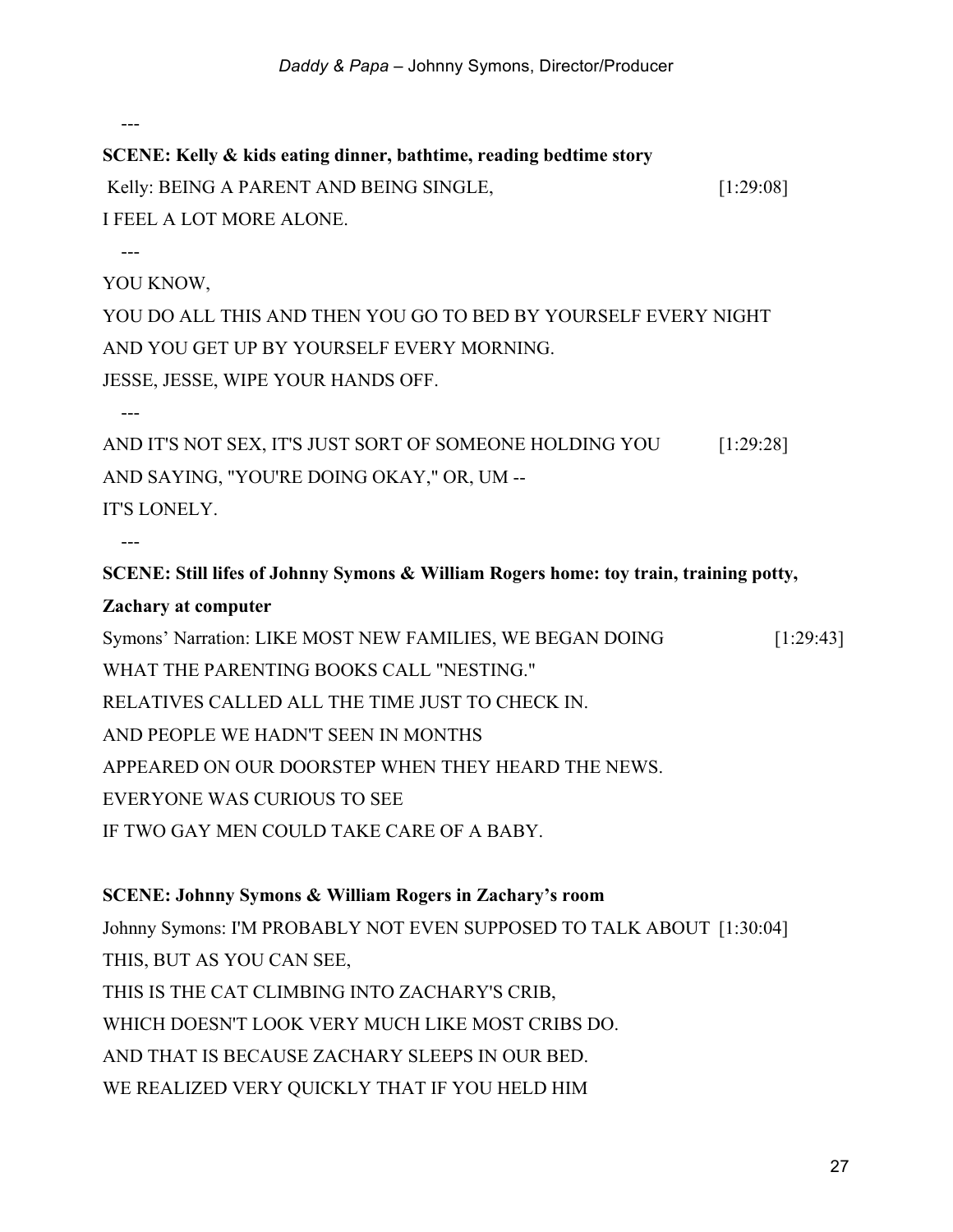AND BROUGHT HIM IN TO BED WITH US THAT HE WOULD FALL RIGHT TO SLEEP. AND THAT'S WHAT WE LATER FOUND OUT [1:30:21] THAT THE FOSTER MOTHER ALWAYS LET HIM SLEEP WITH HER. BUT I ALSO THINK IT'S INTERESTING FROM THE PERSPECTIVE OF BEING GAY MALE PARENTS AND SLEEPING WITH THIS LITTLE BABY THE IDEA OF, YOU KNOW, GAY MEN ARE OBSESSED WITH SEX OR, LIKE, YOU KNOW, YOUR SEX LIFE'S THE MOST IMPORTANT THING. AND SUDDENLY WE HAVE THIS BABY SLEEPING IN OUR BED WITH US. William Rogers: AND GUESS WHAT, WE DON'T HAVE SEX [1:30:39] WHEN THE BABY IS IN OUR BED.

**SCENE: Johnny Symons & William Rogers at park w/ Zachary, other families** Symons' Narration: WE FELT NERVOUS [1:30:48] ABOUT HOW PEOPLE WOULD REACT WHEN THEY SAW TWO GAY MEN BEING AFFECTIONATE WITH A LITTLE BOY. BUT OUT IN THE WORLD, WE WERE SUDDENLY PASSING AS STRAIGHT. MOST PEOPLE DID THE MATH AND FIGURED WILLIAM WAS THE FATHER AND I WAS THE BUDDY. WE FOUND OURSELVES CONSTANTLY COMING OUT ABOUT OUR FAMILY TO INQUISITIVE STRANGERS. I WANTED TO GO BACK TO WHERE PEOPLE UNDERSTOOD ME. ---

**SCENE: Kelly and the kids walking through Castro. Kids playing with stuffed animals at Castro store among gay erotic art posters.** Kelly: I LIVE RIGHT IN THE MIDDLE OF THE CASTRO. [1:31:20] ---

THE HARD PART IS, THERE'S NO OTHER KIDS AROUND, REALLY. SO, YOU KNOW, WE GO TO PARK

---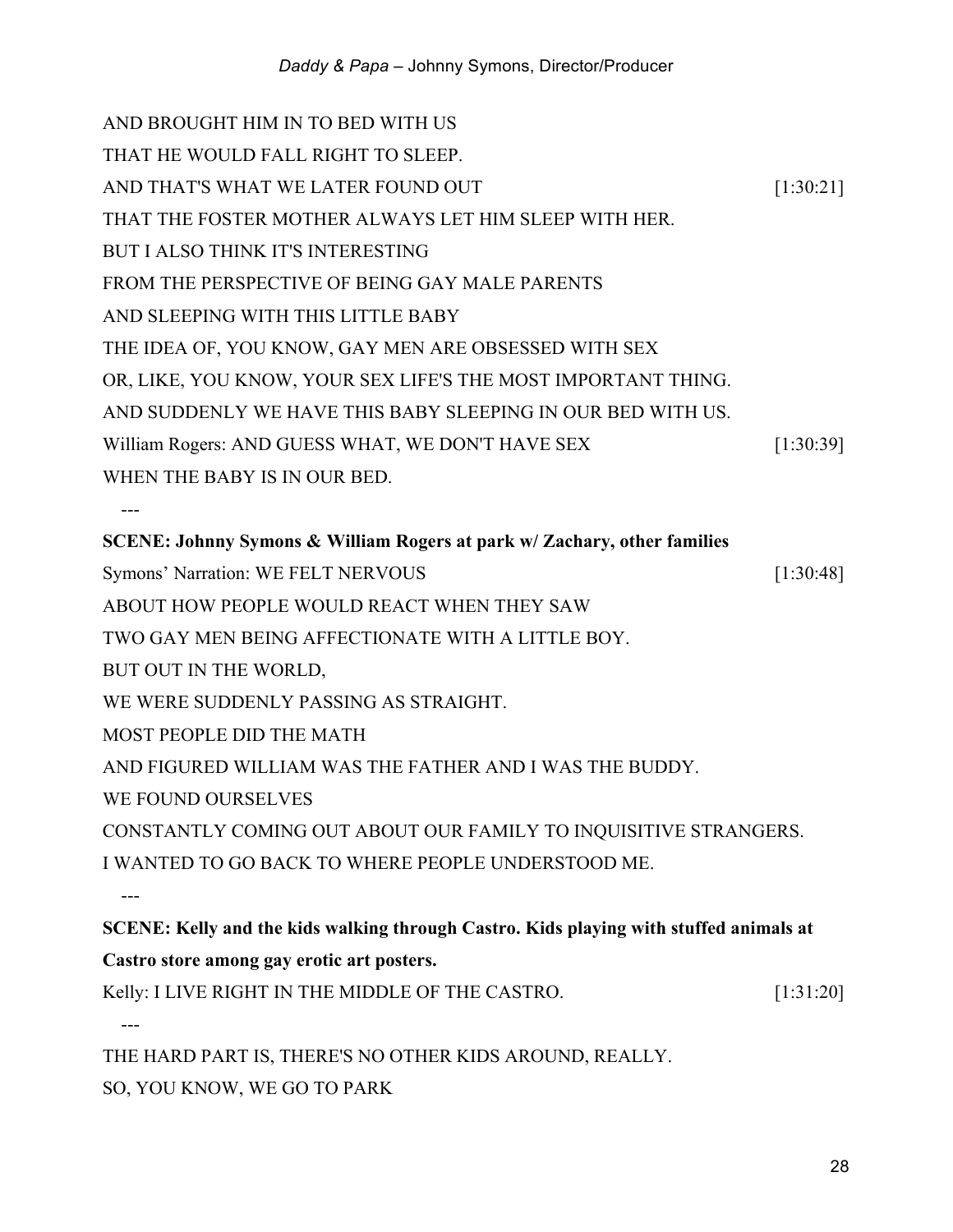THREE OR FOUR NIGHTS A WEEK. AND I WOULD SAY THERE'S BEEN TWICE IN A YEAR AND A HALF THAT THERE'S BEEN OTHER KIDS THERE. AND THE WHOLE GAY COMMUNITY IS ABOUT CREATING YOUR OWN FAMILY AND YET THAT'S JUST NOT IN THE CONSCIOUSNESS.

**SCENE: Gay Day crowds at Great America amusement park.** Symons' Narration: WHERE DID WE FIT IN? [1:31:47] WE HEADED TO THE ONE PLACE THAT SEEMED PERFECT FOR BOTH GAY MEN AND KIDS -- GAY DAY AT GREAT AMERICA. --- William Rogers: KIDZVILLE IS CLOSED. Johnny Symons to Ray: SEE, THE KIDS' RIDES ARE CLOSED TODAY. Ray: I WANT TO GET ON THAT ONE. Johnny Symons: IT'S THE SAME THING -- SEE, THEY'RE ALL CLOSED. YOU SEE THAT YELLOW TAPE THERE? THAT SAYS THAT WE CAN'T GO ON THEM. William Rogers: I WANT TO SPEAK TO A MANAGER BECAUSE I THINK [1:32:23] THIS IS OUTRAGEOUS. THEY CHARGED \$20 FOR KIDS UNDER 6, AND THEY DO NOT HAVE ONE KIDS' RIDE OPEN. ACTUALLY, IT SAYS SOMETHING ABOUT GAY CULTURE, FRANKLY. THAT GAY CULTURE IS NOT YET AWARE OF THE FACT THAT CHILDREN ARE BECOMING A PART OF THE COMMUNITY. --- Symons' Narration: AFTER THE AMUSEMENT PARK DISASTER, WE [1:32:50] DECIDED TO TRY OUR LUCK AT A FATHER'S DAY PICNIC

THAT WAS JUST FOR GAY DADS.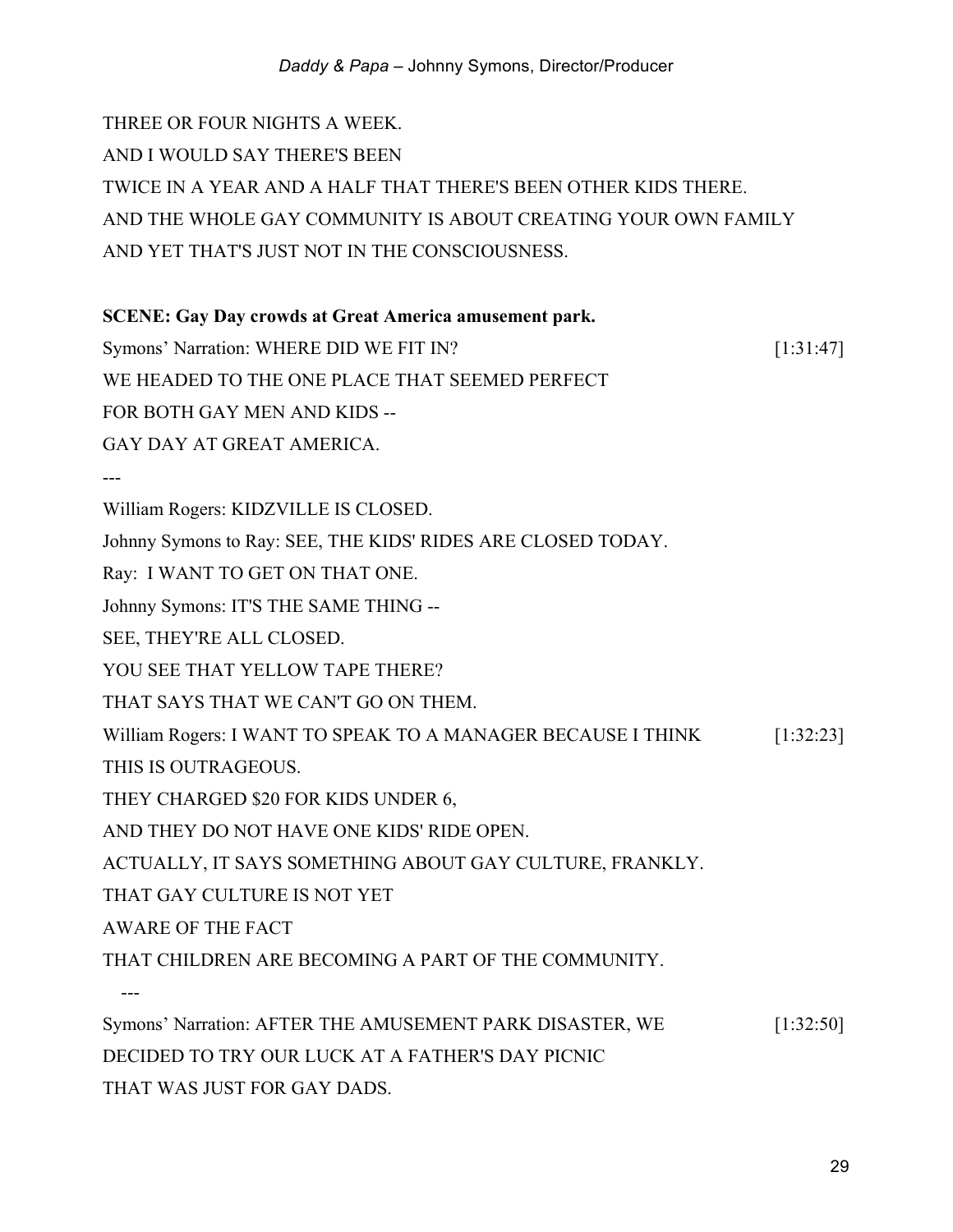**SCENE: Johnny Symons & William Rogers riding through upscale suburban neighborhood.** 

# **Arrive at Gay Dads Fathers' Day picnic**

William Rogers: IT'S RANCH STYLE.

RANCH STYLE.

I KNEW IT, IT IS SUBURBAN RANCH.

ONE, TWO, THREE VOLVO STATION WAGONS.

---

# **SCENE: Backyard party w/ gay dads and kids**

Child: I WANT TO PLAY WITH THE BALL. [1:33:16]

OKAY, WELL, SIDNEY WILL FINISH, THEN SHE'LL PLAY WITH YOU.

YEAH, AND IT'S A GREAT THING, GREAT THING.

ACTUALLY, WHEN HE FIRST CAME TO US, HE WAS PRETTY STOIC

AND NOW HE WHINES MORE, HE CRIES MORE,

AND HE'S MORE JOYFUL.

Symons' Narration: AS WE SWAPPED DAYCARE AND CAR SEAT STORIES

WITH THE OTHER DADS, I LOOKED AROUND.

WERE WE MIMICKING STRAIGHT PEOPLE,

TRYING TO PROVE THAT WE COULD BE GOOD PARENTS, TOO?

OR WAS THIS JUST THE LIFE OF A PARENT,

GAY OR STRAIGHT, DOING OUR BEST FOR OUR KIDS?

---

# **SCENE: Johnny Symons & William Rogers putting Zachary into car**

Symons' Narration: TWO MONTHS LATER, [1:33:50]

WE BROKE DOWN AND GOT A VOLVO STATION WAGON OF OUR OWN.

---

**SCENE: Fanny playing ping pong w/ her dad, Philip Himberg**

I'M GOING TO WIN THIS POINT.

Fanny: MY PAPA AND MY DAD --

THEY CHANGED HOUSES

SO THEY GOT DIVORCED SORT OF, AFTER -- YEAH,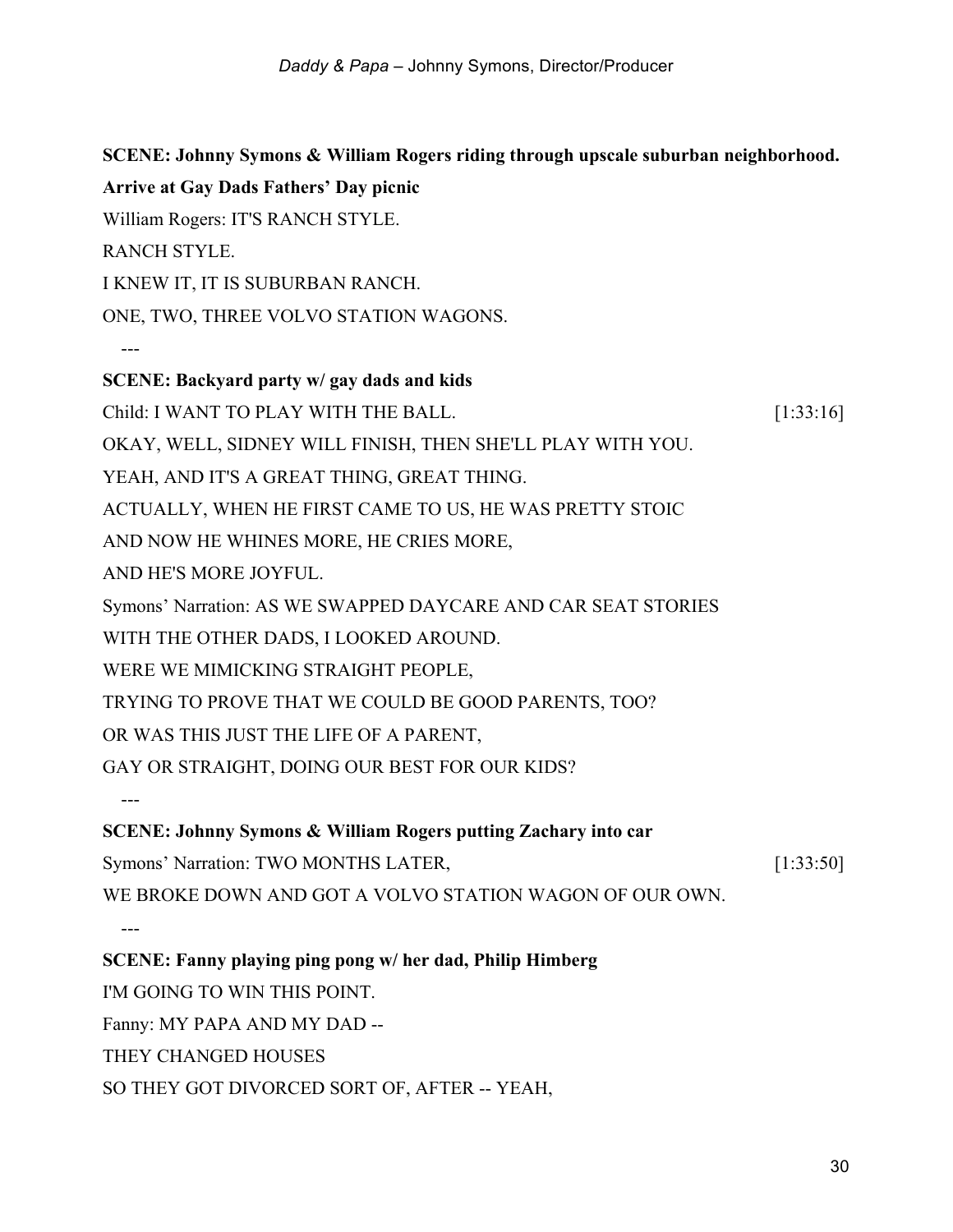# THEY SORT OF GOT DIVORCED.

---

| <b>SCENE: Fanny playing instrument, her dads and other guests in room</b> |           |
|---------------------------------------------------------------------------|-----------|
| Himberg: THE SPLIT-UP BETWEEN JIM AND MYSELF                              | [1:34:21] |
| HAPPENED ABOUT THREE YEARS AGO.                                           |           |
| IN PART, I THINK OUR RELATIONSHIP HAD SUFFERED                            |           |
| MAYBE BECAUSE, LIKE MANY MARRIED COUPLES WITH CHILDREN,                   |           |
| OUR ENERGY HAD GONE VERY MUCH INTO RAISING THIS CHILD.                    |           |
| AND I THINK WE WERE NOT REALLY GOOD                                       |           |
| AT ACKNOWLEDGING WHAT WAS CHANGING IN OUR RELATIONSHIP.                   |           |
|                                                                           |           |
| Jim Ballantine: IT WAS, YOU KNOW, GUT-WRENCHING.                          | [1:34:48] |
| IT WAS REALLY DIFFICULT.                                                  |           |
| AND, YOU KNOW, WE'D BEEN TOGETHER FOR OVER 13 YEARS.                      |           |
|                                                                           |           |
| Fanny: WELL, WHEN I REMIND MYSELF THAT THEY WERE ONCE TOGETHER,           |           |
| <b>I WANT THEM TO BE BACK.</b>                                            |           |
| ONE OF MY DADS HAS A NEW BOYFRIEND NOW.                                   | [1:35:06] |
|                                                                           |           |

VINCE -- AND HE'S REALLY FUN TO PLAY WITH.

---

# **SCENE: Fanny and Vince playing basketball**

Fanny: LOOK AT VINCE.

**SCENE: Fanny, Vince, and her dad Jim Ballantine with friend at farmers market** Jim Ballantine: ONE OF THE KEY THINGS WHICH I THINK HAPPENED LAST YEAR WAS VINCE COMING TO LIVE WITH US AND SORT OF ME HAVING A RELATIONSHIP WITH SOMEONE ELSE BESIDES PAPA. AND THOSE WERE BIG ISSUES FOR FANNY.

# **SCENE: Vince and Jim Ballantine kiss at car, Fanny leaps for her father.** Fanny: NOBODY GIVES ME A KISS. [1:35:39]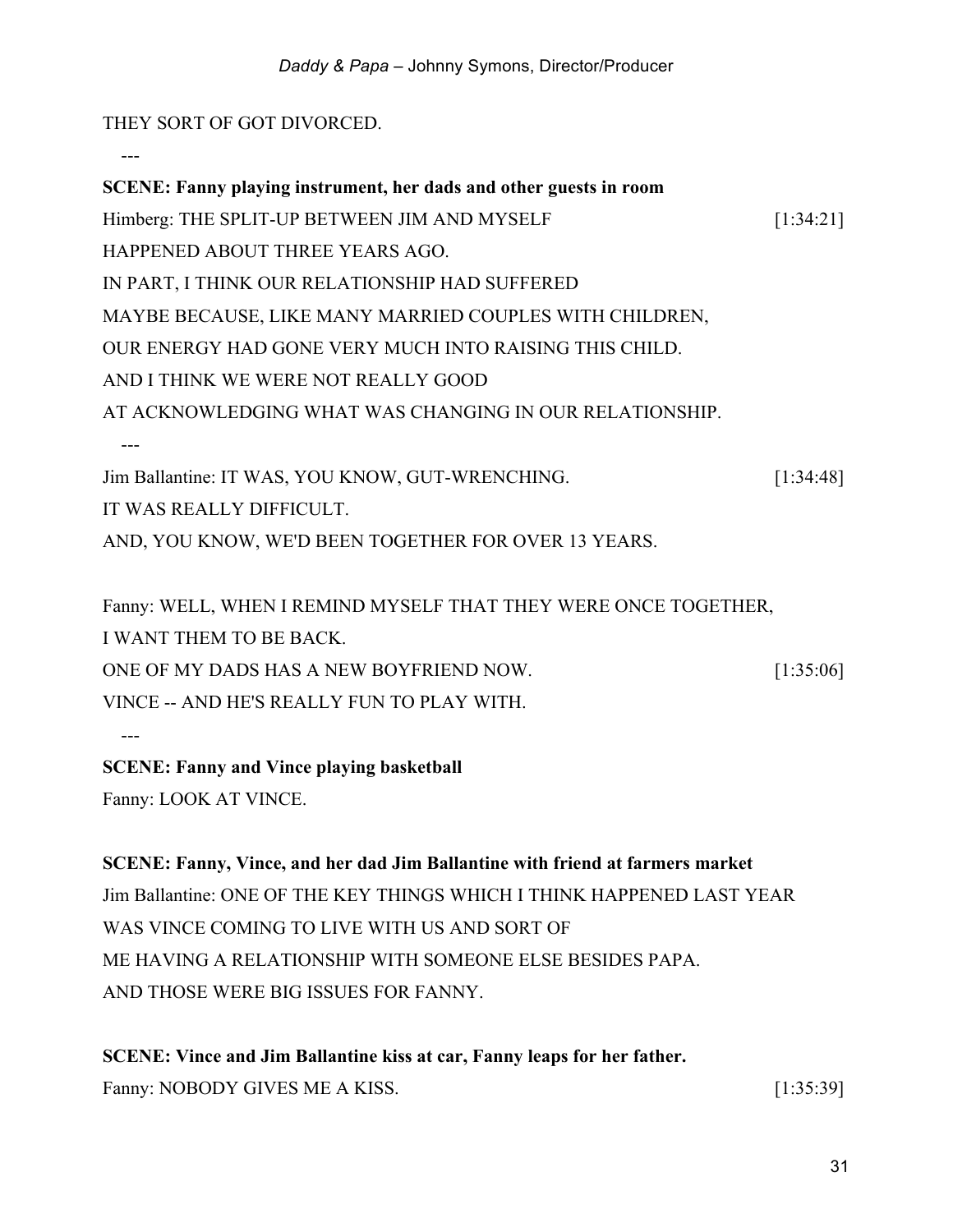Friend: OH, THAT IS NOT TRUE, FANNY.

Jim Ballantine: WE'RE PROBABLY MORE AT ISSUE WITH BEING DIVORCED PARENTS THAN WE ARE WITH BEING GAY PARENTS. YOU KNOW, I THINK THE GAY PART OF IT IS REALLY NOT A BIG DEAL. BUT BEING DIVORCED IS A HUGE DEAL. AND THAT'S SOMETHING, YOU KNOW, THAT SHE HAS TO DEAL WITH. --- **SCENE: Kitchen at Doug Houghton's home w/ live-in partner Gil Avila and Oscar**

Hougton: HI, SWEETHEART.

Gil Avila: HOW ARE YOU?

Doug Houghton: GIL'S BEEN MY PARTNER NOW FOR ALMOST [1:35:06] TWO YEARS. WE'VE BASICALLY CREATED OUR OWN FAMILY. IN A WAY IT'S A VERY STRONG BOND BECAUSE OF THE FACT THAT WE'RE ALL TOGETHER BY CHOICE.

**SCENE: Doug Houghton, Gil Avila, Oscar at dinner table** Houghton: DEAR LORD, WE THANK YOU FOR THIS DAY, WE THANK YOU FOR THE MANY BLESSING THAT WE HAVE EVERY DAY IN OUR LIVES. WE THANK YOU FOR  $[1:36:26]$ OUR LIFE HERE TOGETHER, FOR OUR HEALTH, AND THE LOVE THAT WE SHARE AS A FAMILY. DIG IN. ---

Doug Houghton: WHEN PEOPLE ASK, [1:36:39] "WELL, WHO ARE YOU, ARE YOU OSCAR'S DAD?" I SAY YES,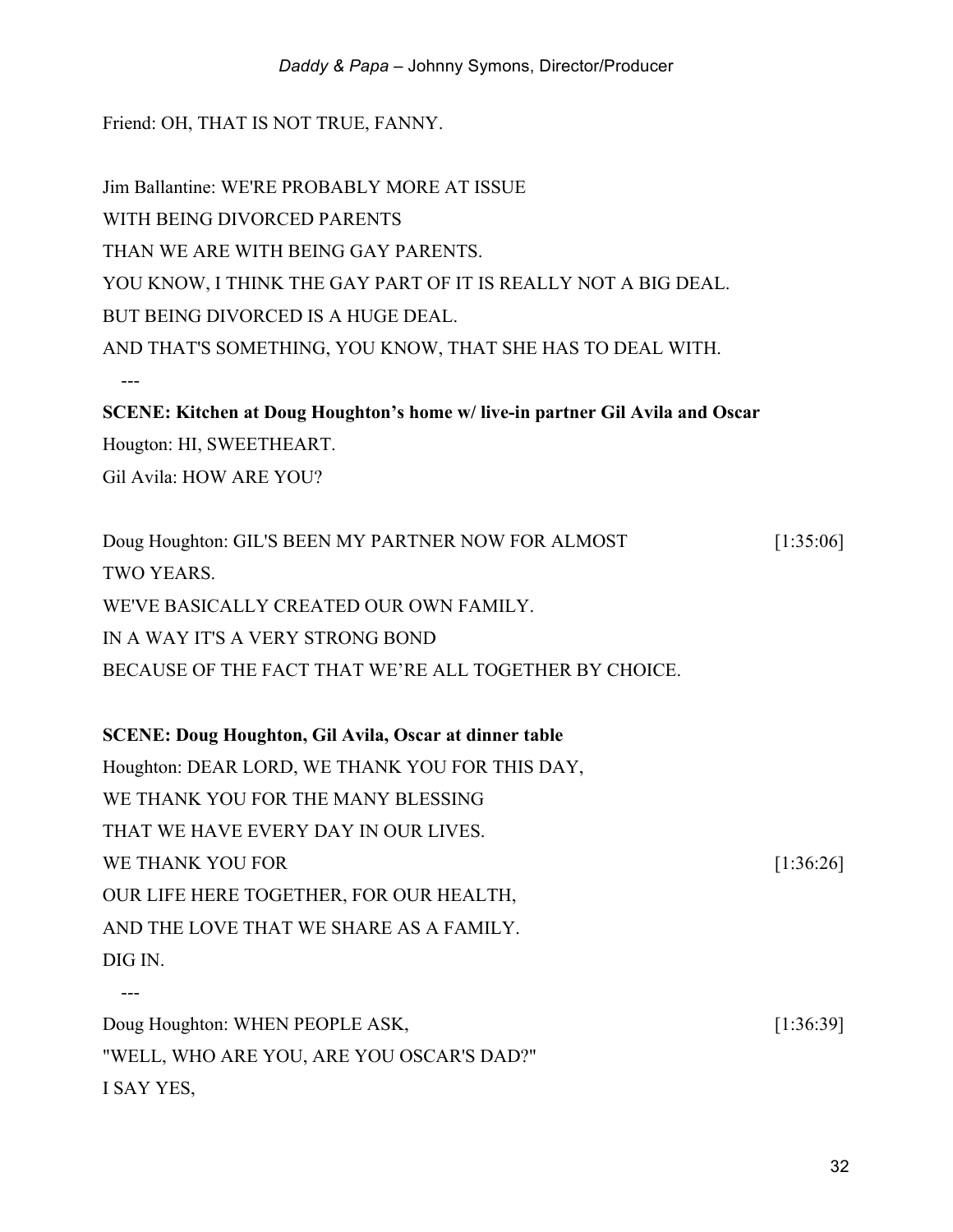BECAUSE I FEEL LIKE I AM, AND HE THINKS THAT I AM, AND EVERYBODY ELSE SEES THAT WE HAVE THAT KIND OF A RELATIONSHIP. BUT LEGALLY ON PAPER WE DON'T.

# **SCENE: Interview w/ Steven Kozlowski, attorney.**

Kozlowski: WELL, THE CURRENT LEGAL STATUS FOR GAY [1:36:52] PEOPLE WANTING TO ADOPT IN FLORIDA, IS REALLY SIMPLE -- THEY CAN'T.

## **SCENE: Anita Bryant campaigning in Florida in the 1970s**

Kozlowski: THE ADOPTION BAN STARTED BACK IN THE '70s WHEN ANITA BRYANT AND JERRY FALWELL STARTED THE "SAVE OUR CHILDREN" CAMPAIGN.

# **SCENE: Anita Bryant in 70s at podium giving speech, "Save Our Children from Homosexuality" sign in background** Bryant: I HAVE BEEN BLACKLISTED [1:37:05] FOR EXERCISING THE RIGHT OF A MOTHER TO DEFEND HER CHILDREN AND ALL CHILDREN AGAINST THEIR BEING RECRUITED BY HOMOSEXUALS. Kozlowski: THERE WAS A LOT OF REACTIVE LEGISLATION PUT INTO PLACE, INCLUDING BANNING ADOPTION ON BEHALF OF GAYS AND LESBIANS.

Doug Houghton: ABOUT A YEAR AND A HALF AGO [1:37:21] I WAS CONTACTED BY SOMEONE IN THE ACLU WHO SAID "WE'RE GETTING A LAWSUIT TOGETHER "OF PEOPLE IN SIMILAR SITUATIONS AS YOURS "WHO ARE INTERESTED IN ADOPTING CHILDREN. WOULD YOU BE INTERESTED IN JOINING SUCH A LAWSUIT?"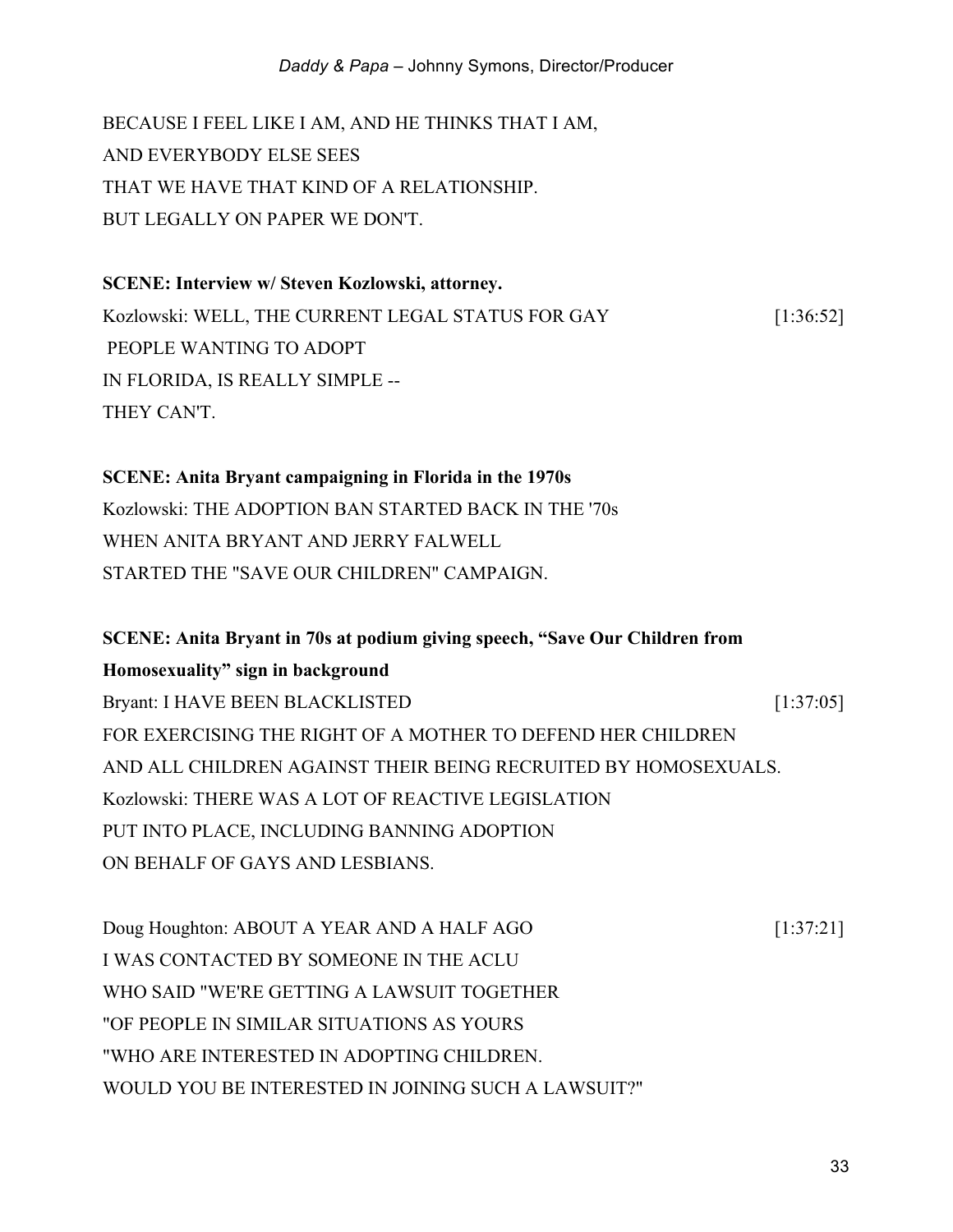## I SAID, "BY ALL MEANS, COUNT ME IN."

---

```
SCENE: Doug Houghton and Oscar picking out pumpkin at pumpkin patch lot
WHAT WE'RE REALLY HOPING TO WIN WITH THIS CASE [1:37:40]
IS SIMPLY THE RIGHT TO BE JUDGED ON OUR MERITS AS PARENTS.
I'M LOOKING FORWARD TO IT TREMENDOUSLY.
I REALLY WANT THAT OPPORTUNITY
TO PRESENT MYSELF AND MY RELATIONSHIP
TO THE LEGAL PROCESS AND SAY,
"LOOK, THIS IS A FATHER AND SON RELATIONSHIP.
TELL ME IT'S NOT."
 ---
SCENE: Kelly and kids together w/ his extended family in courtroom
```
Kelly: FINALIZATION WAS IN NOVEMBER. [1:38:18] YOU KNOW, YOU GO IN TO COURT

AND THE JUDGE ASKS YOU THESE QUESTIONS.

AND I DIDN'T THINK IT WOULD BE ANY BIG DEAL, YOU KNOW.

BUT THEN WHEN YOU'RE SITTING THERE, AND SHE'S LIKE, YOU KNOW,

"YOU CAN'T CHANGE YOUR MIND NOW, THESE ARE YOU KIDS FOREVER."

AND I TOLD MY MOM LATER, YOU KNOW,

IT'S ONE THING SAYING I WON'T GIVE THEM UP,

BUT IT'S SOMETHING ELSE SAYING I CAN'T ANYMORE, YOU KNOW.

```
Judge: THESE CHILDREN ARE NOW THE ADOPTED CHILDREN [1:38:41]
OF PETITIONER AND SHALL BE TREATED IN ALL RESPECTS
AS HIS OWN LAWFUL CHILDREN.
THAT'S FOREVER.
```
---

Judge: WE ARE GIVING AWAY TEDDY BEARS TO REMEMBER THIS DAY BY, OKAY? Jesse & Ray: YEAH, THANK YOU. THANK YOU.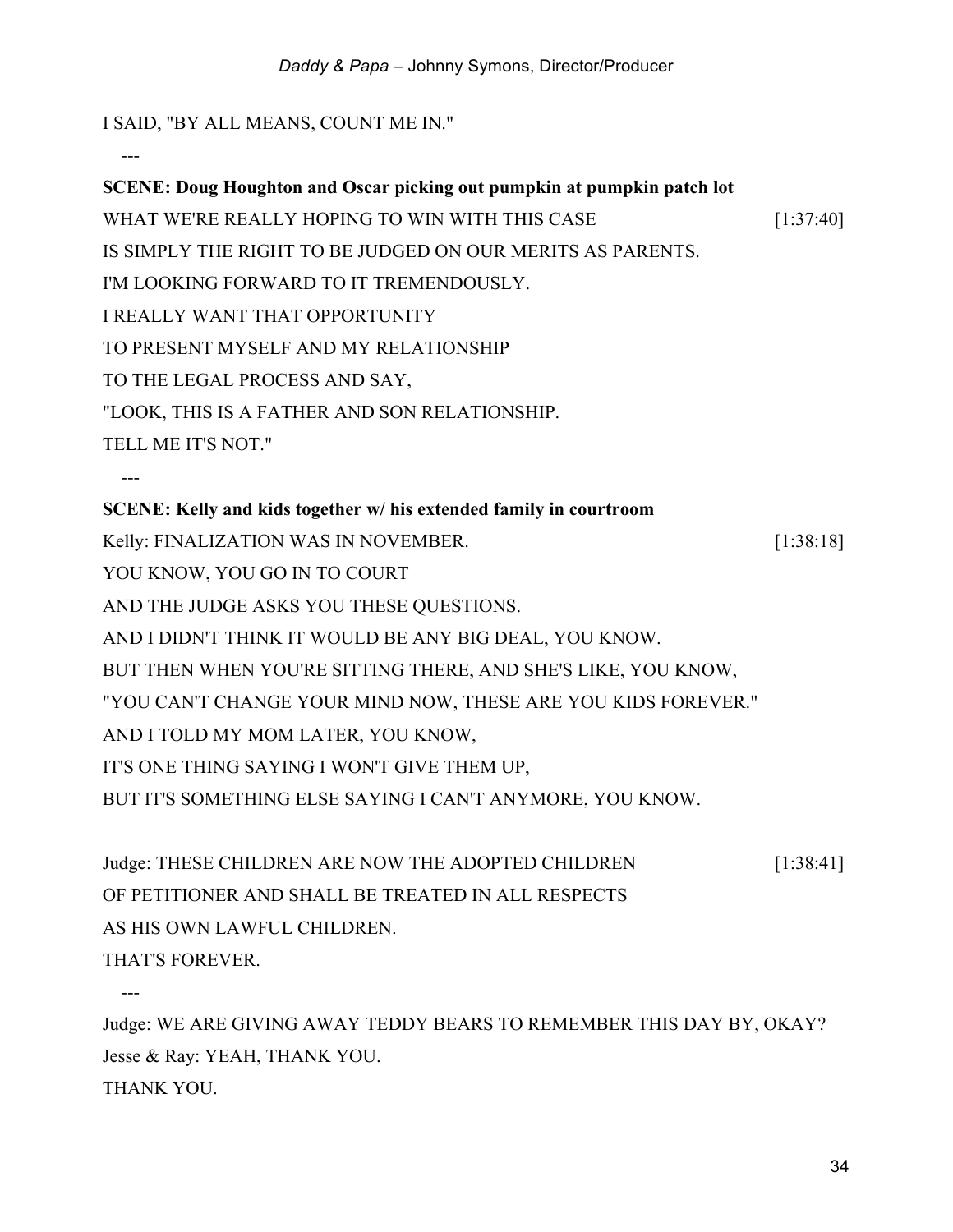## YOU'RE WELCOME.

| SCENE: Johnny Symons & William Rogers w/ Zachary and their extended families in |           |
|---------------------------------------------------------------------------------|-----------|
| courtroom                                                                       |           |
| Judge: HI, HOW ARE YOU AND WHERE'S THE OTHER DAD?                               | [1:39:03] |
| <b>GOOD TO MEET YOU.</b>                                                        |           |
| AND OVER HERE IS?                                                               |           |
| William Rogers: AND OVER HERE IS THE LITTLE MAN, ZACH.                          |           |
| Judge: HI, ZACHARY.                                                             |           |
| YOU EVER SEEN A GUY IN A BLACK DRESS BEFORE?                                    |           |
| Susie: I'M JOHNNY'S MOM, I'M SUSIE SYMONS.                                      |           |
| Judge: HI, NICE TO KNOW YOU.                                                    |           |
| IS THIS A SPECIAL DAY FOR YOU?                                                  | [1:39:24] |
| IT'S A VERY SPECIAL DAY.                                                        |           |

---

Symons' Narration: AS ZACHARY CHANGED FROM BABY TO TODDLER, WE WONDERED WHAT KIND OF PERSON HE WOULD GROW INTO. IT DIDN'T TAKE LONG BEFORE WE GOT A SIGN.

**SCENE: Zachary making basketball shots, riding skateboard, playing soccer** Symons' Narration: ZACHARY'S CHILDHOOD ATHLETIC ABILITIES [1:39:43] WERE IN DIRECT CONTRAST TO MY OWN. I STILL SHUDDER AT THE MEMORY OF ELEMENTARY SCHOOL GYM CLASS WHEN I WAS THE LAST KID PICKED FOR EVERY TEAM.

**SCENE: William Rogers playing basketball with Zachary** William Rogers: WHOA, ZACHY.

Symons' Narration: WILLIAM WAS SIMILAR. [1:39:57] HE SPENT HIS CHILDHOOD LIP-SYNCING TO JUDY GARLAND RECORDS.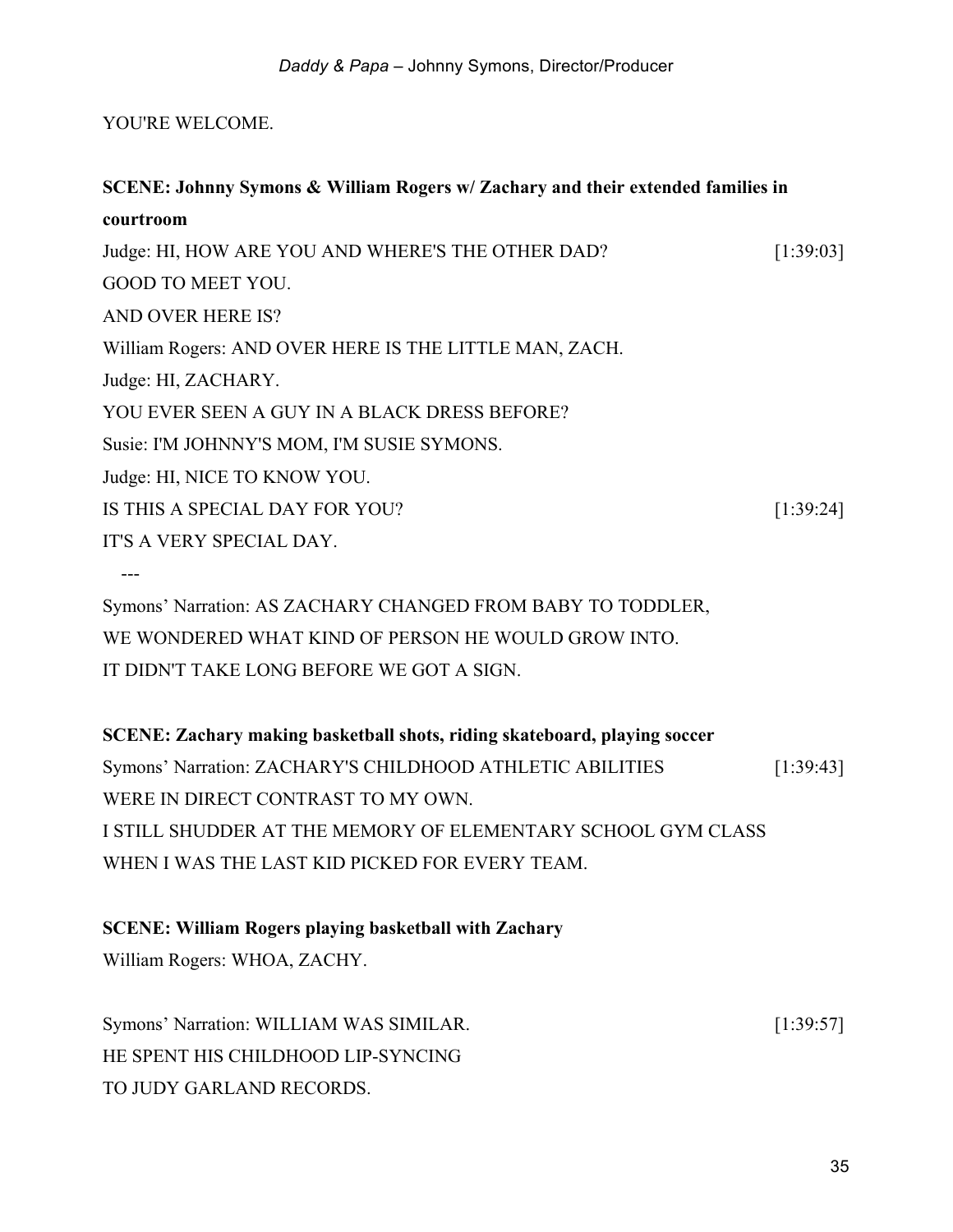SO IT CAME AS A BIT OF A SHOCK TO FIND OURSELVES RAISING A JOCK.

**SCENE: William Rogers driving to Oakland Coliseum sports arena** William Rogers: I HAVE A FEELING THAT OUR LIVES ARE GOING TO BE ALL ABOUT SPORTS. IT'S JUST SO NOT HOW I WANT TO SPEND MY TIME. WHOA, OH, WHOA, OH, YEAH!

**SCENE: William Rogers, Johnny Symons, and Zachary with Dora Dean at baseball game**  $^{\wedge}$  ONE, TWO, THREE STRIKES YOU'RE OUT  $^{\wedge}$  [1:40:21]  $^{\wedge}$  AT THE OLD BALL GAME  $^{\wedge\wedge}$ ---

 $\wedge$  Y-M-C-A  $\wedge$ 

 $^\wedge$  IT'S FUN TO STAY AT THE Y-M-C-A  $^\wedge$ 

 $^\wedge$  THEY HAVE EVERYTHING FOR YOUNG MEN TO ENJOY  $^\wedge$ 

 $^\wedge$  YOU CAN HANG OUT WITH ALL THE BOYS  $^\wedge$ 

 $\wedge$  Y-M-C-A  $\wedge$ 

---

[William Rogers looks slyly at camera during song]

Symons' Narration: PEOPLE WENT OUT OF THEIR WAY [1:41:04] TO POINT OUT THAT ZACH WAS 100% BOY. BUT EVERY ONCE IN A WHILE, HE THREW US A CURVE BALL.

**SCENE: Zachary playing with pair of girls' pink dress-up high heel shoes** WE KNEW HOW TO RESPOND WHEN HE PICKED UP A BASKETBALL OR A SKATEBOARD, BUT WHEN HE DEVELOPED AN ATTACHMENT TO THE NEIGHBOR GIRL'S HIGH HEELS, IT WAS A WHOLE NEW BALL GAME.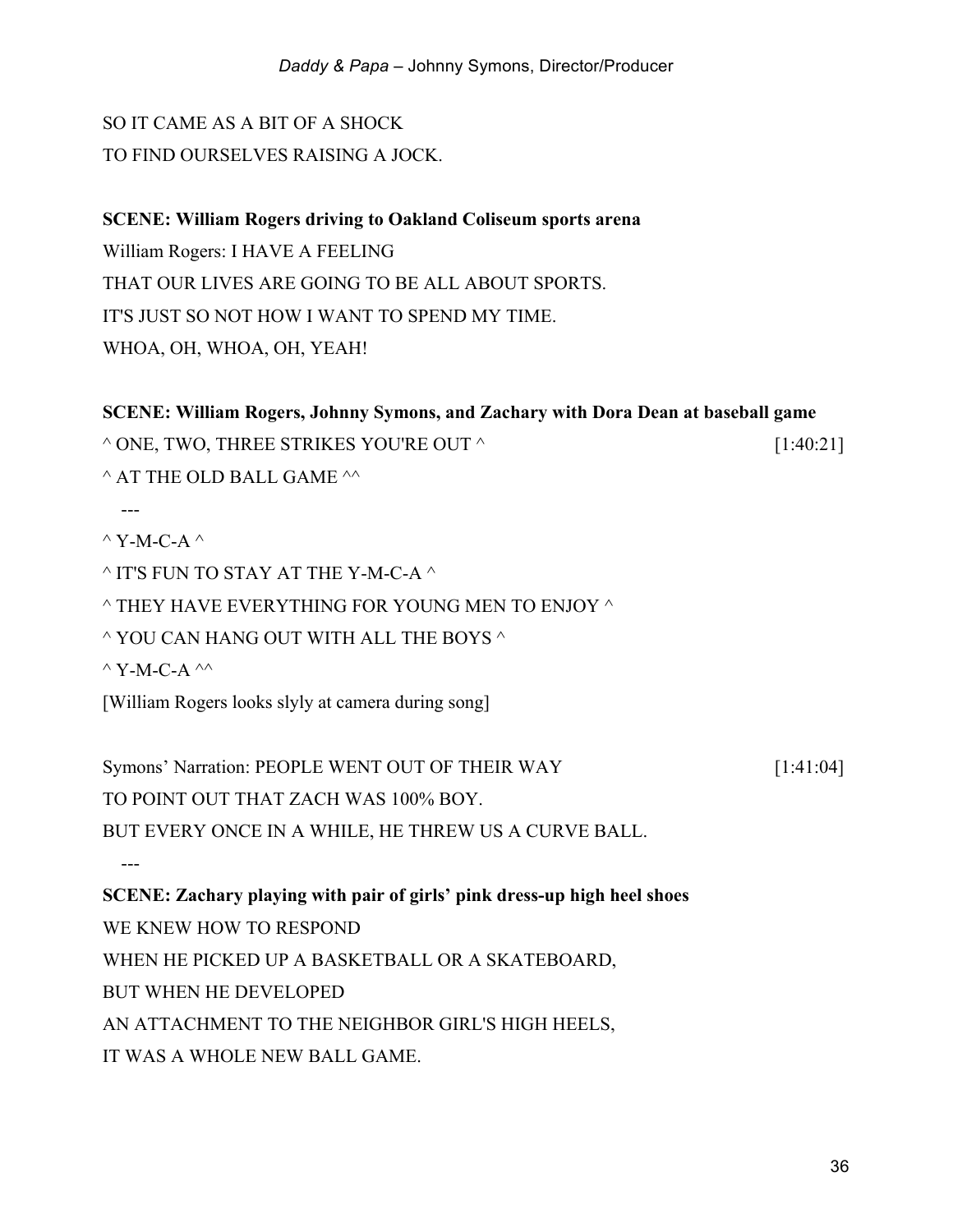William Rogers: I'VE BEEN SORT OF RELIEVED [1:41:27] THAT ZACH IS SUCH A JOCK BECAUSE IF HE DID MORE SORT OF TRADITIONALLY FEMININE THINGS THAT PEOPLE WOULD TIE THAT TO THE FACT THAT HE HAS TWO DADS. --- AND IT'S PROBABLY JUST INTERNALIZED HOMOPHOBIA. [1:41:43] WHEN STUFF LIKE THAT HAPPENS IN PUBLIC, I FEEL A LITTLE BIT OF SHAME. --- **SCENE: Oscar playing soccer** Doug Houghton: STAY BACK, ATTACK THE BALL, ATTACK THE BALL! ATTACK THE BALL, ATTACK THE BALL! --- COME ON, GET BY THE GOAL, OSCAR, GET BY THE GOAL! GOOD, GOOD, GOOD, ALL RIGHT! --- **SCENE: Oscar talking to camera in kitchen** Johnny Symons: HEY, OSCAR, DO YOUR FRIENDS EVER ASK YOU [1:42:12] HOW COME YOUR DAD AND GILL LIVE TOGETHER? Oscar: YEAH. Johnny Symons: AND WHAT DO YOU SAY? Oscar:I SAY BECAUSE THEY LIKE EACH OTHER AND ALL THAT KIND OF STUFF. Johnny Symons: THEN WHAT DO YOUR FRIENDS SAY? Oscar: THEY SAY JUST ALL KINDS OF STUFF. LIKE -- I FORGOT WHAT THEY SAY, BUT THEY SAY ALL KINDS OF STUFF. WHY DOES TWO DADS LIVE TOGETHER?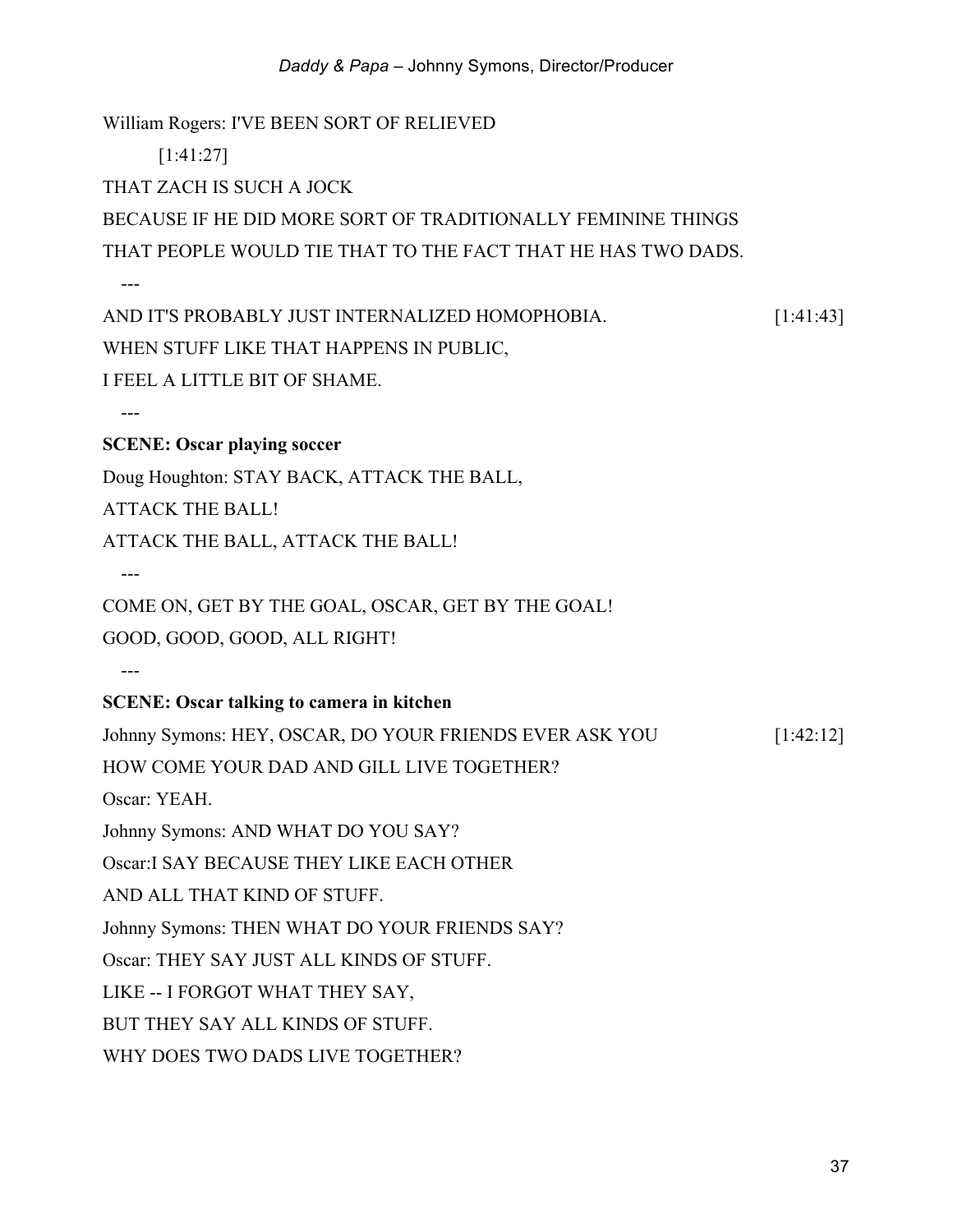| <b>SCENE: Fanny playing with doll in her bedroom</b>                    |           |
|-------------------------------------------------------------------------|-----------|
| Fanny: SOMETIMES I FEEL LIKE I'M ALONE                                  | [1:42:55] |
| AND I'M THE ONLY PERSON THAT HAS SOMETHING LIKE THAT.                   |           |
| OKAY, NEED YOUR NIGHTIE SLIPPERS.                                       |           |
|                                                                         |           |
| I JOINED THIS THING ON THE INTERNET.                                    |           |
| IT'S CALLED COLAGE, CHILDREN OF LESBIANS AND GAYS.                      |           |
| AND I JUST GET E-MAILS FROM EVERYBODY.                                  |           |
| Johnny Symons: SO, DID YOU WRITE AN E-MAIL?                             |           |
| YEAH.                                                                   |           |
| AND WHAT DID YOU SAY?                                                   |           |
| I SAID I'M 9 YEARS OLD AND MY DADS ARE GAY.                             | [1:43:25] |
| IS THERE ANYONE ELSE LIKE ME?                                           |           |
|                                                                         |           |
| <b>SCENE: Fanny playing at park with dad, Philip Himberg</b>            |           |
| Himberg: I THINK THE NEXT FEW YEARS                                     | [1:43:35] |
| ARE GOING TO BE PROBABLY THE MORE CHALLENGING YEARS.                    |           |
| AS SHE'S GETTING INTO A PLACE WHERE, YOU KNOW,                          |           |
| THE WORD "FAG" IS YELLED ON THE PLAYGROUND                              |           |
| WITH MORE FREQUENCY.                                                    |           |
| BUT, YOU KNOW, EVERY KID'S GOT SOMETHING.                               |           |
|                                                                         |           |
| SCENE: Oscar in driveway at home playing basketball, interview w/ Oscar |           |
| Johnny Symons: WHAT'S YOUR DADDY LIKE?                                  | [1:43:56] |
| HOW IS HE DIFFERENT FROM OTHER DADDIES?                                 |           |
| Oscar: HE'S WHITE AND I'M BLACK.                                        |           |
|                                                                         |           |

**SCENE: Oscar and black friend riding bikes w/ his father Doug Houghton** Doug Houghton: TRYING TO RAISE A BLACK CHILD IN A WHITE HOME -- I HAVE TO RAISE HIM IN THE CULTURE THAT I'M FAMILIAR WITH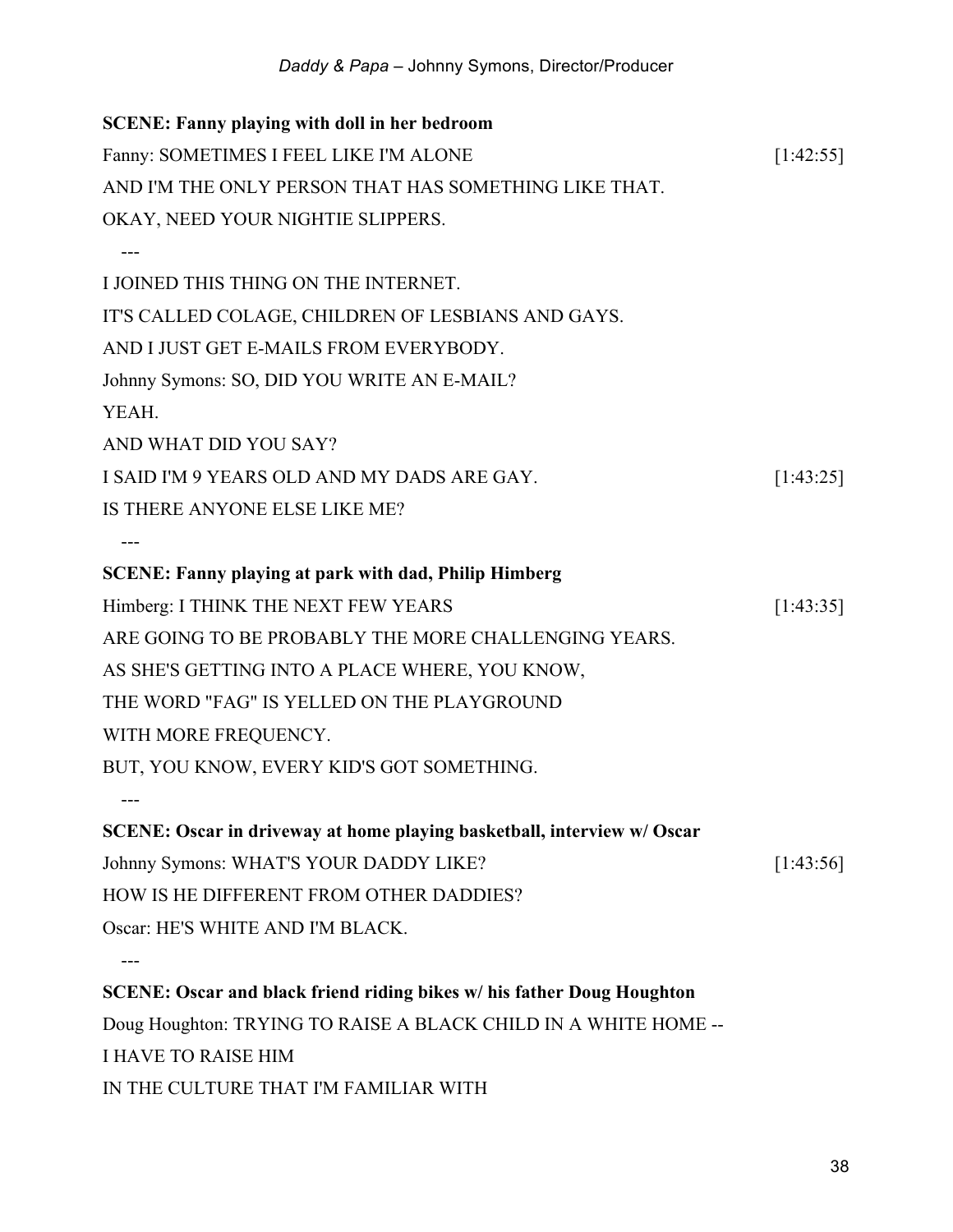| AND THAT I'M COMFORTABLE WITH.                           |           |
|----------------------------------------------------------|-----------|
| I CAN'T, LIKE, CELEBRATE KWANZAA.                        |           |
| NUMBER ONE, I DON'T KNOW ANYBODY THAT DOES.              |           |
| I HAVE TO LIVE MY LIFE IN A MANNER                       |           |
| THAT'S COMFORTABLE TO ME, TOO.                           |           |
|                                                          |           |
| <b>SCENE: Kelly and kids at street fair with friends</b> |           |
| Kelly [to Ray]: NOW GO SEE BYRON.                        | [1:44:32] |
|                                                          |           |
| Kelly: IN AN IDEAL WORLD, I WOULD PROBABLY AGREE         |           |
| THAT SAME-RACE ADOPTIONS WORK OUT BEST FOR KIDS.         |           |
| YOU KNOW, BECAUSE ESPECIALLY ADOPTED KIDS.               |           |
| YOU HAVE A LOT TO DEAL WITH ANYHOW.                      |           |
| BUT IT'S NOT AN IDEAL WORLD, YOU KNOW?                   |           |
| AND THE OPTION FOR THESE KIDS WAS NOT TO BE ADOPTED BY   |           |
| A MEXICAN MOTHER AND AN AFRICAN-AMERICAN FATHER.         |           |
| OR, YOU KNOW, EVEN AN ALL-BLACK FAMILY                   |           |
| OR AN ALL-HISPANIC FAMILY.                               |           |
| I MEAN, THEY'VE BEEN IN THE SYSTEM FOR YEARS.            |           |
| <b>SCENE: Kelly reading book to Jesse &amp; Ray</b>      |           |

# Kelly: DAISY THE FARM DOG AND MR. GOOSE. [1:45:07] Kelly: IF MY ADOPTION WITH THEM DIDN'T GO THROUGH, THEN THEY WERE GOING TO PUT THEM AVAILABLE AS SINGLE KIDS. AND THEY WOULDN'T HAVE BEEN PLACED TOGETHER AT ALL. YOU LOOK EXACTLY LIKE ME.

**SCENE: Jesse & Ray on hike w/ cousins** I COME FROM A BIG FAMILY, AND WE GET TOGETHER A LOT. [1:45:20] I THOUGHT IT WAS IMPORTANT FOR THEM TO ALWAYS BE ABLE TO LOOK ACROSS THE TABLE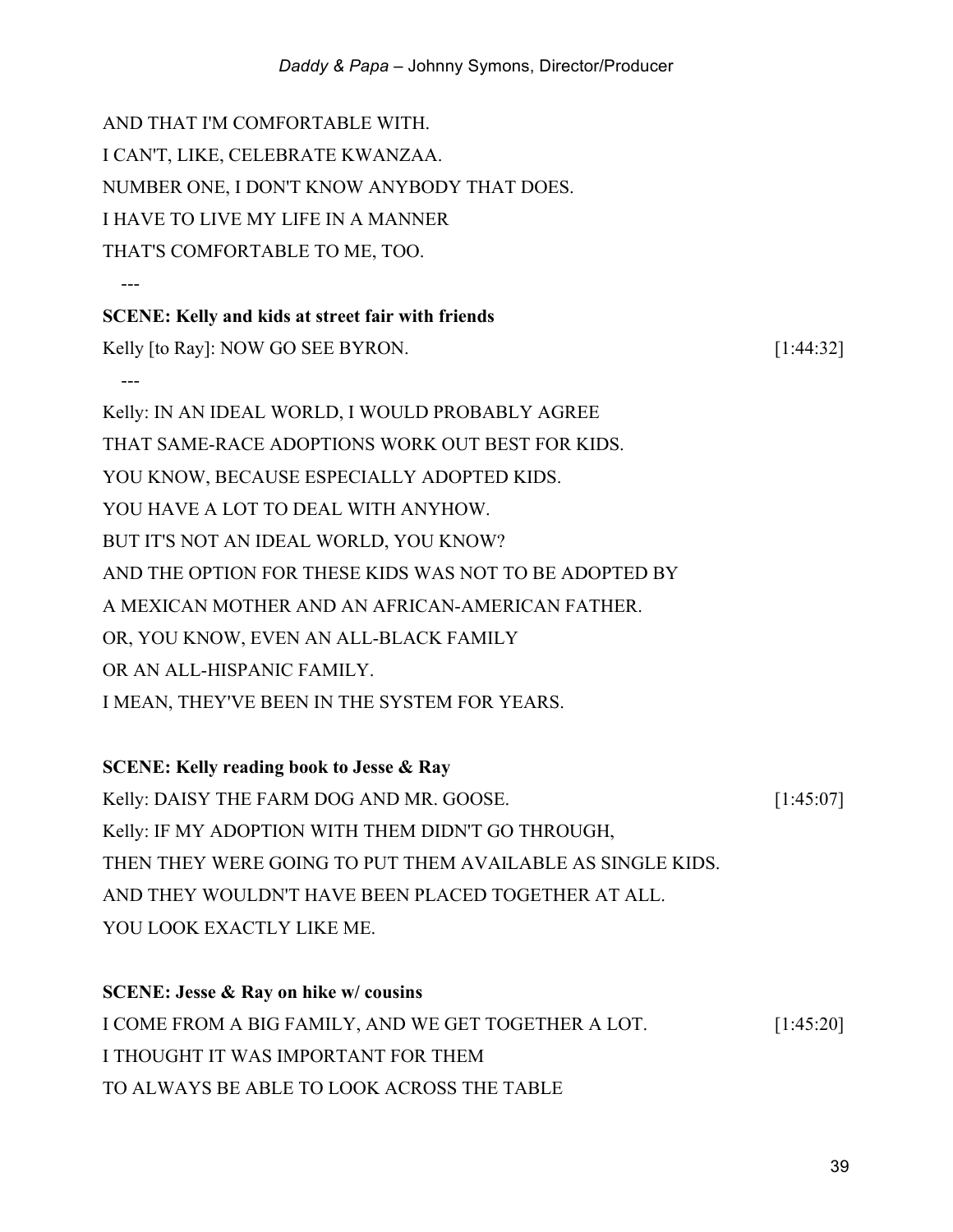## AND SEE SOMEONE WHO LOOKED LIKE THEM.

 --- **SCENE: Johnny Symons & Zachary at family wedding, closeup of white grandparents** Symons' Narration: AT MY FAMILY EVENTS, [1:45:36] I WAS SUDDENLY CONSCIOUS OF HOW MUCH ZACH STOOD OUT. --- **SCENE: Interview w/ Johnny's grandmother Ginnie Potsubay.** Ginnie: THIS WAS ALL SUCH A VERY NEW EXPERIENCE FOR US, TOO. NOT THAT I WAS AFRAID OF IT, BUT I HAD TO LEARN HOW TO COPE WITH IT AS WELL. IT WASN'T A HARD PROCESS, BUT IT WAS SOMETHING I HAD NEVER THOUGHT ABOUT BEFORE, THAT I WAS GOING TO BE THE GRANDMOTHER -- [1:46:02] THE GREAT-GRANDMOTHER, RIGHT? -- OF A BLACK CHILD. IT WAS ONLY WHEN I SAW HIM THAT I BEGAN TO LOVE HIM, TOO. --- **SCENE: Zachary dancing at wedding w/ Johnny Symons family.**

Symons' Narration: WHEN I TOLD MY FAMILY THAT WE WANTED [1:46:19] TO ADOPT A BLACK CHILD, ONE RELATIVE SUGGESTED THAT WE GET AN ASIAN KID INSTEAD, BECAUSE THEY DO BETTER ON TESTS.

THE REST WERE SUPPORTIVE, BUT THEY HAD NO IDEA WHAT IT MEANT TO GROW UP AFRICAN-AMERICAN. DID THEY UNDERSTAND WHAT WE WERE GETTING IN TO? DID<sub>I?</sub>

---

**SCENE: William Rogers and Zachary in bed, Zachary sleeping**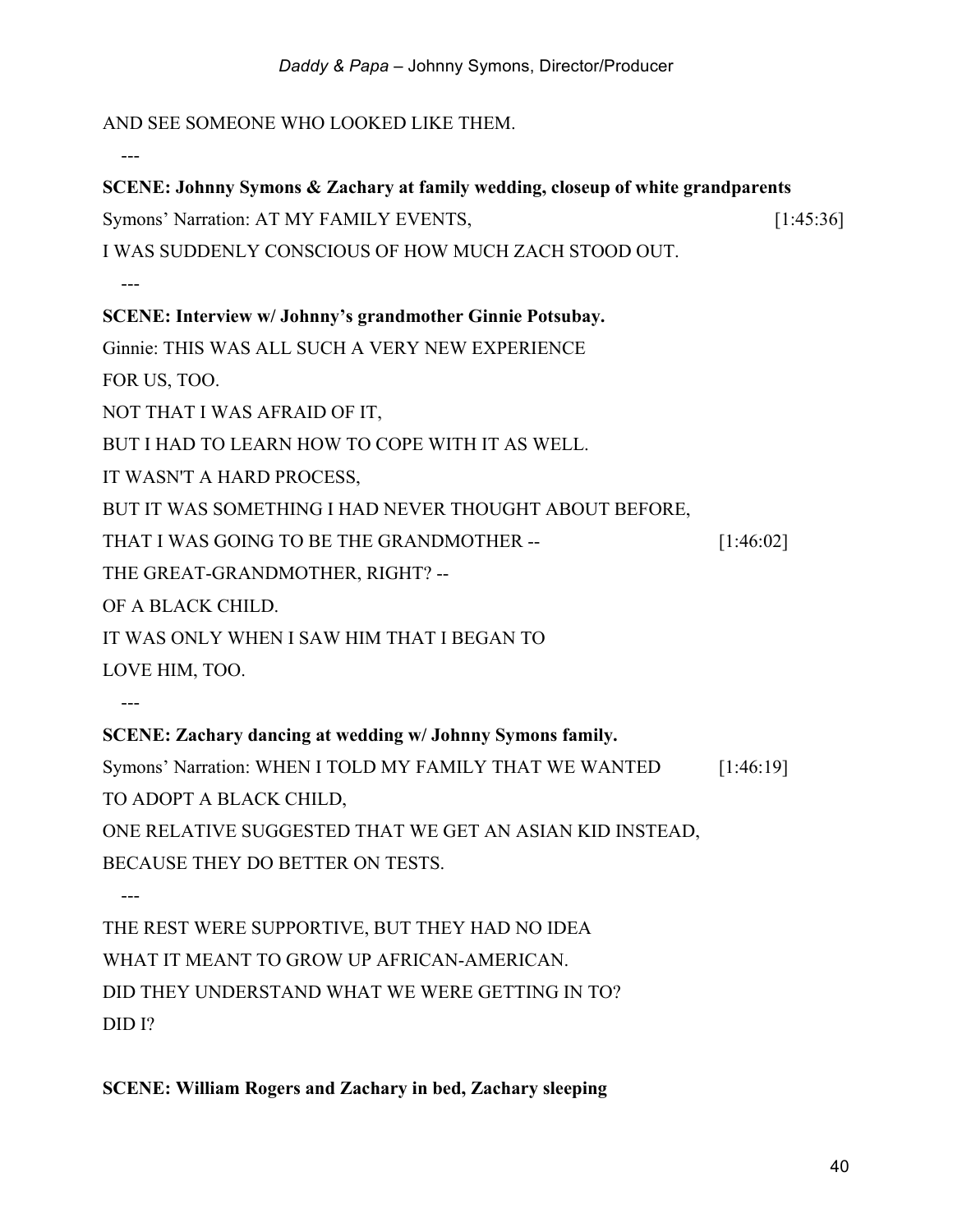| Johnny Symons: WHAT DO YOU THINK ABOUT                                 | [1:46:41] |
|------------------------------------------------------------------------|-----------|
| WHITE GAY MEN ADOPTING AFRICAN-AMERICAN KIDS?                          |           |
| ---                                                                    |           |
| William Rogers: WELL, I MEAN, I HAVE MIXED FEELINGS ABOUT IT.          |           |
| I THINK THAT A LOT OF THESE MEN BELIEVE THAT THEY CAN JUST             |           |
| RAISE AFRICAN-AMERICAN KIDS IN A COLORBLIND WAY.                       |           |
| SO THAT THEY DON'T REALLY HAVE TO DEAL WITH RACE                       |           |
| AND AS LONG AS THERE IS LOVE, IT SHOULDN'T MATTER.                     |           |
| WELL, THAT'S BULLSHIT.                                                 |           |
| I MEAN, THE REALITY IS,                                                |           |
| IS THAT THEIR CHILD IS GOING TO BE TREATED DIFFERENTIALLY              |           |
| IN SCHOOL SETTINGS,                                                    |           |
| THEY'RE GOING TO BE FEARED BY PEOPLE                                   | [1:47:10] |
| WHO ARE WALKING DOWN THE STREET.                                       |           |
| I THINK THERE ARE A LOT OF WHITE GAY MEN                               |           |
| WHO ARE NOT READY FOR THAT CHALLENGE.                                  |           |
|                                                                        |           |
| <b>SCENE: Johnny Symons and Zachary sitting on park bench together</b> |           |
| Symons' Narration: I WONDER WHAT WILL ULTIMATELY PROVE                 |           |
| TO BE THE BIGGEST CHALLENGE FOR ZACH.                                  |           |
| WILL IT BE HAVING TWO DADS, OR BEING ADOPTED,                          |           |
| OR BEING A BLACK MAN IN A RACIST SOCIETY?                              |           |
| WHEN I'M OUT IN PUBLIC WITH ZACH,                                      | [1:47:41] |
| I'VE GROWN ACCUSTOMED TO THE STARES,                                   |           |
| BUT IT'S THE QUESTIONS THAT I HATE.                                    |           |
| "IS HE YOUR REAL SON?" PEOPLE ASK.                                     |           |
| I CAN TEACH ZACHARY THE WORDS                                          |           |
| HE NEEDS TO CONFRONT PEOPLE'S IGNORANCE,                               |           |
| BUT I CAN'T STOP HIM FROM GETTING HURT.                                |           |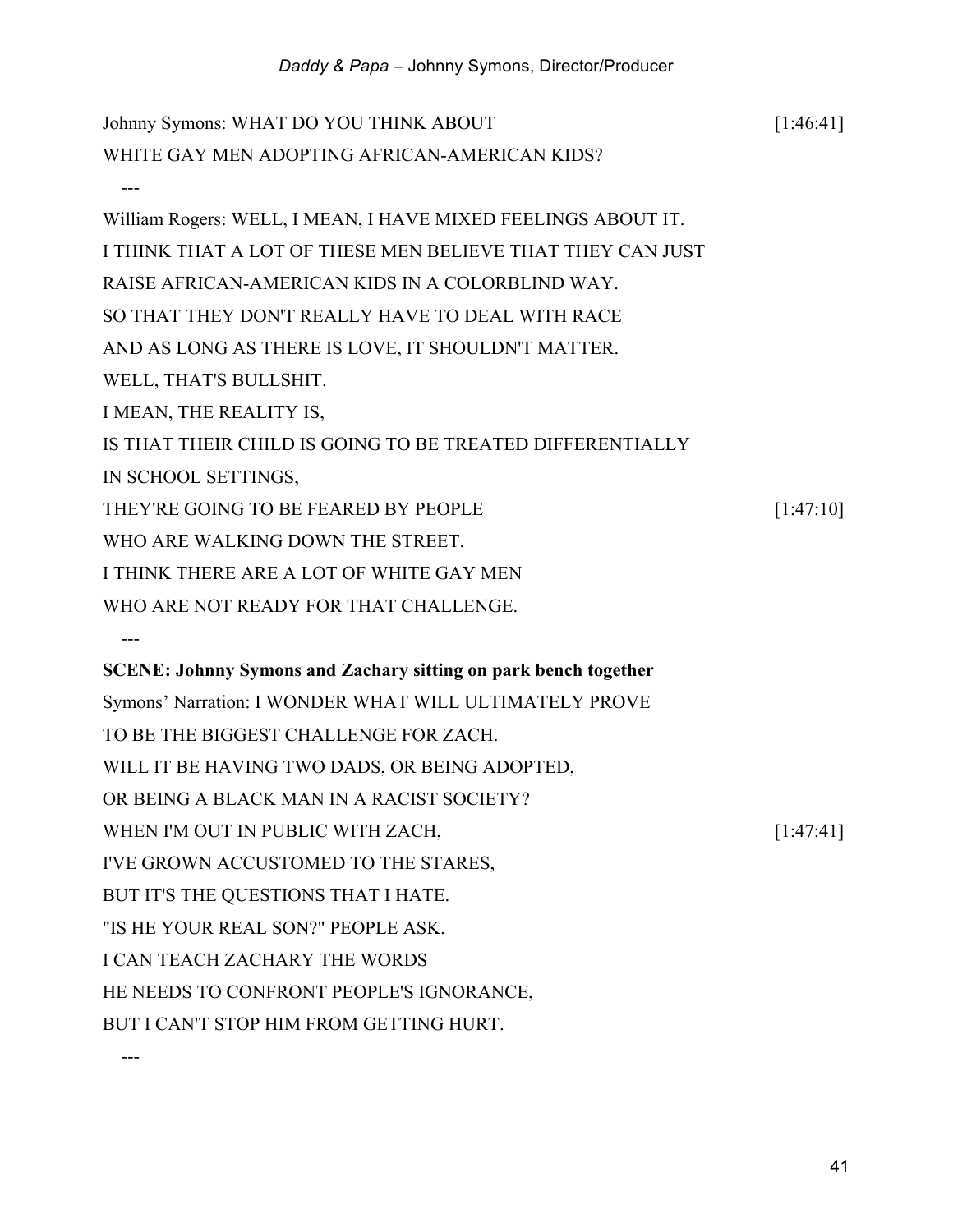**SCENE: Guests arrive for Passover dinner w/ Fanny and her fathers, their new partners, and her mother** Himberg: I REALLY DON'T KNOW HOW THE FLUIDITY, [1:48:05] THE CHANGES IN HER LIFE, WILL AFFECT FANNY. --- IF ANYTHING, I SOMETIMES WORRY THAT SHE MAY THINK THAT DIVORCE IS EASY, THAT THERE ISN'T AN EMOTIONAL TOLL. SO I WAS VERY RETICENT INITIALLY TO INTRODUCE FANNY TO SOMEBODY NEW. WHO WOULD LIKE MANISHEWITZ VERY SWEET CONCORD GRAPE WINE? IT'S TRADITION. Jim Ballantine: I CERTAINLY WOULDN'T CHOOSE TO HAVE PHILIP [1:48:33] AROUND AT THIS POINT IN MY LIFE, BUT, YOU KNOW, HE'S THERE, AND HE'S A GREAT FATHER FOR FANNY. **SCENE: Passover guests at dinnertable** [ FANNY SINGS IN HEBREW ] I MEAN, ULTIMATELY IT COMES DOWN TO FANNY AND [1:48:50] HOW SHE'S DOING.AND SHE'S COMPLETELY SURROUNDED BY LOVE. [ FANNY SINGING IN HEBREW ] Philip Himberg: WHOA, THAT'S GREAT. THAT WAS REALLY BEAUTIFUL. --- **SCENE: Doug Houghton and Oscar walking their dogs in their neighborhood** Doug Houghton: I FOUND OUT ABOUT THE JUDGE'S RULING [1:49:14] BY HEARING AN ANSWERING MACHINE MESSAGE FROM MY CHIEF LAWYER IN NEW YORK. VERY SHORTLY THEREAFTER, WE WERE JUST BOMBARDED WITH CALLS FROM EVERYONE IN THE --

YOU KNOW, EVERY MEDIA AGENCY IN THE COUNTRY.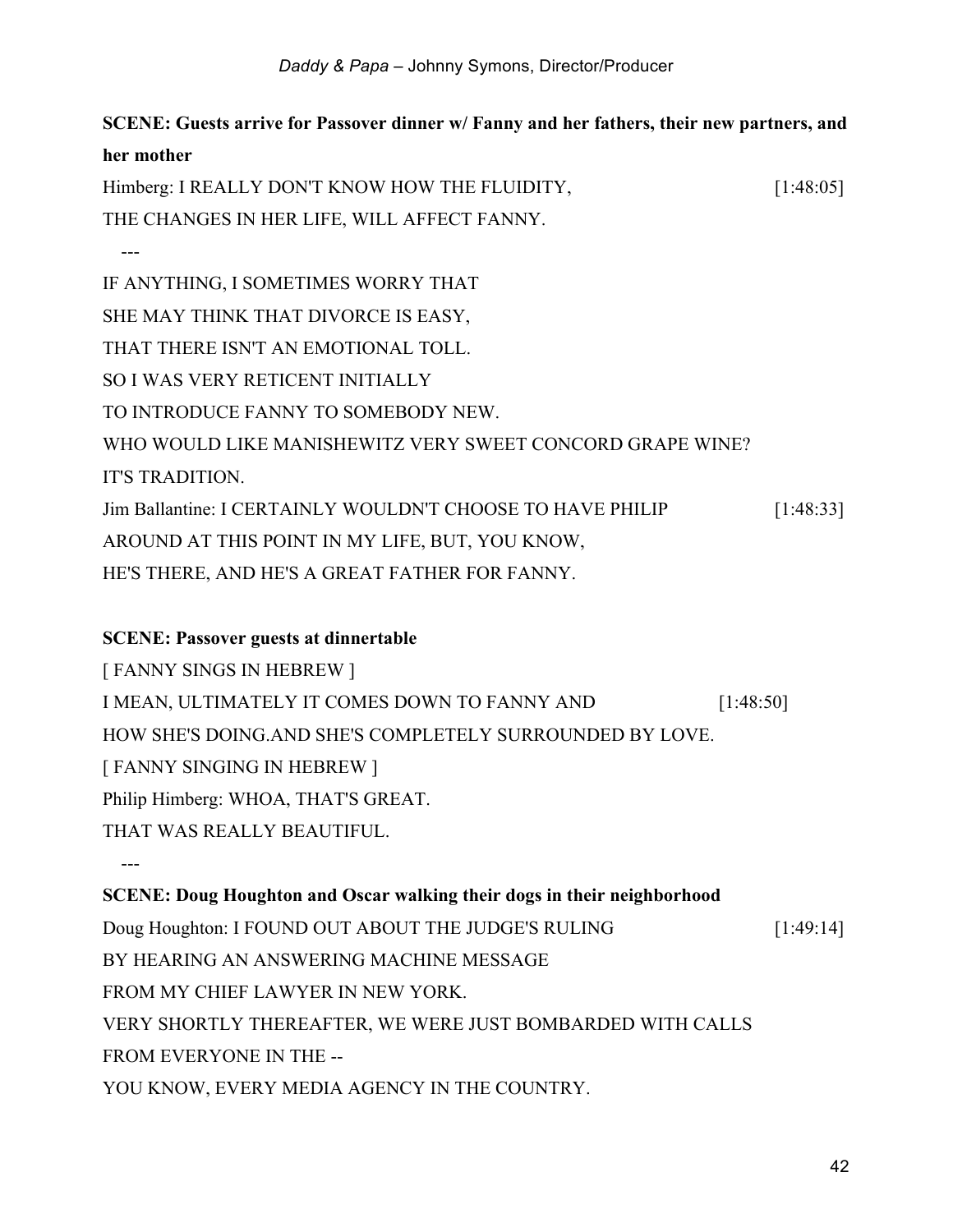## **SCENE: News report**

FIRST TONIGHT AT 5:30, [1:49:29] FLORIDA'S LAW BANNING GAYS FROM ADOPTING CHILDREN IS CONSIDERED THE TOUGHEST IN THE COUNTRY. AND TODAY A FEDERAL JUDGE IN MIAMI RULED THAT LAW IS VALID. Man: JUDGE KING RULED THE STATE HAS A LEGITIMATE INTEREST IN ALLOWING ONLY HETEROSEXUAL MARRIED COUPLES TO ADOPT CHILDREN. IT'S A SHARP BLOW TO THE HOPES OF DOUG HOUGHTON OF MIAMI. HE'S A NURSE WHO HAS BEEN OSCAR'S LEGAL GUARDIAN FOR MORE THAN FIVE YEARS....

# **SCENE: Interview w/ Doug Houghton and Oscar's grandparents, Jim & Fannie Williams** Doug Houghton: I WAS REALLY ANGRY WHEN I FOUND OUT ABOUT IT [1:49:55] BECAUSE I FELT LIKE WE REALLY WERE KIND OF ROBBED OF THE OPPORTUNITY TO EVEN GET INTO COURT AND SAY OUR PEACE. Jim: I DON'T CARE WHAT THE LAW SAYS OR ANYTHING ELSE, THERE'S ONLY ONE WAY TO DO ANYTHING, AND THAT'S THE RIGHT WAY. AND WHAT COULD BE MORE RIGHT THAN GIVING A CHILD A CHANCE WITH A PERSON THAT'S GOING TO LOVE HIM AND TAKE CARE OF HIM?

---

**SCENE: Kelly w/ Ray giving presentation at Jesse's private school, showing diagram of their family** Kelly: OKAY, SO HERE'S OUR FAMILY, OKAY? [1:50:30] JESSE AND RAY ARE BROTHERS

AND THEY HAVE THE SAME MOMMY AND THE SAME DADDY.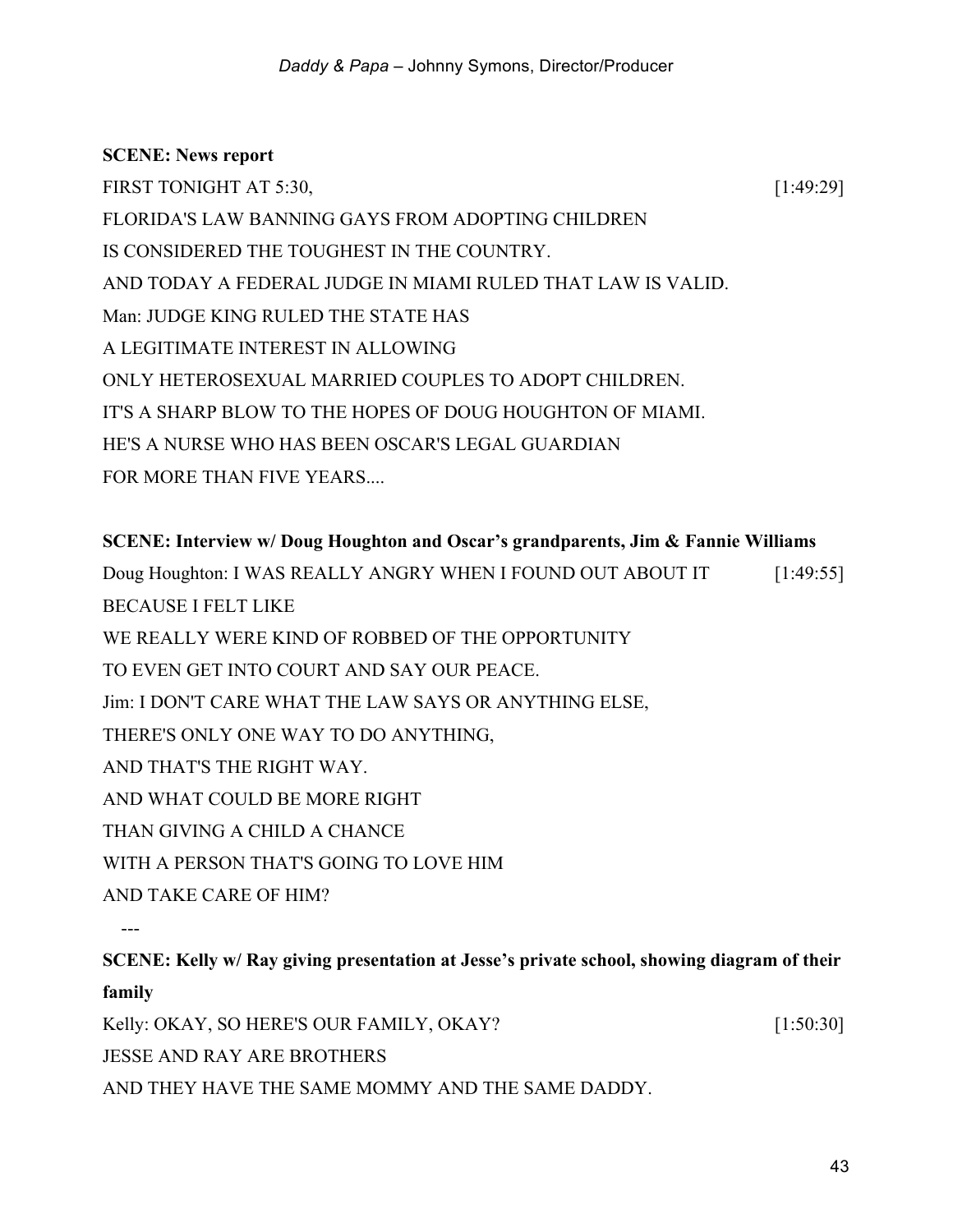| AND THAT'S CALLED THEIR BIRTH MOMMY AND THEIR BIRTH DADDY.       |           |
|------------------------------------------------------------------|-----------|
| SO UNFORTUNATELY, JESSE AND RAY GOT SPLIT UP FOR A LITTLE BIT.   |           |
| SO JESSE WENT TO LIVE WITH WHAT'S CALLED YOUR FOSTER MOM.        |           |
| <b>MAKES SENSE?</b>                                              |           |
| Kid in class: I DON'T GET IT.                                    | [1:50:49] |
| Another kid in class: I DON'T GET IT, EITHER.                    |           |
| Kelly: OKAY, SO JESSE AND RAY-RAY HAD A MOMMY AND DADDY WHO MADE |           |
| THEM.                                                            |           |
| AN THEY COULDN'T TAKE GOOD CARE OF THEM, SO --                   |           |
| Jesse: BECAUSE THEY TOOK DRUGS.                                  |           |
| Kelly [awkwardly]: RIGHT, BECAUSE THEY TOOK DRUGS.               |           |
| SO JESSE AND RAY-RAY CAME TO LIVE WITH ME.                       |           |
| AND I BECAME WHAT'S CALLED THEIR FOREVER DADDY.                  |           |
| SO THAT MEANS THAT FROM NOW ON, FOREVER AND EVER,                |           |
| I'M GOING TO BE THEIR DADDY, AND THIS IS OUR FAMILY.             |           |
|                                                                  |           |
| SCENE: Interview w/ Kelly, scenes of Jesse walking down street   |           |
| Kelly: JESSE CAME AND WOKE ME UP ONE MORNING                     | [1:51:17] |
| ABOUT 3:00 IN THE MORNING.                                       |           |
| HE GOES, "YOU KNOW WHAT, DADDY?"                                 |           |
| I SAID, "WHAT?"                                                  |           |
| HE GOES, "WHEN I WAS LITTLE I DIDN'T HAVE A FAMILY."             |           |
|                                                                  |           |
| UMGOD. [Kelly gets emotional]                                    |           |
| AND HE GOES, "SO I WAS WALKING" --                               |           |
| THIS MAKES ME SAD.                                               | [1:51:40] |
| HE SAID, "SO I JUST WALKED AROUND THE STREET BY MYSELF.          |           |
| "AND I WENT UP TO ONE HOUSE AND I SAID,                          |           |
| "NO, THAT'S NOT MY HOUSE."                                       |           |
| "AND I WENT TO ANOTHER DOOR,                                     |           |
| I SAID, 'NO, THAT'S NOT MY DOOR.""                               |           |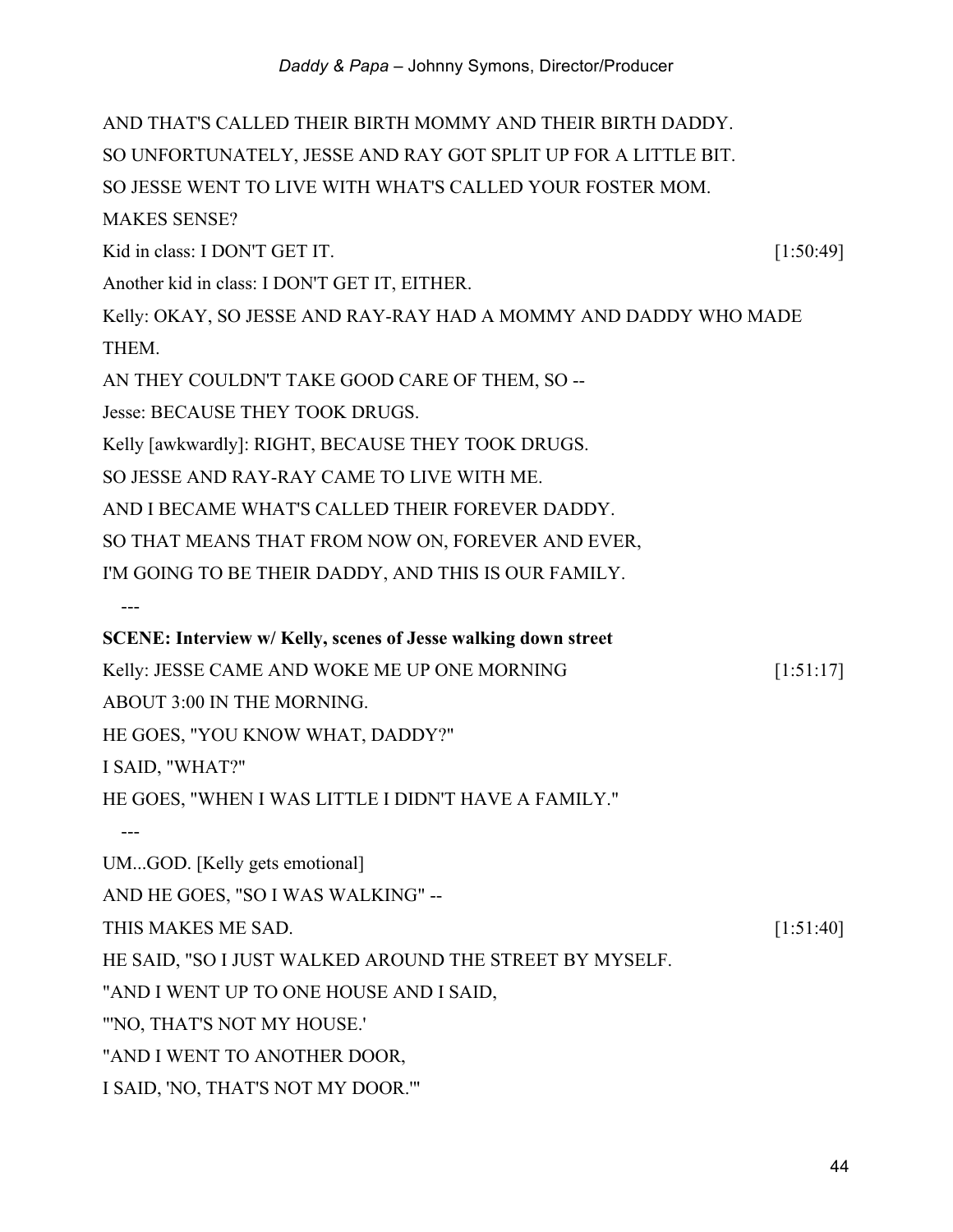AND THEN HE GOES, "AND THEN, DADDY, I CAME UP TO YOUR HOUSE "AND IT SAID 'KELLY WALLACE' ON THE DOOR. AND I SAID, 'THAT'S MY HOUSE.'" AND HE GOES, "SO I KNOCKED ON THE DOOR AND YOU ANSWERED IT, AND I SAID, 'WOULD YOU BE MY DADDY?'" --- AND I SAID, "YOU KNOW, HONEY, I'D LOVE TO BE YOUR DAD." AND HE GOES, "SO THEN I MOVED IN WITH MY BROTHER AND NOW I HAVE A FAMILY." --- **SCENE: Johnny Symons & William Rogers w/ Zachary in bathroom looking at mirror** William Rogers: REMEMBER HOW DADDY SHAVES? [1:52:17] PUT IT RIGHT HERE. Zachary: I WANT TO DO IT. William Rogers: THERE YOU GO. Symons' Narration: BEFORE WE ADOPTED ZACHARY, HIS FOSTER MOTHER'S ONE REQUEST TO THE SOCIAL WORKERS WAS THAT HE BE ADOPTED BY A FAMILY WITH A FATHER. NOW SHE'S COME TO LOVE THE IDEA THAT HE HAS TWO. William Rogers: HOW MANY DADDIES DO YOU HAVE? [1:52:36] Zachary: I HAVE TWO DADDIES. YOU HAVE TWO DADDIES. [they kiss Zachary] --- Zachary: MAMA. MAMA. **SCENE: William Rogers cuddling w/ Zachary on couch.** William Rogers: YEAH, MY LITTLE BABY. [1:52:51]

I LOVE MY LITTLE BABY.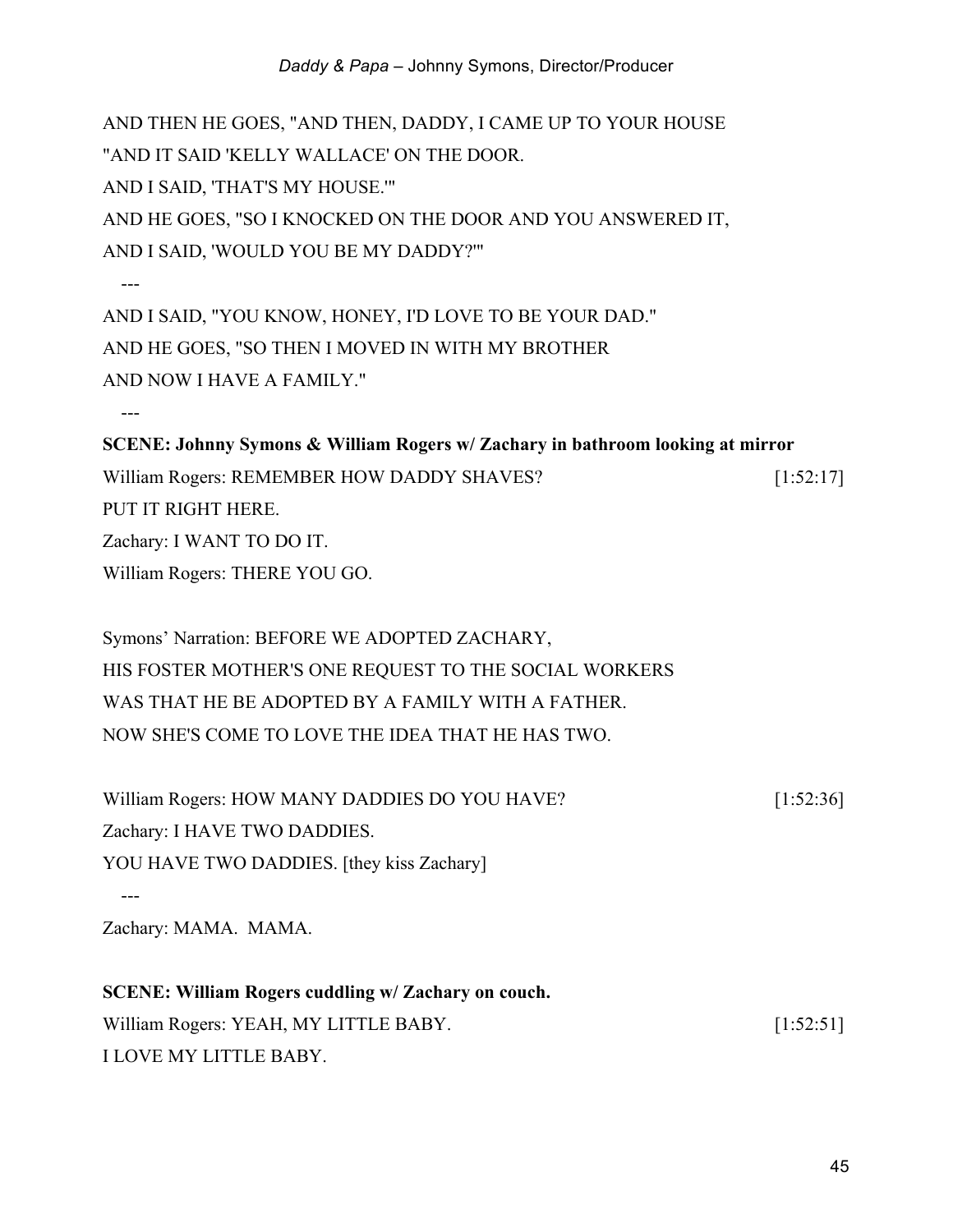Symons' Narration: IT MIGHT GET TOUGHER LATER ON, BUT FOR NOW, WE'VE LEARNED TO BE ZACH'S DADDIES AND HIS MOMMIES, TOO.

Zachary to William Rogers: HAPPY. William Rogers: YEAH, I'M HAPPY, TOO. I'M HAPPY, TOO.

---

**SCENE: Gay dads contingent marching in Gay Pride Parade** Symons' Narration: THOUSANDS OF GAY MEN ACROSS THE COUNTRY [1:53:13] ARE BECOMING FATHERS. BUT IN ZACH'S SHORT LIFETIME, TWO MORE STATES HAVE BANNED GAY ADOPTION, AND MORE LEGISLATION IS PENDING. --- AS FOR ME, BEING A DAD [1:53:32] IS NOW SO MUCH A PART OF MY LIFE, I CAN HARDLY REMEMBER WHY I WAS SO FEARFUL OF IT. SOMEWHERE ALONG THE LINE, WE FELL IN LOVE WITH ZACH. AND I COULDN'T IMAGINE IT BEING ANYTHING BUT THE THREE OF US. [ TELEPHONE RINGING ] HI, THIS IS CHRISTINE FROM SOCIAL SERVICES. Johnny Symons: HI, CHRISTINE, THIS IS JOHNNY SYMONS [1:53:48] RETURNING YOUR CALL. Christine: I JUST THOUGHT I'D INFORM YOU THAT YOUR SON HAS A HALF-SIBLING NOW. REALLY. ANYWAY, I THOUGHT I'D LET YOU KNOW IN CASE YOU WERE AT ALL INTERESTED.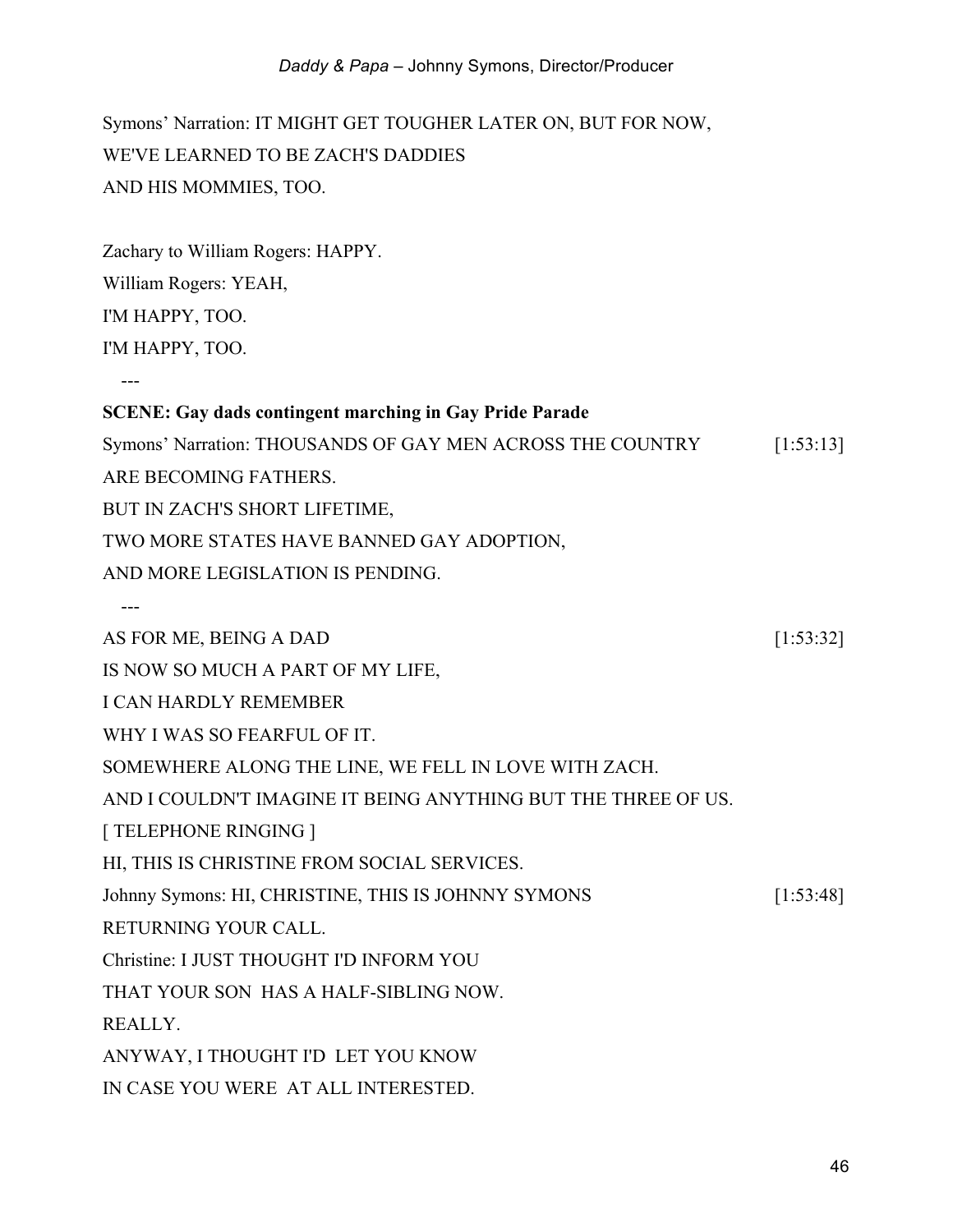---

**SCENE: Zachary, William Rogers, and Johnny Symons go to answer the doorbell** Zachary: BABY. [1:54:07] Johnny Symons: LET'S GO SEE BABY.

Symons' Narration: TWO WEEKS AFTER WE FOUND OUT ZACH HAD A BROTHER, OUR SECOND CHILD MOVED IN.

| Social Worker: HI.                                                                           |           |
|----------------------------------------------------------------------------------------------|-----------|
| William Rogers: HELLO.                                                                       |           |
| THERE YOU GO.                                                                                |           |
| HI, HONEY.                                                                                   |           |
| OOH, YOU'RE SO LIGHT.                                                                        |           |
| I'M SO USED TO ZACHY.                                                                        |           |
| I'M SO USED TO ZACHY.                                                                        |           |
| NOW YOU CAN TOUCH THE BABY.                                                                  | [1:54:28] |
| YOU HAVE TO BE VERY GENTLE.                                                                  |           |
| THERE YOU GO.                                                                                |           |
| YEAH, THAT'S GOOD.                                                                           |           |
| OH, OH.                                                                                      |           |
| YOU KNOW WHAT, YOU'RE A BIG BROTHER NOW.                                                     |           |
| THIS IS YOUR BABY BROTHER.                                                                   |           |
|                                                                                              |           |
| <b>SCENE: William Rogers holding Zachary, Johnny Symons holding baby, posing for picture</b> |           |
| OKAY, LOOK AT THE CAMERA, JOHNNY.                                                            |           |
| Social Worker: ONE, TWO, THREE.                                                              |           |
| CHEESE.                                                                                      | [1:54:56] |
| <b>CHEESE.</b>                                                                               |           |
|                                                                                              |           |

CHEESE.

 $^\wedge$  DADDY'S HOME  $^\wedge$ 

---